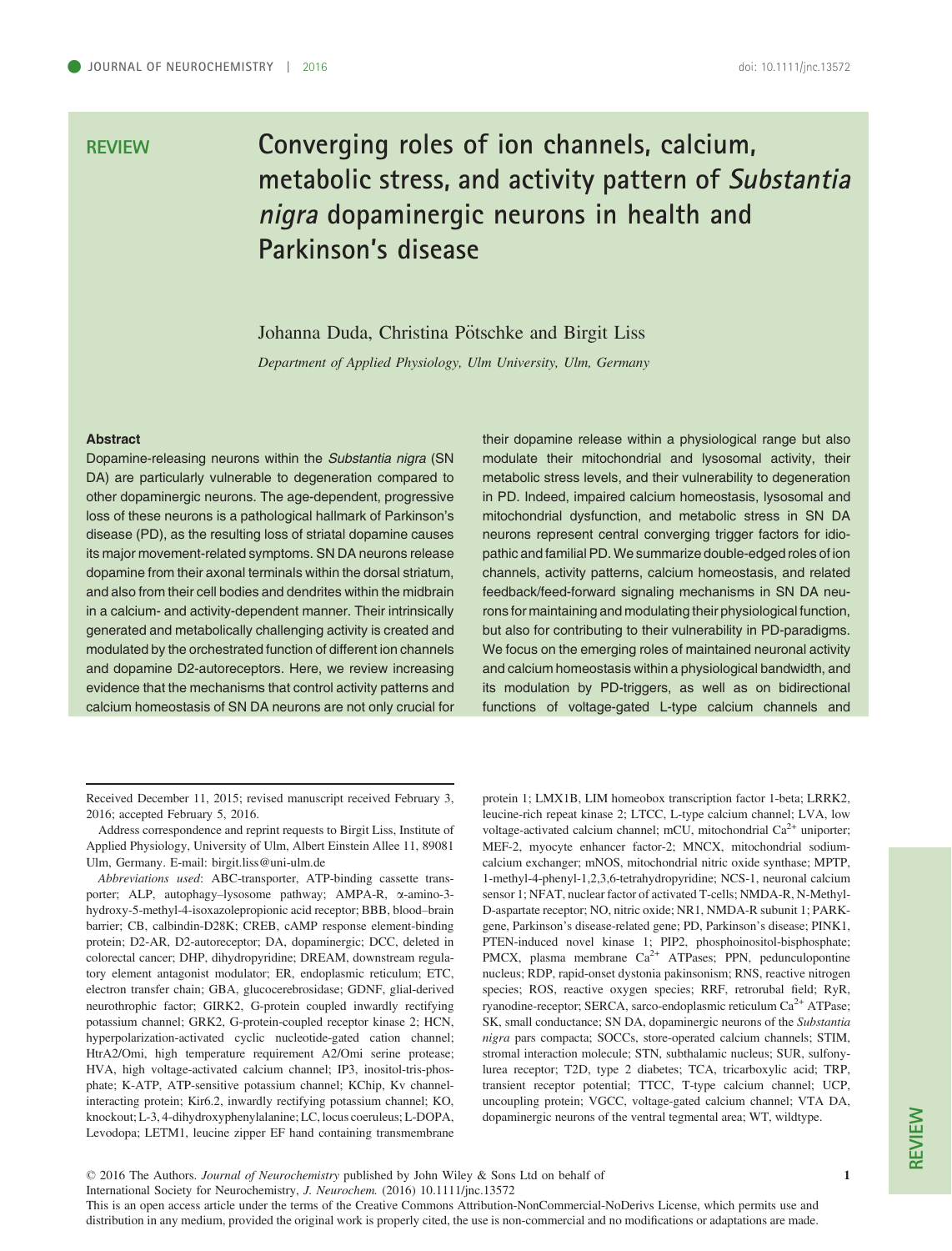metabolically gated ATP-sensitive potassium (K-ATP) channels, and their probable interplay in health and PD.

Keywords: ambroxol, A-type Kv4.3/KChip3 potassium channels, Cav1.3 L-type/Cav3.1 T-type calcium channels,

D2-autoreceptor-coupled GIRK2 channels, Kir6.2/SUR1 potassium channels, neuronal calcium sensor NCS-1. J. Neurochem. (2016) 10.1111/jnc.13572

This article is part of a [special issue on Parkinson disease](http://onlinelibrary.wiley.com/journal/10.1111/(ISSN)1471-4159/homepage/special_issues.htm).

## SN DA neurons – specific functions and fate in Parkinson's disease

Functional anatomy of the dopaminergic midbrain system Dopamine-releasing catecholaminergic neurons within the midbrain are part of the basal ganglia network, and are crucial for a variety of fundamental brain functions, such as voluntary movement, goal-directed behavior and habit formation, and also motivation, emotion, cognition, reward, memory, associative learning, and decision making (Bjorklund and Dunnett 2007; Gerfen and Surmeier 2011; D'Ardenne et al. 2012; Pignatelli and Bonci 2015). Consequently, their loss or their dysfunction is associated with respective pathophysiologies, like schizophrenia, substance abuse, or Parkinson's disease (PD) (Wise 2009; Brisch et al. 2014; Kalia and Lang 2015).

The cell bodies of tyrosine hydroxylase-positive dopaminergic (DA) neurons within the midbrain are mainly arranged within three nuclei in close proximity: the ventral tegmental area (VTA, or A10 group), the retrorubral field (RRF, or A8 group), and the Substantia nigra (SN, or A9 group) (Dahlstrom and Fuxe 1964; Bjorklund and Dunnett 2007). Simplified, according to their widespread axonal projections, DA midbrain neurons are subdivided into the mesocorticolimbic system (VTA and RRF DA neurons), and the mesostriatal system (SN DA neurons). However, in-depth cellspecific analyses of DA projections and inputs, biophysical properties, neuronal wiring, gene expression, and physiological functions have revealed a much more complex picture, defining a variety of different subpopulations of midbrain DA neurons (Bromberg-Martin et al. 2010; Liss and Roeper 2010; Bourdy and Barrot 2012; Lammel et al. 2012; Ungless and Grace 2012; Watabe-Uchida et al. 2012; Jhou et al. 2013; Roeper 2013; Volman et al. 2013; Poulin et al. 2014; Beier et al. 2015; Hoglinger et al. 2015; Lerner et al. 2015).

#### Electrical activity patterns of SN DA neurons in vivo and in vitro

The number of SN DA neurons ranges from about 10.000 (bilaterally) in adult mice to about 400.000 in adult humans (Damier et al. 1999a; Brichta and Greengard 2014), and they are predominantly found within the SN pars compacta. They receive direct excitatory inputs from the subthalamic nucleus, the pedunculopontine nucleus, as well as from somatosensory and motor cortices, and they receive inhibitory inputs particularly from the (dorsolateral) striatum (Grillner and Mercuri 2002; Henny et al. 2012; Watabe-Uchida et al. 2012; Lerner et al. 2015).

In vivo, within the intact basal ganglia network, SN DA neurons predominantly display two types of firing patterns: tonic irregular single-spike activity in the frequency range of 1–10 Hz (compare Fig. 2) (Hage and Khaliq 2015), or phasic so-called burst activity at higher frequencies  $($   $\sim$  13–20 Hz in anesthetized animals, or up to 80 Hz in awake animals or humans), as originally described by the pioneering work of Grace and Bunney (Grace and Bunney 1984a,b) and Johnson (Johnson et al. 1992), reviewed, e.g. in (Johnson and Wu 2004; Bean 2007a; Deister et al. 2009; Lee and Tepper 2009; Paladini and Roeper 2014; Dragicevic et al. 2015). Burst activity of SN DA neurons causes a phasic supralinear increase in released dopamine, predominantly in response to novel, unexpected or salient events (Schultz et al. 2015), and it encodes the so-called ' $Go$ ' signals that facilitate movement initiation and motor learning (Jin and Costa 2010; Costa 2011; Sommer *et al.* 2014). As illustrated in Figs 1 upper and 2, in vitro, even in complete synaptic isolation, SN DA neurons still display an intrinsically generated, very regular activity with relatively low frequencies  $({\sim 0.5-4 \text{ Hz}})$ , the so-called pacemaker activity (Grace and Onn 1989; Bean 2007a; Chan et al. 2007; Lammel et al. 2008; Margolis et al. 2010).

#### SN DA neurons are particularly vulnerable to degenerative triggers

Although seemingly more homogeneous than the VTA/RRF DA neurons, recent work identified distinct subpopulations of DA neurons also within the SN: the medial and lateral SN DA neurons, with axonal projections to the dorsomedial and dorsolateral striatum, respectively (Bjorklund and Dunnett 2007; Schiemann et al. 2012; Lerner et al. 2015), as well as the ventral tier and dorsal tier SN DA neurons (Damier et al. 1999a; Watabe-Uchida et al. 2012; Lehericy et al. 2014). However, dorsal tier SN DA neurons are more 'VTA/RRF DA-type' like, in view of their electrophysiological properties, their expression of the cytosolic calcium-binding protein calbindin-D28K, the absence of DCC (deleted in colorectal cancer, the receptor for the axon guidance molecule netrin), and their lower susceptibility to degenerative triggers and to cell death in PD (Yamada et al. 1990; Damier et al. 1999a; Neuhoff et al. 2002; Lammel et al. 2008; Margolis et al.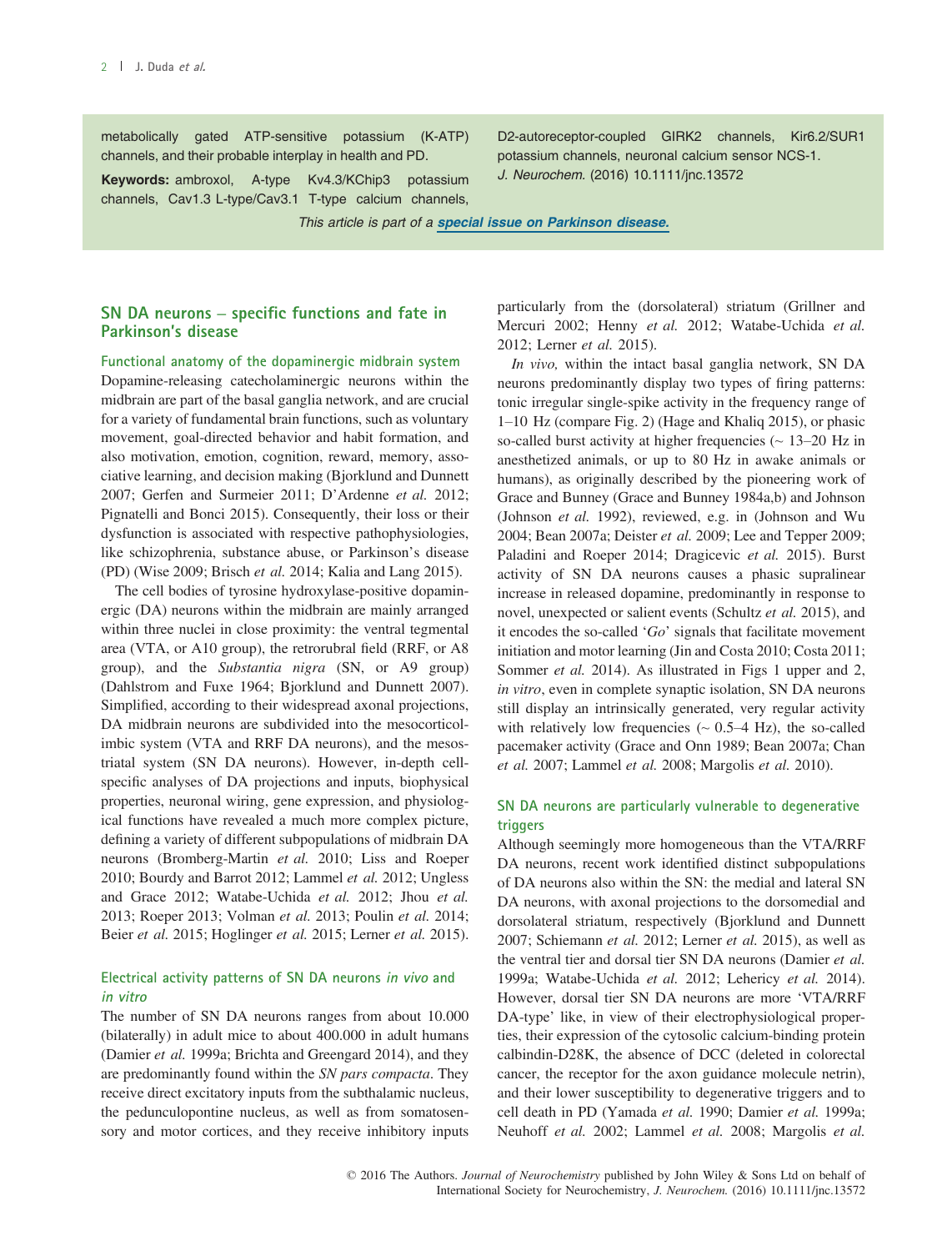

**Fig. 1** Converging pathways of ion channel activities,  $Ca^{2+}$  homeostasis and metabolic stress in Substantia nigra dopaminergic neurons in health and Parkinson's disease. Upper: Whole-cell current clamp recording of a SN DA neuron (shown left as a projection image), illustrating the typical low-frequency pacemaker activity (black trace, mV). Lower blue trace depicts parallel 2-photon laser scanning fluo-4  $Ca^{2+}$  imaging of the same neuron, illustrating the dendritic  $Ca^{2+}$ oscillations ( $\Delta G/R$ ), that are fully blocked by the L-type  $Ca^{2+}$  channel blocker isradipine particularly in the proximal dendrites, while activity of SN DA neurons remains largely unaffected (figure adapted from and methods detailed in Guzman et al. 2010). Lower: Cartoon illustrating distinct ion channels, receptors and transporters that generate or modulate the activity patterns of SN DA neurons in vivo and in vitro, and that are associated with oscillating  $Ca<sup>2+</sup>$  levels and signaling pathways, affecting mitochondrial and lysosomal function as well as gene expression in health and in Parkinson's disease, (see text for details). Note that only a selection of ion channels that are expressed in SN DA neurons is depicted. Voltage-gated LTCCs (particular of the Cav1.3 type) as well as metabolically gated K-ATP channels (of the Kir6.2/SUR1 type) seem to be crucial for physiological SN DA function, but have both also been linked to SN DA degeneration and PD. Abbreviations: A-type Kv/KChip: A-type voltage-gated K<sup>+</sup> channel; CREB: cAMP response element-binding protein; D2-AR: dopamine D2 autoreceptor; DJ-1: PARK7 gene product; DREAM: DRE antagonist modulator; ER: endoplasmatic reticulum; ETC: electron transport chain; GBA: glucocerebrosidase; GIRK: G-protein-coupled inwardly rectifying K<sup>+</sup> channel; GRK2: G-protein-dependent kinase 2; IP3R: inositol-3-phosphate receptor; K-ATP: ATP-sensitive K<sup>+</sup> channel; LETM1: high  $Ca<sup>2+</sup>$  affine leucine zipper EF-hand containing transmembrane protein 1; LTCC (Cav1.3): Cav1.3 L-type voltage-gated Ca<sup>2+</sup> channel; mCU: mitochondrial Ca<sup>2+</sup> uniporter; MNCX: mitochondrial Na<sup>+</sup>/Ca<sup>2+</sup> exchanger; mPTP: mitochondrial permeability transition pore; NCS-1: neuronal  $Ca^{2+}$  sensor 1; NCX: Na<sup>+</sup>/Ca<sup>2+</sup> exchanger; NMDA-R: N-methyl-D-aspartate glutamate receptor; OXPHOS: oxidative phosphorylation; P: phosphate; PD: Parkinson's disease; PMCA: plasma membrane Ca<sup>2+</sup> ATPase; ROS: reactive oxygen species; RyR: ryanodine receptor; SERCA: sarcoplasmic/endoplasmic reticulum (ER)  $Ca^{2+}$  ATPase; SK: small conductance  $Ca<sup>2+</sup>$  sensitive K<sup>+</sup> channel: STIM: stromal interaction molecule: TCA: tricarboxylic acid cycle, TRP: transient receptor potential; TTCC: T-type voltage-gated Ca<sup>2+</sup> channel; UCP: uncoupling protein.

2010; Brichta and Greengard 2014). In contrast, ventral tier SN DA neurons build the 'classical' calbindin-D28Knegative and DCC-positive mesostriatal SN DA population (located particularly in the ventrolateral SN) that is crucial for control and modulation of voluntary movements and for habit learning/formation. These SN DA neurons are partic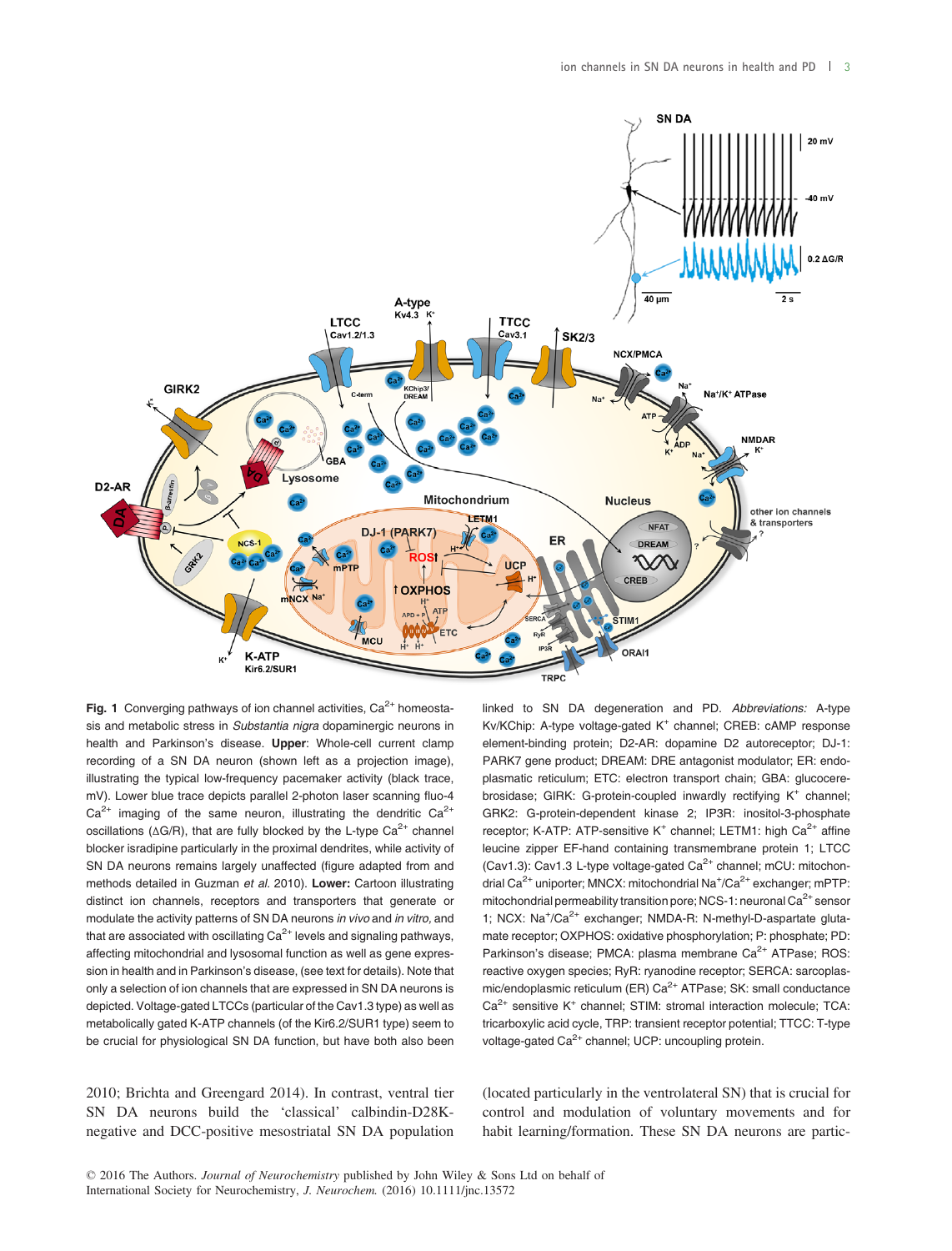ularly vulnerable to degeneration in PD, and their loss causes the major motor symptoms of PD patients: bradykinesia, rigor, resting tremor, and postural instability (Fearnley and Lees 1991; Agid et al. 1993; Damier et al. 1999b; Braak et al. 2004; Osborne et al. 2005; Kordower et al. 2013; Brichta and Greengard 2014; Dopeso-Reyes et al. 2014; Kalia and Lang 2015). It is noteworthy that other, non-DA neurons are also progressively degenerating in PD, particularly noradrenergic neurons within the locus coeruleus (LC), but also neurons, e.g. within the pedunculopontine nucleus, or the dorsal motor nucleus (Jellinger 1991; Zarow et al. 2003; Del Tredici and Braak 2013; Goedert et al. 2013; Greene 2014; Sanchez-Padilla et al. 2014).

In this review, we focus on the 'classical' mesostriatal (or nigrostriatal) SN DA neurons, and on their particularly high vulnerability to degeneration in PD. The cause for the differential vulnerability of the different types of SN DA and VTA DA neurons to degenerative triggers is still not clear; however, it is present not only in PD and its animal models, but it also occurs in the non-PD brain during aging (Damier et al. 1999b; Hindle 2010; Collier et al. 2011; Reeve et al. 2014; Rodriguez et al. 2015). Indeed, aging is the most prominent risk factor for PD, and PD is discussed to reflect a form of premature or accelerated aging (Surmeier 2007; Hindle 2010; Collier et al. 2011).

## Impaired calcium homeostasis, mitochondrial and lysosomal dysfunction, and metabolic stress are central trigger factors for PD

Although the cause of most PD cases is unclear (idiopathic), in addition to age, a variety of environmental and genetic (PARK-genes) PD trigger factors have been identified, as detailed in a range of excellent reviews (Hirsch and Hunot 2009; Hardy 2010; Winklhofer and Haass 2010; Gasser et al. 2011; Deleidi and Gasser 2013; Kieburtz and Wunderle 2013; Ramanan and Saykin 2013; Singleton et al. 2013; Sulzer and Surmeier 2013). Mutations in PARK-genes lead to familial Mendelian forms of PD. Particularly, ion channels and activity-related oscillatory intracellular  $Ca^{2+}$  load (compare Fig. 1, upper insert), mitochondrial and lysosomal dysfunction, oxidative and metabolic stress, as well as toxic protein propagation, protein mishandling, impairment of the ubiquitin–proteasome pathway and inflammation contribute to SN DA degeneration and sporadic as well as familial PD (Gonzalez-Hernandez et al. 2010; Guzman et al. 2010; Obeso and Lanciego 2011; Coskun et al. 2012; Sulzer and Surmeier 2013; Beilina and Cookson 2015; Gan-Or et al. 2015; Pacelli et al. 2015; Roselli and Caroni 2015). In view of PD as a multifactorial disease, there is increasing evidence that all these intrinsic as well as extrinsic factors seem to intermingle and aggravate each other, and affect particularly SN DA neurons and their vulnerability in PD, as discussed in the next paragraphs.

## Mitochondrial (dys-)function and metabolic stress in SN DA neurons

SN DA neurons appear to be intrinsically particularly vulnerable to metabolic stress and mitochondrial dysfunction. Thus, it is not too surprising that inhibitors of the complex I of the mitochondrial electron transfer chain (ETC), like MPTP, induce selective SN DA neuron degeneration and parkinsonism in humans and animals, and are widely used to generate PD-animal models (Langston and Ballard 1983; Schapira 2010; Blesa and Przedborski 2014). The dopamine metabolism itself already seems to cause intrinsically high levels of metabolic stress and free reactive oxygen and nitrogen species (ROS/RNS) in SN DA neurons (Berman and Hastings 1999; Sulzer 2007; Surmeier et al. 2011). ROS/RNS can damage proteins, lipids, and DNA of mitochondria, leading to their dysfunction, while mitochondrial dysfunction in turn provides a source of metabolic stress and ROS/RNS – propagating a self-accelerating cycle of increasing metabolic stress in DA neurons (Henchcliffe and Beal 2008; Schapira 2008; Vila et al. 2008). Mitochondria build a dynamic network (Youle and van der Bliek 2012), where important metabolic pathways take place, like the tricarboxylic acid (TCA) cycle and the oxidative phosphorylation within the ETC, and thus ATP production, as well as control of metabolic stress and cell death, e.g. via apoptosis (Perier et al. 2012). Consequently, cells possess defense responses against mitochondrial dysfunction. This is particularly important for the highly vulnerable SN DA neurons, which are subjected to continued metabolic stress. In this context, a double-edged role of neuromelanin is discussed. It is build by catecholamine metabolites, and accumulates particularly in highly vulnerable SN DA (and LC) neurons with age. On one hand, neuromelanin seems to protect SN DA neurons from (iron-catalyzed) dopamine oxidation, ROS production, metabolic stress, and from degeneration, while its neuronal release seems to have opposite effects on SN DA neurons, as it can propagate microglia activation, neuroinflammation, and neurodegeneration (Hirsch et al. 1988; Zucca et al. 2015). Additional defense mechanisms in SN DA neurons against mitochondrial dysfunction and metabolic stress are mild mitochondrial uncoupling by uncoupling proteins (UCPs), and a variety of other antioxidative mechanisms, mediated e.g. by PARKgene functions (Liss et al. 2005; Guzman et al. 2010; Sanchez-Padilla et al. 2014). The PARK7 gene product DJ-1 (Bonifati et al. 2003) for instance suppresses mitochondrial metabolic stress and ROS levels particularly in SN DA neurons (Guzman et al. 2010). However, despite their defense mechanisms and their DNA-repair machinery (Alexeyev et al. 2013), mitochondrial DNA damage accumulates in SN DA neurons with age, likely contributing to their already high metabolic stress levels, and to their progressive degeneration (Bender et al. 2006; Kraytsberg et al. 2006; Reeve et al. 2008).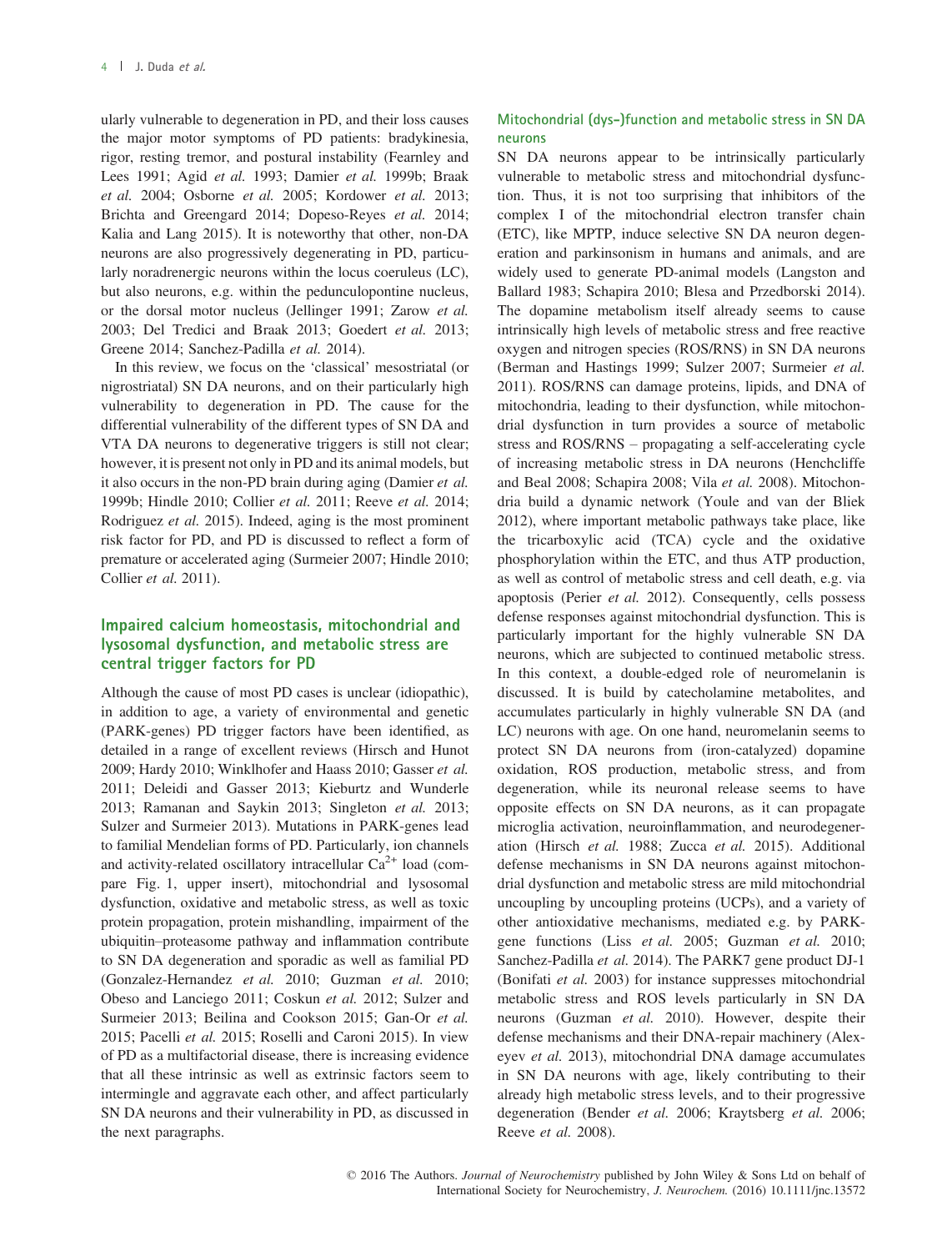## Lysosomal (dys-)function and metabolic stress in SN DA neurons

As a further protection mechanism against mitochondrial dysfunction and metabolic stress, defective mitochondria are disposed of by mitophagy, an autophagic-lysosomal elimination (Pilsl and Winklhofer 2012; Ryan et al. 2015). This dynamic process seems to be particularly important for SN DA neurons, as a variety of PARK-gene products are involved in this pathway, like the mitochondrial kinase PINK1/PARK6 (Valente et al. 2004; Hao et al. 2010), the mitochondrial protease HtrA2/Omi/PARK13 (Plun-Favreau et al. 2007), the E3-ubiquitin ligase parkin/PARK2, (Kitada et al. 1998), and the F-box only protein 7/PARK15 (Di Fonzo et al. 2009). Loss of function mutations in these PARK-genes trigger SN DA degeneration and cause autosomal recessive familial forms of PD (Gasser et al. 2011; van Brug et al. 2015). A variety of further PARK-genes are associated with the autophagy– lysosome pathway (Bourdenx et al. 2014; Gan-Or et al. 2015). For instance, the lysosomal p-type ATPase13A2/ PARK13 (Ramirez et al. 2006; Kruger et al. 2011), or alpha-synuclein (PARK1, PARK4), which is partly degraded by lysosomes (Dehay et al. 2013; Hunn et al. 2015), the leucine-rich repeat kinase LRRK2/PARK8 (Funayama et al. 2002; Khan et al. 2005), the LIM homeodomain transcription factor LMX1b, crucial not only for SN DA development and maintenance but also for autophagy–lysosome pathway function (Laguna *et al.* 2015), and the lysosomal glucocerebrosidase (GBA) (Siebert et al. 2014; Schapira 2015).

Heterozygous mutations in the GBA gene occur in about 10% of 'sporadic' PD cases and have just recently emerged as a major risk factor for PD (Mazzulli et al. 2011; Schapira and Gegg 2013). Reduced GBA function triggers accumulation of misfolded alpha-synuclein and PD (Asselta et al. 2014; Schapira 2015). Mutant GBA-protein is trapped in the endoplasmic reticulum (ER), causing not only elevated metabolic stress but also elevated  $Ca^{2+}$  release from the ER (Westbroek et al. 2011; Tan et al. 2014; Kilpatrick et al. 2015). Furthermore, dopaminergic neurons derived from pluripotent stem cells of GBA-associated PD patients not only display lysosomal and autophagic dysfunction but also elevated intracellular  $Ca^{2+}$  levels and impaired calcium homeostasis (Schondorf et al. 2014). These findings point to another factor that contributes to metabolic stress, as well as to mitochondrial and lysosomal (dys)function in SN DA neurons: their calcium homeostasis.

Calcium homeostasis and metabolic stress in SN DA neurons Intracellular Ca<sup>2+</sup> levels, Ca<sup>2+</sup> microdomains, Ca<sup>2+</sup> buffering, and the mode of  $Ca^{2+}$  entry are tightly controlled in SN DA neurons, as  $Ca^{2+}$  modulates a variety of cellular functions, like excitability, neurotransmitter release, ATP-production, apoptosis, and general regulation of enzymes and gene expression (Dolmetsch 2003; Brini et al. 2014; Burgoyne and Haynes 2014). In view of SN DA neuron vulnerability to metabolic stress,  $Ca^{2+}$  regulates mitochondrial motility (Wang and Schwarz 2009), stimulates the mitochondrial nitric oxide synthase, leading to elevated levels of ROS/RNS (Traaseth et al. 2004; Murphy 2009; Sanchez-Padilla et al. 2014), and it stimulates enzymes of the TCA cycle and the ETC, and thus ATP production, thereby further boosting ROS generation (Gleichmann and Mattson 2011).  $Ca^{2+}$  also stimulates calpain, a protease that is involved in alphasynuclein processing, SN DA degeneration, and PD (Crocker et al. 2003; Dufty et al. 2007; Diepenbroek et al. 2014; Games et al. 2014). Furthermore, when mitochondrial  $Ca^{2+}$ levels rise above a certain threshold, opening of the mitochondrial permeability transition pore, and thus neurodegeneration is triggered (Martin et al. 2014). In view of differential vulnerability of DA neurons to degenerative triggers, physiological mitochondrial matrix  $Ca^{2+}$  levels appear to be higher in highly vulnerable SN DA neurons compared to more resistant VTA DA neurons (J. Surmeier, personal communication), possibly contributing to their differential vulnerability to metabolic stress and PD-trigger factors.

As illustrated in Fig. 1,  $Ca^{2+}$  can enter SN DA neurons from the extracellular space via channels and transporters located in their plasma membrane. More precisely, via voltage-gated calcium channels (VGCCs) and/or glutamate receptors like NMDA-R or AMPA-R (Bezprozvanny and Mattson 2008), or by store operated calcium channels, like STIM/ORAI and transient receptor potential channel complexes (Dietrich et al. 2014; Majewski and Kuznicki 2015).  $Ca^{2+}$  is also released from mitochondria (e.g. via the mitochondrial sodium–calcium exchanger) and the ER (via RyR and IP3 receptors) (Brini 2003; Malli et al. 2003). Spatial and temporal dynamics of cytosolic  $Ca^{2+}$  levels in SN DA neurons are further controlled by its extrusion, e.g. via plasma membrane  $Ca^{2+}$  ATPases, or sodium–calcium exchangers (NCX), and by intracellular  $Ca^{2+}$ -buffering (Schwaller 2010; Hajnoczky et al. 2014). Because of low levels of  $Ca^{2+}$ -binding proteins in SN DA neurons, like calbindin,  $Ca^{2+}$  is mainly buffered by uptake into the ER, via the sarco-ER  $Ca^{2+}$  ATPases (SERCAs), and by mitochondria (Verkhratsky 2005; Cali et al. 2012; Hoppins and Nunnari 2012). Mitochondria take up  $Ca^{2+}$  directly via a mitochondrial  $Ca^{2+}$  uniporter mCU, or a mitochondrial  $Ca^{2+}/H^+$ exchanger Letm1 (Baughman et al. 2011; De Stefani et al. 2011; Waldeck-Weiermair et al. 2011), or indirectly via the ER-mitochondria pathway (Rizzuto et al. 2009; Drago et al. 2011; Bakowski et al. 2012). This pathway is involved in defining SN DA vulnerability and in PD (Cali et al. 2014; Guardia-Laguarta et al. 2015), and survival of cultured SN DA neurons is stimulated by modulating  $Ca^{2+}$  release from the ER (Guerreiro et al. 2015), while MPTP can induce mitochondrial as well as ER stress in DA neurons (Selvaraj et al. 2012).

Besides the ER-mitochondria compartment, lysosomes also buffer cytosolic  $Ca^{2+}$  – via uptake by a yet unidentified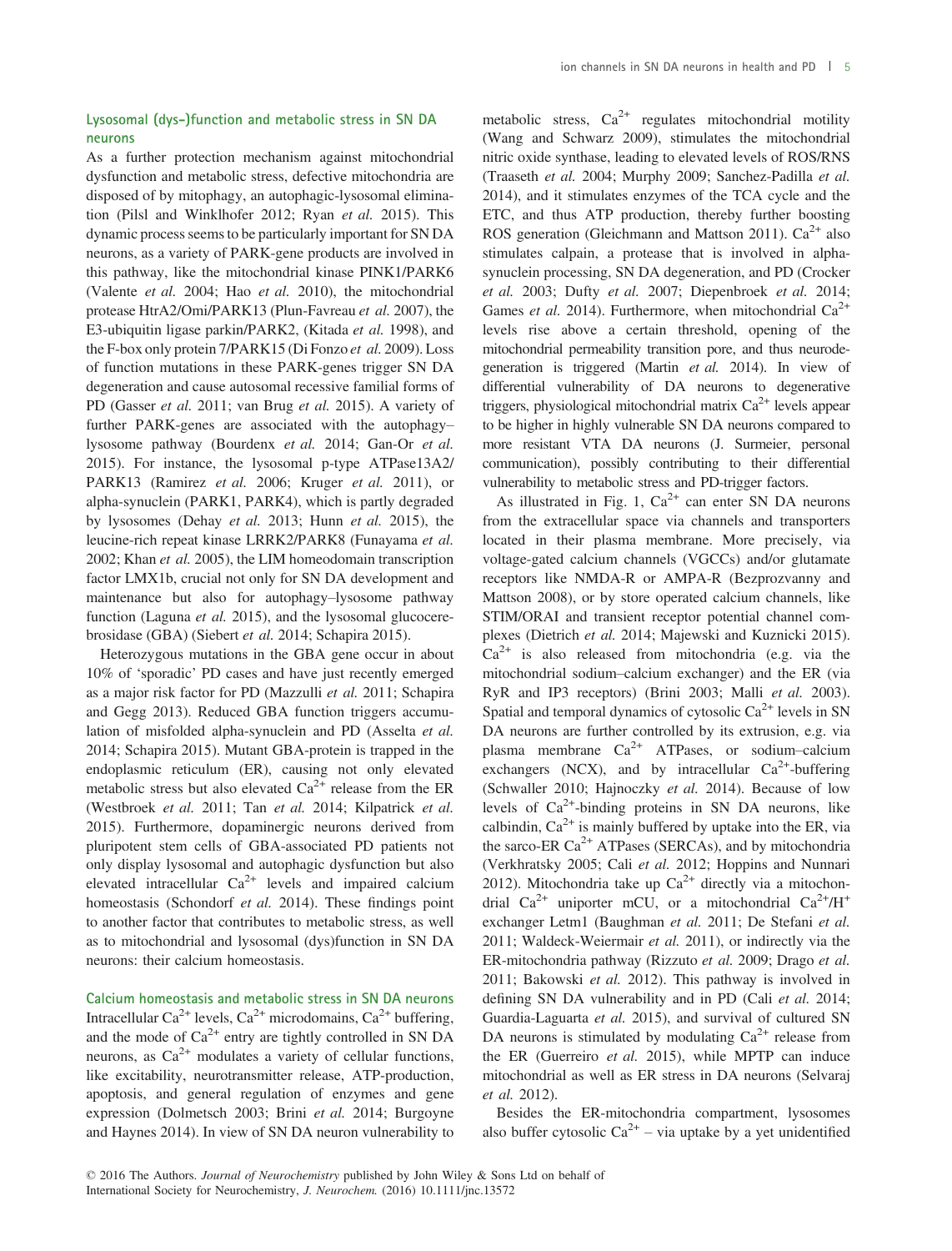$Ca^{2+}/H^+$  exchanger (Gomez-Suaga et al. 2012; Osellame and Duchen 2014). The  $Ca^{2+}$  concentration is assumed to be about 5000-fold higher in lysosomes than in the cytoplasm (Christensen et al. 2002; Xu and Ren 2015). In view of novel neuroprotective PD-therapies, ambroxol, a well-established drug for treating conditions with productive cough or viscous mucus (Weiser 2008), has recently emerged as a promising new tool. Ambroxol, which can pass the blood–brain barrier, reduces neuronal metabolic stress and was shown to improve GBA-activity and lysosomal function in human fibroblasts derived from PD-patients (Bendikov-Bar et al. 2013; Albin and Dauer 2014; McNeill et al. 2014; Siebert et al. 2014). Ambroxol normalizes PD-associated GBA dysfunction (and associated calcium homeostasis) seemingly by increasing its activity and its expression (Maegawa et al. 2009; McNeill et al. 2014; Ambrosi et al. 2015; Schapira 2015). Furthermore, recent findings indicate that Ambroxol can accumulate in lysosomes, and directly affect their  $H^+$  and  $Ca^{2+}$  homeostasis, and it stimulates exocytosis from secretory lysosomes via pH-dependent  $Ca^{2+}$  release (Fois *et al.* 2015).

In conclusion, all these findings illustrate a complex homeostatic interplay of calcium homeostasis, lysosomal and mitochondrial function and metabolic stress, as well as PARK-gene products in SN DA neurons, whose physiological action is already metabolically challenging (see below). Accordingly, dysfunction of this complex interplay triggers degeneration, particularly of metabolically compromised SN DA neurons, and it constitutes a converging pathological PDpathway. Consequently, its pharmacological modulation offers novel strategies for neuroprotective PD therapies – as currently under investigation for Ambroxol.

#### The electrical activity of SN DA neurons causes particular metabolic stress and triggers dopamine release

There is one central factor that critically modulates the complex interplay of calcium, mitochondrial and lysosomal function particularly in SN DA neurons that we have not yet considered: their electrical activity. Neuronal activity per se implies high energy demand and metabolic stress, mainly because of stimulation of the  $Na^+/K^+$  ATPase, that is necessary to maintain the asymmetric ion distribution after action potentials (intracellular high  $K^+$ , low  $Na^+$ ) and that is consuming about 50% and more ATP in active neurons (Laughlin et al. 1998; Howarth et al. 2012; Johar et al. 2014). Again, SN DA neurons seem to be particularly dependent on proper  $\text{Na}^{\text{+}}/\text{K}^{\text{+}}$  ATPase activity, as mutations in its ATP1A3 subunit causes a form of rapid-onset dystonia parkinsonism, RDP (Heinzen et al. 2014). This might be attributed to the fact that the metabolic cost of SN DA neuron activity is particularly high, as specific voltage-gated calcium channels (VGCC, see below) are active during their physiological action, causing an activity-related, oscillatory increase in intracellular  $Ca^{2+}$  levels (compare Fig. 1, upper insert). These oscillatory  $Ca^{2+}$  changes cause related oscillatory changes of mitochondrial membrane potentials, ROSlevels, and of plasma membrane  $Ca^{2+}$  ATPase activity (Fig. 1) (Guzman et al. 2010; Surmeier et al. 2011; Pissadaki and Bolam 2013). It is important to emphasize that more resistant VTA DA neurons display an electrical activity that is similar to that of highly vulnerable SN DA neurons; however, it is not associated with oscillatory elevated  $Ca^{2+}$ and metabolic stress levels (Guzman et al. 2010; Khaliq and Bean 2010). Highly vulnerable locus coeruleus neurons however display similar activity-dependent  $Ca^{2+}$  oscillations and related metabolic stress levels – that are interestingly sensitive to orexinergic peptides (orexins) (Sanchez-Padilla et al. 2014).

Taken together, the specific mode of electrical activity of SN DA neurons generates periodically elevated  $Ca^{2+}$  and metabolic stress levels that likely render them particularly vulnerable to additional metabolic stressors and PD-triggers. Not only because of the general metabolic cost of neuronal activity, but predominantly as a result of their  $Ca^{2+}$  channel activity. In conclusion, the elevated activity-related  $Ca^{2+}$  and metabolic stress levels in SN DA neurons provide a molecular rationale for their particularly high vulnerability to mitochondrial, lysosomal, and PARK-gene dysfunction, and thus for the differential vulnerability of SN DA and VTA DA neurons to degeneration in PD. Moreover, given its high metabolic costs, the oscillatory  $Ca^{2+}$  signal in SN DA neurons must be crucial for their specific physiological functions. Indeed, as SN DA neurons release dopamine in a calcium- and activity-dependent manner (Rice et al. 2011; Brimblecombe *et al.* 2015) – from presynaptic axonal sites into the striatum (De-Miguel and Nicholls 2015), as well as from somatodendritic sites into the midbrain (Ford et al. 2010; Rice and Patel 2015) – action potential frequency and its pattern, as well as intracellular presynaptic and somatodendritic  $Ca^{2+}$  levels in fact mediate eventually all physiological functions of SN DA neurons.

## Ion channels define activity pattern and  $Ca<sup>2+</sup>$ homeostasis of SN DA neurons

Given the central role of SN DA neurons for voluntary movement control, and thus, e.g. context-dependent fight-orflight responses, it is not surprising that a variety of intrinsic and extrinsic factors and mechanisms are crucial for generating, maintaining, and modulating activity patterns, calcium homeostasis, and dopamine release of SN DA neurons within their physiological bandwidth (Guzman et al. 2009; Surmeier and Schumacker 2013; Dragicevic et al. 2015; Kimm et al. 2015). Particularly important in this context are ion channels and receptors, as they not only generate but also homeostatically shape SN DA activity patterns to physiological demands; because of their specific expression pattern, their regulations and their complex interplay, as illustrated in Fig. 1 and as reviewed, e.g. in (Bean 2007a; Michel et al.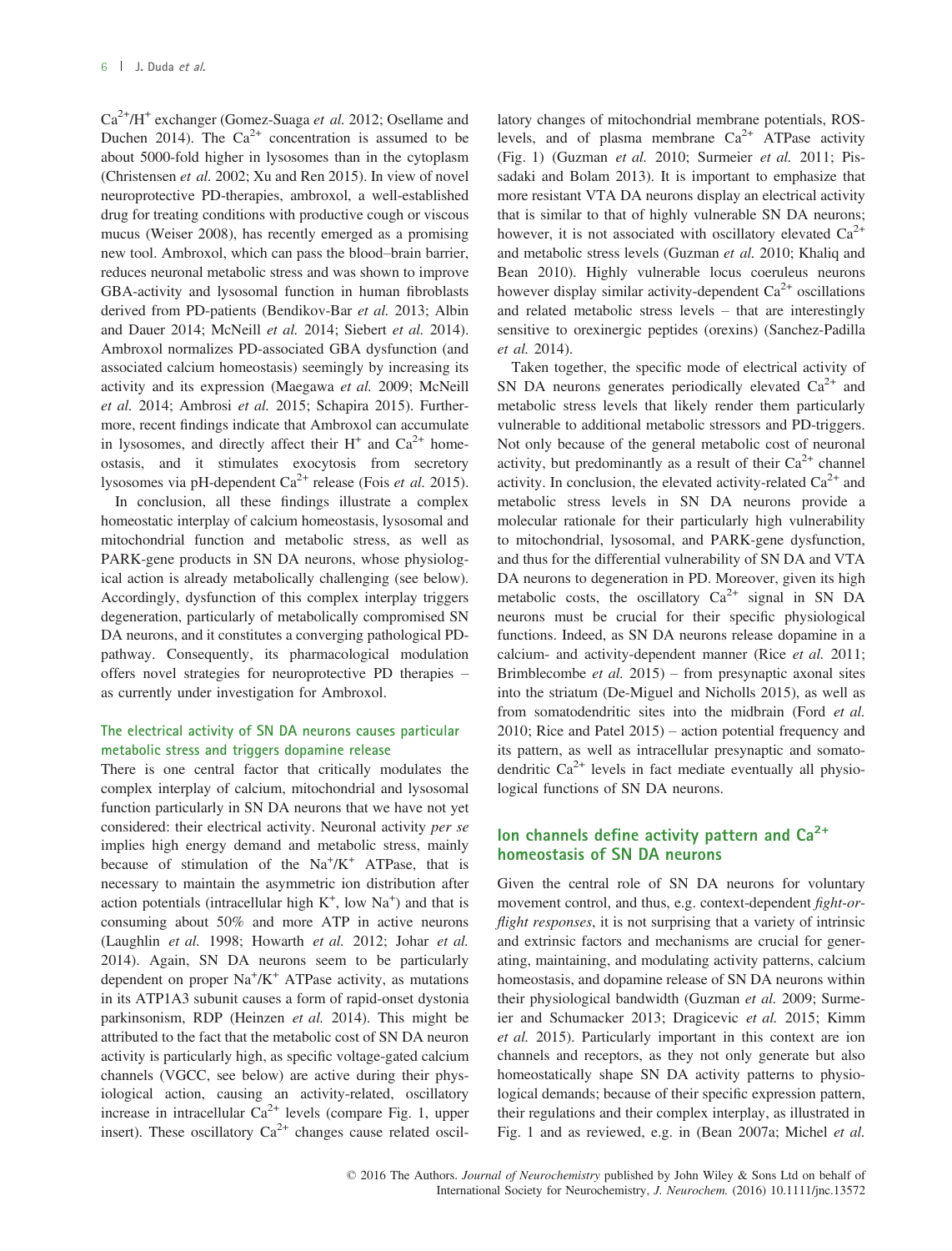

Fig. 2 Double-edged roles of activity and free intracellular  $Ca^{2+}$ levels for physiological functions of SN DA neurons and their vulnerability to PD-triggers. Shown are typical in vivo and in vitro single-spike activity patterns of SN DA neurons from adult mice (adapted from Dragicevic et al. 2015; methods detailed in Schiemann et al. 2012; Dragicevic et al. 2014). Note that the important and energy demanding – burst activity mode of SN DA neurons is not shown. The cartoon summarizes that SN DA neurons possess several intrinsic feedback and feed-forward mechanisms to protect and to adapt their activity pattern as well as their oscillatory calcium homeostasis (crucial for dopamine release, and metabolic homeostasis) in both directions within a physiological bandwidth (indicated by green arrows/color and black dotted lines). Both, reduced as well

2007; Guzman et al. 2009; Liss and Roeper 2010; Paladini and Roeper 2014; Dragicevic et al. 2015). Here, we focus on how distinct ion channels (within a complex feedback and feed-forward signaling network) modulate activity patterns, intracellular calcium homeostasis, and metabolic sensitivity specifically of SN DA neurons and thus define not only their physiological functions, but also their vulnerability to degeneration in PD.

GIRK channel-coupled D2-autoreceptors mediate calciumand dopamine-dependent activity control of SN DA neurons The activity of SN DA neurons in vitro and in vivo is inhibited by dopamine itself in a negative feedback loop via dopamine autoreceptors of the D2-subtype (D2-AR) (De Mei et al. 2009; Beaulieu et al. 2015). D2-ARs belong to the seven-transmembrane G-protein-coupled receptor family, and are located at the presynapses as well as on the somatodendritic compartment of SN DA neurons. Upon dopamine binding, the G-protein beta-gamma subunit gets released from the D2 autoreceptor, and directly opens G-protein-coupled inwardly rectifying potassium channels as elevated activity and associated calcium homeostasis can trigger SN DA degeneration, as indicated by 'use it or lose it and 'excitotoxicity'. PD-trigger factors could narrow the physiological bandwidth of these two parameters, and thus facilitate pathophysiological and degenerative pathways (indicated by red arrows/color and red dotted lines). VGCCs as well as K-ATP channels are from particular importance, as they have bidirectional physiological functions, can stimulate each other's activity (indicated by dotted gray double-arrow), and they both can trigger selective SN DA degeneration and PD (compare figure 1, for details see text). Abbreviations: K-ATP: ATP-sensitive potassium channel; PARK-gene: Parkinson's disease associated gene; PD: Parkinson's disease; VGCCs: voltagegated calcium channels.

(GIRK2) (Luscher and Slesinger 2010). The GIRK2 activation in turn leads to hyperpolarization of the SN DA neuron membrane potential and thereby inhibits their electrical activity (Bozzi and Borrelli 2006; De Mei et al. 2009; Ford 2014; Dragicevic et al. 2015). In essence, in a negative feedback loop and via D2-ARs, dopamine itself modulates and adapts its own activity-dependent, presynaptic, and somatodendritic release from SN DA neurons, and consequently its physiological functions (De-Miguel and Nicholls 2015; Rice and Patel 2015). It is noteworthy, that this D2-AR/GIRK2 feedback regulation is particularly pronounced in highly vulnerable mature SN DA neurons, compared to more resistant VTA DA neurons (Lammel et al. 2008; Brichta and Greengard 2014; Dragicevic et al. 2015). Moreover, within the population of SN DA neurons, D2-AR/ GIRK2 activity control displays a homeostatic plasticity (Fig. 1). D2-AR responses of SN DA neurons are sensitized in a dopamine-, calcium-, and age-dependent manner: their dopamine autoinhibition – in response to phasically elevated in vivo dopamine levels (e.g. caused by cocaine or L-DOPA), during maturation, and/or because of elevated free intracel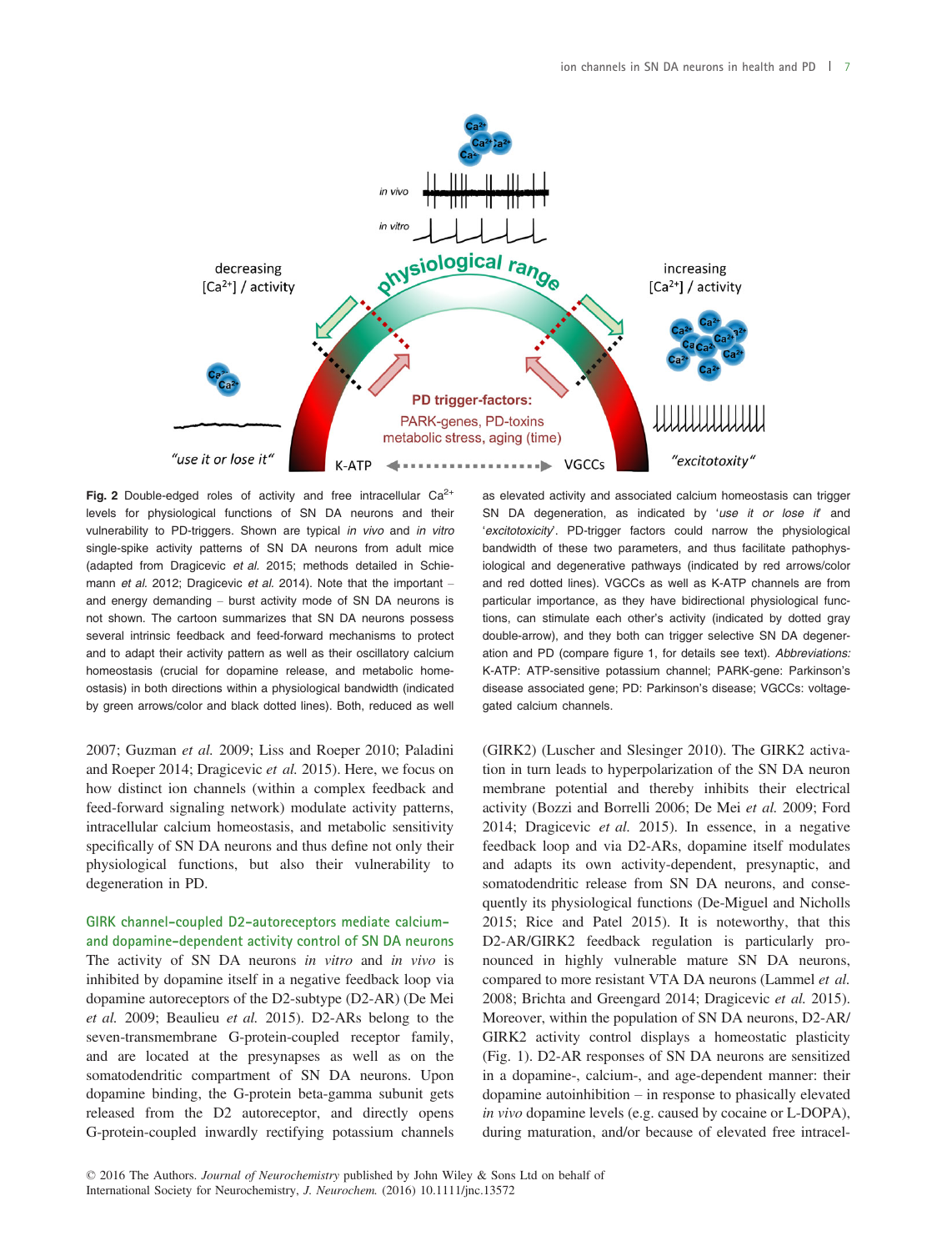lular  $Ca^{2+}$  levels – is strengthened by functional coupling to the neuronal calcium sensor NCS-1 (Borgkvist et al. 2014; Dragicevic et al. 2014; Ng et al. 2016; Poetschke et al. 2015). As illustrated in Fig. 1, NCS-1 binds to D2-receptors at their third intracellular loop in a calcium-dependent fashion, and thereby prevents G-protein-coupled receptor kinase (GRK2) mediated phosphorylation, and thus betaarrestin mediated internalization and D2-receptor desensitization (Kabbani et al. 2012; Beaulieu et al. 2015). We showed that this calcium-dependent D2-AR sensitization preferentially depends on VGCCs of the Cav1.3 channel subtype (that are discussed below) (Dragicevic et al. 2014).

In view of SN DA vulnerability in PD, sensitized D2-AR responses appear less pronounced in PARK7 KO (DJ-1) and in PARK8 transgenic (LRRK2-R1441C) mice, and their mature SN DA neurons display juvenile-like desensitizing D2-AR responses (Goldberg et al. 2005; Tong et al. 2009; Tong and Shen 2012). Moreover, remaining human SN DA neurons from PD patients display a transcriptional dysregulation of the NCS-1/D2-AR/GIRK2 signaling network (Dragicevic et al. 2014). These findings indicate that dopamineand calcium-mediated sensitization of D2-AR responses also adapts SN DA neuron activity in vivo and in PD. In context of SN DA degeneration, sensitized D2-AR/GIRK2 responses will reduce elevated activity, and thus oscillatory calcium load, and related metabolic stress in SN DA neurons, and thus could protect them from overexcitability and excitotoxic cell death (compare Fig. 2). SN DA neurons are particularly prone to excitotoxicity, as it is triggered by elevated activity, perturbed calcium homeostasis, high levels of ROS/RNS, and metabolic stress (Prentice et al. 2015).

In conclusion, flexible dopamine-dependent D2-AR/ GIRK2 responses in SN DA neurons allow modulation and homeostatic adaptation of their activity, their oscillatory calcium signaling and their dopamine release to physiological needs. Beyond that, D2-AR/GIRK2 sensitization, e.g. as a result of pathophysiologically elevated SN DA activity and/or calcium overload, will counteract excitotoxic cell death, and thus represents another defense mechanism against metabolic stress. As summarized next, in this view, two different classes of ion channels have emerged to be particularly relevant for SN DA neuron activity, related calcium and metabolic homeostasis, as well as for PD-pathophysiology: voltagegated calcium channels (VGCCs), and metabolically gated ATP-sensitive potassium (K-ATP) channels.

## Bidirectional roles of voltage-gated  $Ca<sup>2+</sup>$  channels in SN DA neurons

## A family of voltage-gated  $Ca^{2+}$  channels is expressed in SN DA neurons

Voltage-gated calcium channels (VGCCs) are transmembrane proteins that mediate membrane potential-dependent extracellular  $Ca^{2+}$  entry into cells, and their dysfunction is associated with a variety of diseases (Catterall et al. 2005; Simms and Zamponi 2014; Zamponi et al. 2015). VGCC subtypes exhibit distinct spatial, temporal, and diseaserelated expression patterns (Perez-Reyes 2003; Catterall et al. 2005; Adams and Snutch 2007). They are tightly regulated by  $Ca^{2+}$ , calmodulin, and related  $Ca^{2+}$  sensor proteins, which cause facilitation and inactivation of channel activity (Zuhlke et al. 1999; Catterall et al. 2013). In first instance, their open probability increases with depolarization of neuronal membrane potentials, and they undergo not only voltage-dependent but also  $Ca^{2+}$ -dependent channel inactivation. This provides an important autoregulatory feedback mechanism (Cens et al. 2006; Christel and Lee 2012; Catterall and Zheng 2015). Depending on their membrane potential activation thresholds, VGCCs are divided into high voltage-activated (HVA) and low voltage-activated (LVA) channels (Flockerzi et al. 1991; Snutch et al. 2001; Perez-Reyes 2003; Durante et al. 2004). Members of the HVA channel family require a stronger membrane depolarization for activation (mainly caused by action potentials), while LVA channels are already active at subthreshold membrane potentials, before the threshold for activation of voltagegated sodium channels is reached and action potentials are generated (Armstrong and Matteson 1985; Simms and Zamponi 2014; Zamponi et al. 2015). The family of HVA channels consists of the so-called L-type calcium channels (LTCCs), with channel pores build by Cav1.1-1.4 alpha1 subunits, the P/Q-type (or Cav2.1), the N-type (Cav2.2), and the R-type channels (Cav2.3). LVA channels are constituted by T-type channels (TTCCs), build by Cav3.1–3.3 poreforming alpha-subunits (Catterall et al. 2005; Simms and Zamponi 2014; Zamponi et al. 2015).

All these VGCC-classes are functionally expressed in SN DA neurons: Cav1.2 and Cav1.3 generate LTCC currents (both expressed in several splice-variants, and in complex with yet to be fully defined accessory  $\beta$  and  $\alpha$ 2- $\delta$  subunits), and Cav3.1 is the predominant form of T-type channels (Olson et al. 2005; Striessnig et al. 2006; Lipscombe et al. 2013; Dragicevic et al. 2014; Lieb et al. 2014; Poetschke et al. 2015; Scharinger et al. 2015). In view of their emerging role in SN DA neurons and in PD, it is important to note that Cav1.3 LTCCs activate at more negative (subthreshold) membrane potentials compared to the widely expressed Cav1.2 and other HVA channels (Koschak et al. 2001; Lipscombe et al. 2004; Lieb et al. 2014). The distinct types of VGCCs in SN DA neurons are crucial for their presynaptic as well as for their (mechanistically still not fully understood) somatodendritic dopamine release (Rice et al. 2011; Brimblecombe et al. 2015; Rice and Patel 2015). VGCC-activity causes  $Ca^{2+}$  mediated slow oscillatory membrane potentials in SN DA neurons (Chan et al. 2007; Puopolo et al. 2007; Guzman et al. 2009; Putzier et al. 2009), and an oscillatory, metabolically challenging  $Ca^{2+}$  influx, associated with their electrical activity, as described above (Bean 2007b).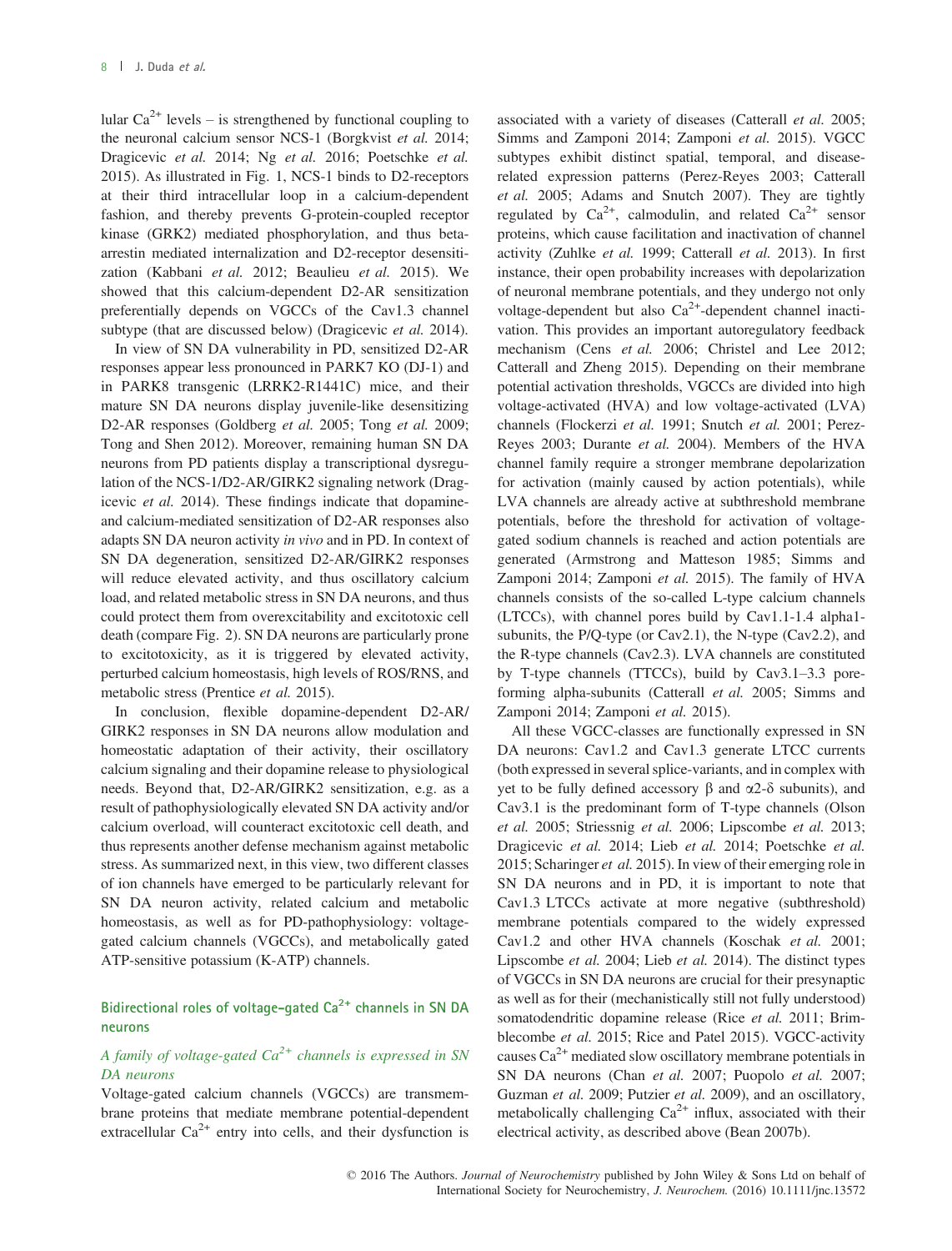## PD-protective effects of voltage-gated L-type  $Ca^{2+}$  channel blockers

LTCCs in SN DA neurons, particularly those of the Cav1.3 subtype, have received much attention in recent years, since blood–brain barrier (BBB) permeable LTCC blockers of the dihydropyridine-type [DHPs, like isradipine (Striessnig et al. 1998)] apparently reduce the risk for developing PD by about 30% in humans, as epidemiologic data of retrospective studies indicate (Becker et al. 2008; Ritz et al. 2010; Marras et al. 2012; Pasternak et al. 2012; Gudala et al. 2015; Lang et al 2015). This PD-protective effect is assumed (but not yet clearly demonstrated) to be caused by inhibition of LTCCs in SN DA neurons, most likely of Cav1.3 channels, which in turn abolishes dendritic  $Ca^{2+}$  oscillations and associated oscillatory metabolic stress in mice (Guzman et al. 2010; Kang et al. 2013; Surmeier and Schumacker 2013; Huang et al. 2014; Ortner et al. 2014). These  $Ca^{2+}$  oscillations get stronger and more sensitive to DHPs with increasing distance from the soma (Wilson and Callaway 2000; Guzman et al. 2010; Jang et al. 2011; Dryanovski et al. 2013), and in distal dendrites, they are completely suppressed by low-doses of DHPs (Guzman et al. 2010; Dryanovski et al. 2013; Surmeier and Schumacker 2013). BBB permeable DHPbased LTCC blockers are already well-established drugs, commonly prescribed to treat hypertension (Epstein et al. 2007; Coca et al. 2013). Consequently, after a phase II safety study, they are already in an ongoing clinical phase III study (2013–2018; ClinicalTrials.gov Identifier: NCT00909545) to test their efficacy as neuroprotective PD therapy (Simuni et al. 2010, Parkinson Study 2013). Furthermore, given the widespread expression of Cav1.2 LTCCs but not of Cav1.3 throughout the body, in particular in the cardiovascular system (Sinnegger-Brauns et al. 2004; Hofmann et al. 2014), novel Cav1.3 selective drugs are under development (Kang et al. 2013; Huang et al. 2014; Ortner et al. 2014). However, the specific physiological functions of Cav1.2 and Cav1.3 and of associated  $Ca^{2+}$  oscillations in SN DA neurons are still not clear. This is an important issue in view of the aimed chronic pharmacological Cav1.3 block as novel therapeutic avenue for PD, as LTCCs seem to have bidirectional and context-dependent functions in SN DA neurons (Chan et al. 2007; Guzman et al. 2009; Dragicevic et al. 2014; Poetschke et al. 2015).

## Cav1.3 L-type  $Ca^{2+}$  channels stabilize and stimulate activity of SN DA neurons

While originally thought to be crucial for the generation of intrinsic pacemaker activity in SN DA neurons (Nedergaard et al. 1993; Mercuri et al. 1994; Chan et al. 2007; Puopolo et al. 2007), it is now widely accepted that LTCCs are not essential for SN DA pacemaker activity generation, but are stabilizing pacemaker activity and its precision (Guzman et al. 2009; Drion et al. 2011; Branch et al. 2014; Dragicevic et al. 2014; Poetschke et al. 2015). SN DA neurons are

able to compensate pharmacological LTCC block as well as germline loss of Cav1.3 LTCCs [Cav1.3 KO mice (Platzer et al. 2000; Striessnig and Koschak 2008)] by other ion channels, e.g. by functional down-regulation of inhibitory Kv1 potassium channels within minutes after DHP-mediated distortion of SN DA activity, or functional up-regulation of either hyperpolarization-activated cyclic nucleotide-gated (HCN) cation channels, or of TTCCs (Cav3.1) on longer time scales (Chan et al. 2007; Guzman et al. 2009; Poetschke et al. 2015). HCN channels (built by HCN2-4) facilitate SN DA pacemaker generation and its frequency (Franz et al. 2000; Neuhoff et al. 2002) in interplay with voltage-gated sodium channels (Bean 2007a). Cav3.1 TTCCs stabilize SN DA pacemaker frequency and its precision in an age-dependent manner (Poetschke et al. 2015), most likely by functional coupling to  $Ca^{2+}$  sensitive small conductance potassium channels (SK3), and thereby shaping SN DA action potential after-hyperpolarization (Wolfart et al. 2001; Wolfart and Roeper 2002; Stocker 2004; Bond et al. 2005; Gueguinou et al. 2014; Poetschke et al. 2015).

In addition to stabilizing SN DA activity, LTCCs allow maintenance of neuronal electrical activity, particularly in metabolic demand situations, because of their  $Ca^{2+}$ -mediated stimulation of the TCA cycle and the ETC, and thus ATP production that is crucial for  $Na^+/K^+$  ATPase activity and neuronal function. On the other hand, LTCC-mediated dendritic  $Ca^{2+}$  oscillations also stimulate  $Ca^{2+}$ -related detrimental pathways, as discussed above. Thus, to avoid a vicious LTCC activity-dependent feed-forward spiral toward cell death, SN DA neurons are in need of respective protective feedback control mechanisms.

#### VGCCs can also inhibit SN DA activity, in interplay with  $K^+$  channels

Such a protection mechanism is provided by the  $Ca^{2+}$ dependent sensitization of inhibitory D2-AR/GIRK2 responses via NCS-1, that are sensitive to isradipine and depend on Cav1.3 function, as described above (Dragicevic et al. 2014). Hence, Cav1.3 channels have bidirectional functions in SN DA neurons: on one hand, they stimulate their electrical activity, their ATP production, and also their metabolic stress levels, while on the other hand, they can inhibit SN DA activity via stimulation of  $Ca^{2+}$ - and NCS-1dependent D2/GIRK2 activity (Borgkvist et al. 2014; Dragicevic et al. 2015).

TTCCs seem to have similar bidirectional functions in SN DA neurons as they not only stimulate but also inhibit pacemaker activity via stimulation of potassium channels: Cav3.1 channels can also sensitize  $Ca^{2+}$ - and NCS-1 dependent D2-AR/GIRK2 signaling (Poetschke et al. 2015). Additionally, TTCCs can functionally couple and activate  $Ca^{2+}$ stimulated A-type  $K^+$  channels (An *et al.* 2000; Anderson et al. 2010; Jerng and Pfaffinger 2014; Turner and Zamponi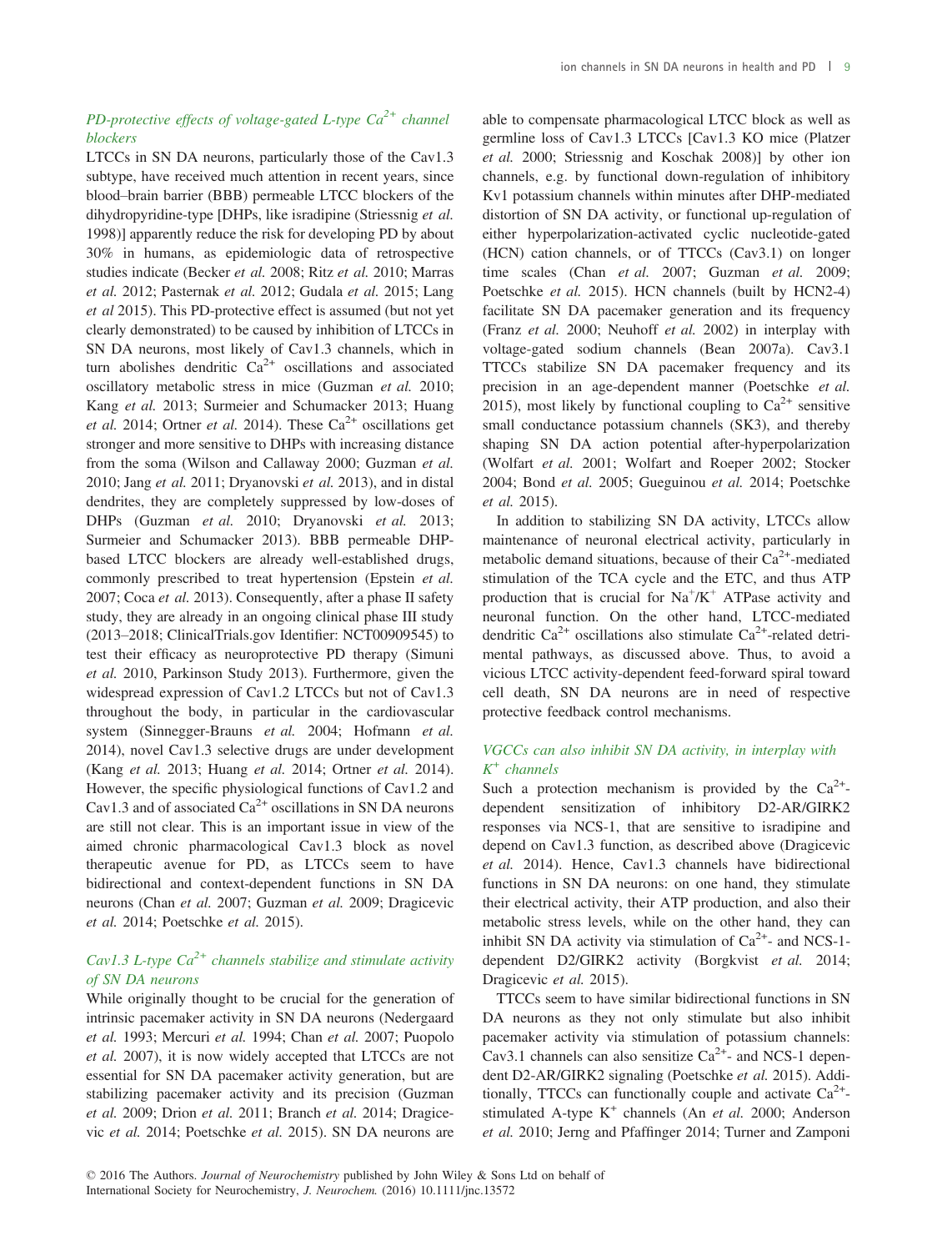2014; Zamponi et al.  $2015$ ) – likely (but not yet demonstrated) also in SN DA neurons. These voltage-gated A-type channels are formed by Kv4.3 pore-forming  $\alpha$ - and Ca<sup>2+</sup>sensitive KChip3  $\beta$ -subunits, and they dynamically inhibit the electrical activity of SN DA neurons, similar as GIRK2 channels (Kimm and Bean 2014; Liss et al. 2001, 2002).

Beyond that, VGCCs can also alter ion channel function and neuronal activity at the level of gene expression, as they are particularly effective in activating  $Ca<sup>2+</sup>$ -dependent transcription factors, like cAMP response element-binding protein (CREB), myocyte enhancer factor-2 (MEF-2), nuclear factor of activated T cells (NFAT), and downstream regulatory element antagonist modulator (DREAM) (Graef et al. 1999; Mandel and Goodman 1999; Mao et al. 1999; Dolmetsch et al. 2001; Osawa et al. 2001; Dolmetsch 2003; Screaton et al. 2004; Rivas et al. 2011; Putney 2012; Selvakumar et al. 2014). Moreover, the C-terminus of Cav1.3 and Cav1.2 itself can be cleaved, and translocate to the nucleus in a  $Ca^{2+}$ -dependent fashion, where the LTCC C-termini act as transcription factors (Dolmetsch 2003; Gomez-Ospina et al. 2006; Lu et al. 2015). Likewise, the A-type  $K^+$  channel subunit KChip3 (a member of the NCS-1 like  $Ca^{2+}$  binding protein family) is known as the transcriptional repressor DREAM (Jo et al. 2001; Buxbaum 2004), and can shuttle from the membrane to the nucleus in inverse correlation with cellular  $Ca^{2+}$  levels (Fig. 1) (Li and Adelman 2000; Sours-Brothers et al. 2009; Mellstrom et al. 2014).

In conclusion, VGCCs modulate the electrical activity of SN DA neurons in both directions: in a positive feed-forward mechanism by stimulating action potential generation and ATP synthesis, and in a negative feedback mechanism by stimulation of inhibitory  $K^+$  channels like GIRK2 or Kv4.3, via calcium-sensing proteins (e.g. NCS-1 and KChip3). Moreover, by regulating gene expression, they can modulate SN DA neuron function in opposite manners on different timescales (compare Figs 1 and 2).

## Bidirectional roles of metabolically gated K-ATP channels in SN DA neurons

K-ATP channels act as metabolic sensors in SN DA neurons ATP-sensitive potassium (K-ATP) channels are heteromultimeric transmembrane proteins, consisting of pore-forming a-subunits of the Kir6 type (Kir6.1 or Ki6.2) and regulatory b-subunits, the sulfonylurea receptors (SUR1 or SUR2A/B) members of the ATP-binding cassette transporter superfamily (Ashcroft and Gribble 1998; Proks and Ashcroft 2009). Similar as in pancreatic beta-cells, in mature SN DA neurons K-ATP channels are formed by Kir6.2 and SUR1 (Liss et al. 2005; Schiemann et al. 2012). However, K-ATP channels are expressed in a variety of additional neuronal and nonneuronal cells, and their dysfunction is associated with a variety of diseases (Seino and Miki 2003; McTaggart et al.

2010). Given the crucial role of K-ATP channel closure for triggering pancreatic insulin secretion in interplay with LTCCs (Ashcroft et al. 1984; Nichols 2006; Clark and Proks 2010; Seino 2012), K-ATP blockers (sulfonylureas like glibenclamide or tolbutamide) are well-established drugs for treatment of diabetes type II (T2D), while K-ATP activators like diazoxide are applied to treat hypertension (Miura and Miki 2003; Ashcroft 2007; Ashcroft and Rorsman 2013; de Wet and Proks 2015).

In view of PD and high vulnerability of SN DA neurons, K-ATP channels act as so-called metabolic sensors (Nichols 2006; Liss and Roeper 2010), as their open probability is regulated by ATP- and ADP levels, as well as by a variety of other metabolic signals, such as insulin, leptin, ghrelin, longchain fatty acids (acyl-CoA),  $PIP<sub>2</sub>$ , pH, hydrogen peroxide, ROS/RNS, and nitric oxide (as reviewed in (Ashcroft 2007; Dragicevic et al. 2015)). In essence, the open probability of K-ATP channels is higher in metabolic demand situations, and their activity hyperpolarizes excitable cells, and thus inhibits e.g. energy-demanding electrical activity of SN DA neurons (Liss and Roeper 2001; Miki and Seino 2005; Nichols 2006; Ashcroft and Rorsman 2013). Thereby, K-ATP channels protect cells from overexcitability and excitotoxicity – a well-described mechanism e.g. for ischemic preconditioning and myoprotection (Liss and Roeper 2001; Miki et al. 2001; Yamada and Inagaki 2005; Soundarapandian et al. 2007; Lefer et al. 2009; Flagg et al. 2010).

Considering the differential vulnerability of DA neurons to degeneration, it is important to note that although more resistant VTA DA neurons also express functional K-ATP channels of the same molecular make-up, they are not activated in response to metabolic stress that activates K-ATP channels in SN DA neurons (Liss et al. 1999a, 2005; Schiemann et al. 2012). This differential metabolic sensitivity of SN DA and VTA DA K-ATP channels is likely caused by differential mitochondrial uncoupling via UCPs that does not compromise ATP production, but lowers ROS and metabolic stress levels (Liss et al. 2005; Guzman et al. 2010).

Concisely, in a feedback mechanism, selective K-ATP channel activity in SN DA neurons reduces their electrical activity and thus need of energy, particularly in metabolically demanding situations. To avoid, however, a chronic loss of electrical activity and related dopamine release of metabolically challenged SN DA neurons, they are in need of respective feed-forward control mechanisms.

#### K-ATP channels can inhibit but also stimulate activity of SN DA neurons

Indeed, similar as VGCCs, K-ATP channels have also bidirectional effects in SN DA neurons: in first instance, their activation in response to metabolic stress (e.g. PD-triggers) reduces SN DA neuron activity as expected (Liss et al. 2005). However, we identified that in vivo, under physiological conditions, within the intact basal ganglia network,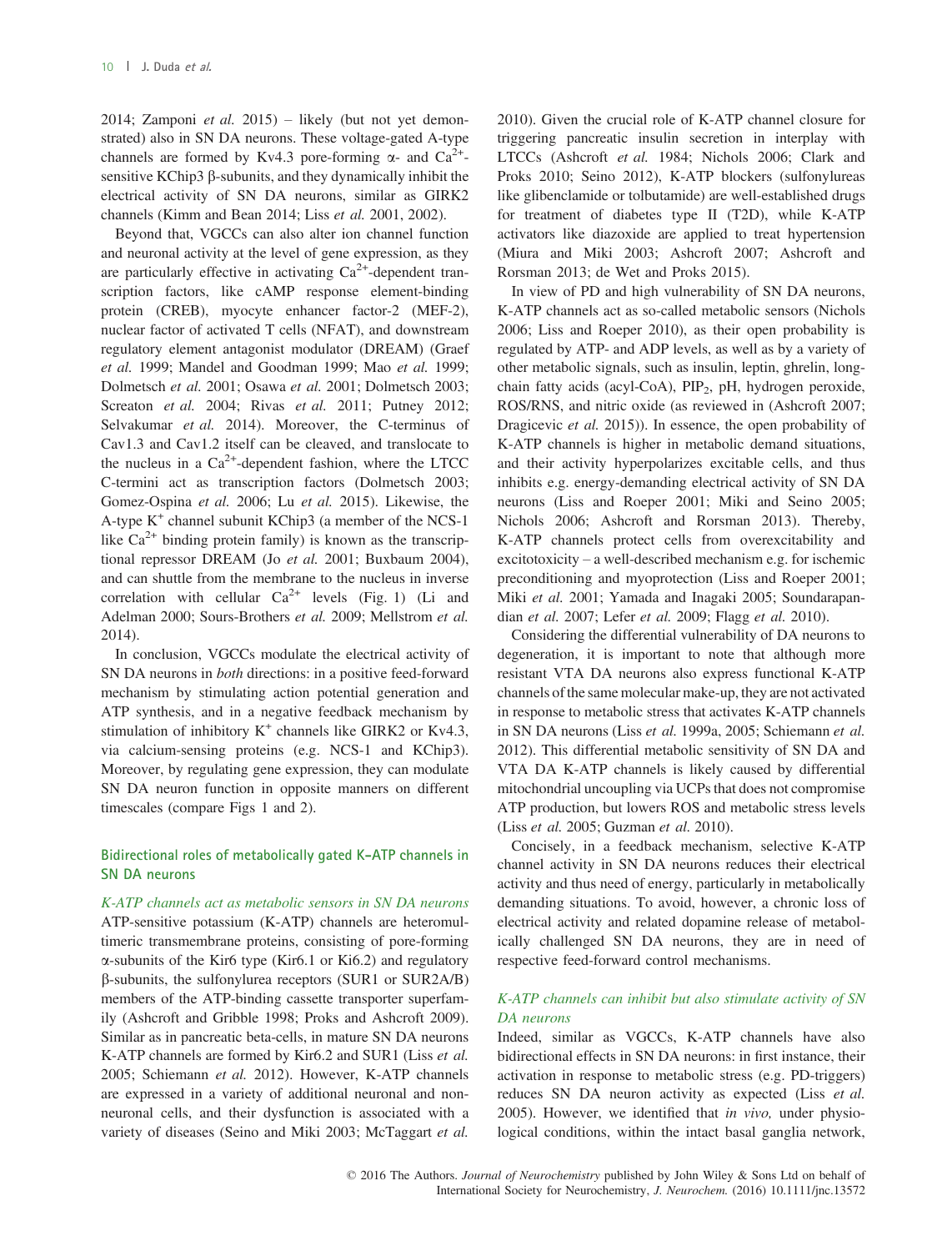K-ATP channel activity does not inhibit but in contrast stimulate the activity of SN DA neurons by facilitating their switch to NMDA glutamate receptor-mediated burst activity (Schiemann et al. 2012; da Silva and Costa 2012; Dragicevic et al. 2015). This K-ATP triggered burst activity of SN DA neurons, associated with a supralinear increase in dopamine release, stimulates novelty-induced exploration in vivo in mice (Deacon et al. 2006; Schiemann et al. 2012). Burst activity is particularly energy-demanding, and therefore contributes to metabolic stress; however, its K-ATP channel-mediated facilitation in SN DA neurons would allow and maintain goal-directed behavior in novel situations, particularly under metabolic demand, like food deprivation or *fight*or-flight situations (Schiemann et al. 2012; Paladini and Roeper 2014; Dragicevic et al. 2015). It is noteworthy, that in subthalamic nucleus neurons, in contrast to SN DA neurons, NMDA-R activity stimulates K-ATP channels (in vitro), thereby reducing neuronal burst activity that is pathologically increased in PD (Shen and Johnson 2010).

In conclusion, K-ATP channels (Kir6.2/SUR1) can modulate the electrical activity of SN DA neurons in both directions: in a negative feedback mechanism by membrane hyperpolarization, and in a positive feed-forward mechanism, in functional interplay with NMDA glutamate receptors, by stimulation of burst activity (compare Fig. 1 and 2). Yet, a strong K-ATP activation, for instance in response to PDtriggers, will at a certain point no longer trigger burst activity of SN DA neurons, but in contrast reduce their activity, or even silence them, as illustrated in Fig. 2.

## Bidirectional effects of acute and chronic K-ATP channel activity for SN DA neuron survival

Considering the preferential degeneration of SN DA neurons in PD, acute and chronic K-ATP channel activity has also bidirectional – protective but also detrimental – effects on SN DA survival. In line with a well-described general neuroprotective effect of K-ATP channel activity in metabolic stress situations, SN DA neurons of K-ATP channel-deficient mice [Kir6.2 KO (Minami et al. 2004)] display a significantly higher vulnerability in vivo in acute response to the PD-toxin MPTP (Liss et al. 2005). However, chronic K-ATP channel activity in SN DA neurons in vivo in response to sustained metabolic stress is not beneficial anymore, but in contrast seems to trigger degeneration as evident from K-ATP KO: germline loss of Kir6.2 K-ATP channels rescued SN DA neurons from selective degeneration in two different PD mouse models (Liss et al. 1999b, 2005), the chronic neurotoxic MPTP/probenecid PD-model (Jackson-Lewis and Przedborski 2007; Meredith and Rademacher 2011), as well as the homozygous weaver GIRK2 mutant mouse, a chronic genetic model of PD (Navarro et al. 1996; Oo et al. 1996; Slesinger et al. 1996). In agreement with a neurodegenerative effect of chronic K-ATP channel activity, pharmacological K-ATP channel block protects cultured rat SN DA neurons (Toulorge et al. 2010), and PC12 DA cells from degeneration (Nam et al. 2015).

Beyond that, a pathophysiological role of chronic K-ATP channel activity in human PD is indicated, as remaining SN DA neurons from PD patients express about 2-fold higher levels of SUR1, the subunit that is responsible for K-ATP channel trafficking to the plasma membrane (Sharma et al. 1999; Tucker et al. 1997), and about 10-fold higher levels of the NMDA-R pore forming subunit NR1 (Schiemann et al. 2012; Dragicevic et al. 2015). Consistent with these human expression data and our functional in vivo mouse data, SN DA neurons of awake PD patients display high levels of burst activity (Zaghloul et al. 2009; Schiemann et al. 2012). Furthermore, there is retrospective epidemiological evidence of a reduced risk for PD in T2D patients that were treated with K-ATP blockers (Powers et al. 2006; Scigliano et al. 2006; Schernhammer et al. 2011; Wahlqvist et al. 2012; Cereda et al. 2013; Lu et al. 2014; Brauer et al. 2015). Likewise, there is evidence for BBB penetrance of these K-ATP channel blockers (Ashcroft 2010; Lahmann et al. 2015). This evidence, however, is ambiguous and must be interpreted with caution, as T2D per se seems to affect the risk for PD (Hu et al. 2007; Cereda et al. 2012; Lima et al. 2014; Lu et al. 2014; Zhang and Tian 2014), and both diseases seem to share common pathophysiological pathways (Santiago and Potashkin 2013, 2014), which could skew protective effects of K-ATP blockers. Nevertheless, pharmacological K-ATP blockade, selectively in SN DA neurons, could provide another ion channel targeting neuroprotective strategy as a novel PD therapy. However, to the best of our knowledge, currently no clinical studies are further evaluating this avenue.

In summary, mouse model and human data identified that K-ATP channels in SN DA neurons act as bidirectional metabolic gatekeepers, adapting their activity and thus dopamine release to their metabolic state, based on feedforward as well as feedback mechanisms: K-ATP channelmediated feed-forward burst facilitation, e.g. in metabolic demand situations would enhance dopamine release and exploratory movement. However, it would also boost SN DA energy demand and metabolic stress, and consequently activate further K-ATP channels. This will, particularly in the presence of additional PD-stressors, in a feedback mechanism reduce activity and energy consumption of SN DA neurons. *In vivo*, K-ATP channel activity in acute response to pathophysiological metabolic stressors is beneficial, but their chronic pathophysiological activity in response to PD-triggers has opposite effects and triggers SN DA degeneration.

## A flexible range of activity pattern and  $Ca<sup>2+</sup>$  levels is vital for SN DA function and survival

Given the bidirectional functions of Cav1.3 LTCCs as well as of K-ATP channels for SN DA neuron activity, it is not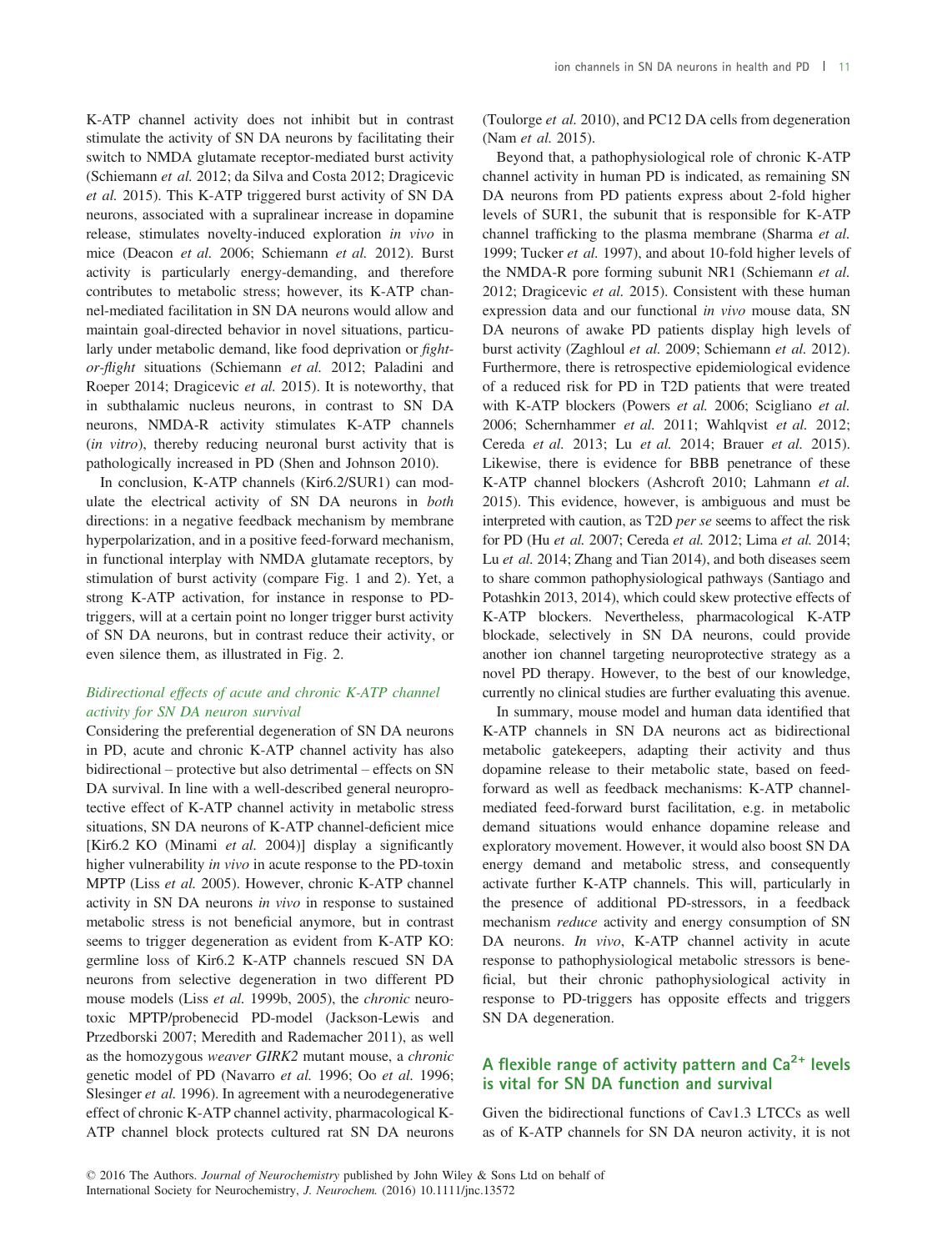clear whether the supposed PD protective effect of pharmacological channel inhibition might be caused by a reduction or a stimulation of SN DA activity. Indeed, the relationship between ion channel activity, activity pattern, calcium homeostasis, physiological functions, and vulnerability of SN DA neurons in PD is not a simple one, but is rather complex and context dependent (Fig. 2).

A number of studies indicate that the maintained activity of SN DA neurons is not only crucial for dopamine release and fulfillment of their physiological functions but also for their maintenance and survival during development and adulthood (Michel et al. 2007, 2013; Toulorge et al. 2010, 2011; Dragicevic et al. 2015; Guerreiro et al. 2015; Wang et al. 2015). In accordance with the classical 'use it or lose it' principle of neuronal plasticity and neuronal loss (Swaab et al. 2002; Coyle 2003; Coulson et al. 2008; Valenzuela et al. 2012), reduced activity of SN DA neurons seems to facilitate their degeneration in vivo and in vitro (Salthun-Lassalle et al. 2004; Liss et al. 2005; Janezic et al. 2013). On the other hand, *reduced activity* has also been shown to be beneficial for SN DA survival, particularly in acute pathophysiological demand situations (Liss et al. 2005; Yamada and Inagaki 2005; Aumann et al. 2008; Virgili et al. 2013). In accordance with classic excitotoxic cell death pathways, elevated activity clearly is detrimental for SN DA survival, as it triggers energy demand, metabolic stress, and pathophysiological  $Ca^{2+}$  overload, and its detrimental consequences (Blandini 2010; Surmeier et al. 2011; Ambrosi et al. 2014; Prentice et al. 2015; Van Laar et al. 2015).

However,  $Ca^{2+}$  apparently also has context-dependent bidirectional effects on SN DA neuron physiology, viability, and vulnerability. As detailed above,  $Ca^{2+}$  can trigger excitotoxicity and other detrimental pathways, however, it is necessary not only for physiological SN DA functions but also for their survival (Michel et al. 2013). Findings from PINK1 (PARK6) and HtrA2/Omi (PARK13) PD-gene mice support this view, as their SN DA pacemaker activity is less precise, and burst firing seems to be facilitated in consequence of *reduced*  $Ca^{2+}$  release from ER and mitochondria, and thus by *reduced* cytosolic  $Ca^{2+}$  (Bishop et al. 2010).

Given these bidirectional roles of SN DA neuron activity and related  $Ca^{2+}$  signaling, intrinsic or synaptic mechanisms that modulate their activity should have variable, contextdependent effects on their viability and their vulnerability in PD (Fig. 2). On one hand, mechanisms that *maintain* or stimulate electrical activity, and thus dopamine release and the ability for voluntary movement – even or particularly under metabolic demand situations (e.g. food deprivation, or  $fightharpoonup$ -*flight* situations) – could be beneficial or even lifesaving for the organism. However, as a drawback, ongoing stimulated activity of SN DA neurons and associated metabolic stress might render SN DA neurons more vulnerable to excitotoxicity and PD-triggers. On the other hand, mechanisms that reduce SN DA activity and calciummediated dopamine release, and thus impair voluntary movement, could be detrimental for the organism, particularly under situations were immediate and/or ongoing motion is required for survival. This would, however, protect SN DA neurons from excitotoxic events.

In conclusion, a context-dependent, flexible bandwidth of activity patterns and associated  $Ca^{2+}$  levels is necessary to enable respective physiological functions of SN DA neurons. Consequently, as illustrated in Figs 1 and 2, SN DA neurons possess several intrinsic mechanisms to protect and to adapt their activity pattern as well as their calcium homeostasis in both directions within a physiological range.

## The physiological bandwidth of activity patterns and  $Ca<sup>2+</sup>$  levels in SN DA neurons is defined by ion channels, and gets narrowed by PD-triggers (?)

An intricate network of ion channels that can mediate bidirectional functions on different timelines, and that complement and compensate each other as detailed above, is crucial to enable this physiological flexibility of SN DA neurons. In this sense, in an immediate scenario, LTCC activity and intracellular  $Ca^{2+}$  stabilize and stimulate SN DA activity and their ATP production in a feed-forward mechanism: the more active the neuron is, the more dopamine gets released, the more ATP is needed and would be produced because of activity-related VGCC activity and  $Ca<sup>2+</sup>$  stimulation of TCA, ETC and further enzymes. Furthermore, LTCC activity can homeostatically adapt SN DA function to physiological needs via alterations of  $Ca^{2+}$ -dependent gene expression as already discussed above (Pathak et al. 2015). These short- and long-term physiological functions of VGCCs and  $Ca<sup>2+</sup>$  in SN DA neurons would ensure their adaptive electrical activity, dopamine release, and contextspecific movement control. The burst-triggering function of K-ATP channel activation in SN DA neurons further contributes to this positive safety net of reinforcement mechanisms (Schiemann et al. 2012). However, as detailed above, VGCCs as well as K-ATP channels not only facilitate and stabilize pacemaker activity, but they can also stimulate inhibitory responses that reduce SN DA activity and related  $Ca<sup>2+</sup>$  levels in negative feedback loops, e.g. via NCS-1/D2/ GIRK2 or A-type Kv4.3/KChip3 channel sensitization. Moreover, A-type channel function in SN DA neurons is also complex and context dependent (Hahn et al. 2003). On one hand, the glia cell line-derived neurotrophic factor GDNF that promotes maintenance and survival of SN DA neurons (de d'Anglemont Tassigny et al. 2015; Kramer and Liss 2015), can stimulate pacemaker frequency of SN DA neurons by A-type current inhibition (Yang et al. 2001), and Kv4-blockers infused in vivo into the striatum reduce PDsymptoms in mice (Aidi-Knani et al. 2015). However, on the other hand, over-expression of the mutated PARK1-gene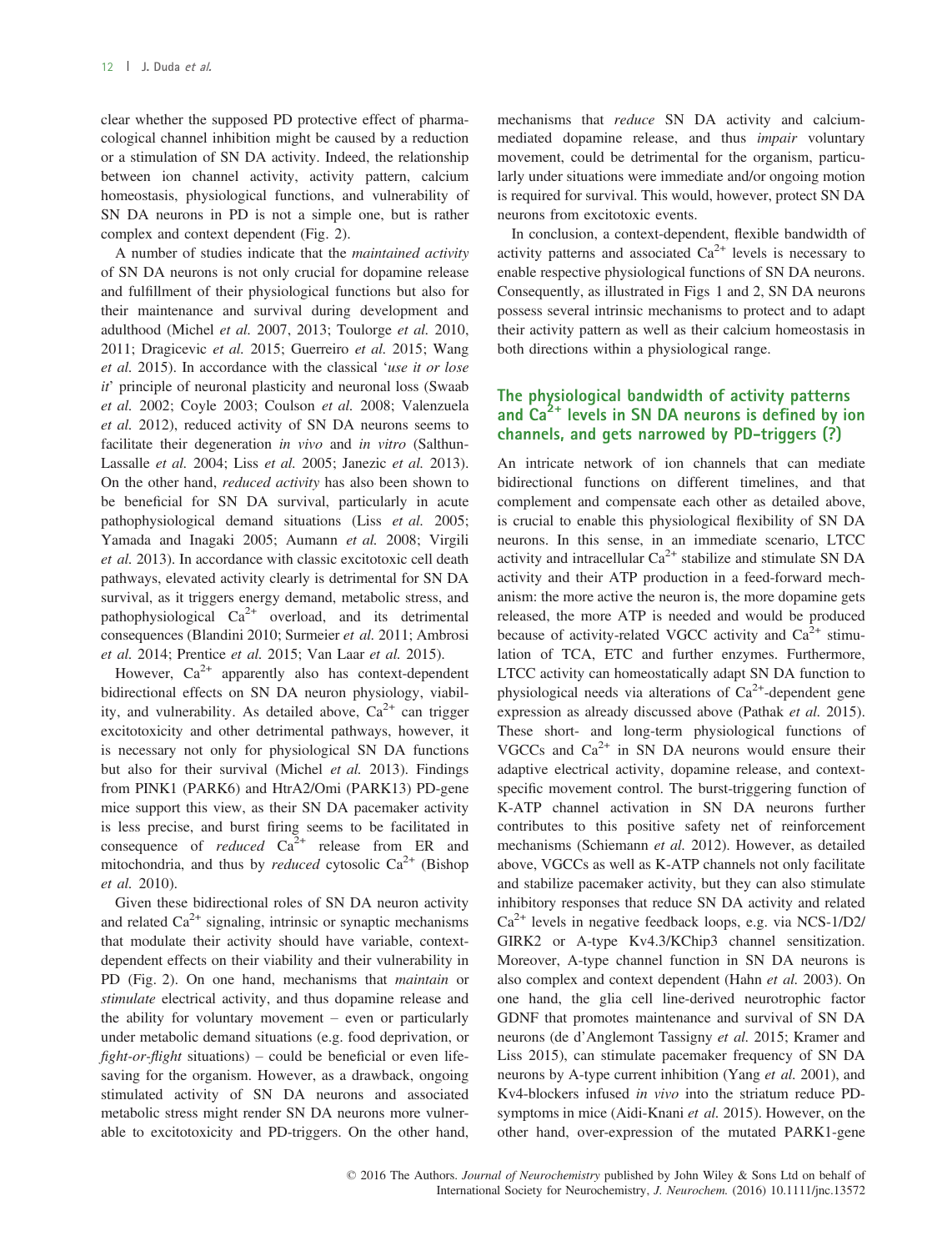product A53T a-synuclein, which triggers SN DA degeneration, has GDNF-like effects on A-type currents in vivo in mouse SN DA neurons (Subramaniam et al. 2014). Moreover, remaining human SN DA neurons from PD patients display not only elevated burst activity, but also massively elevated levels of Kv4.3 mRNA – possibly as a compensatory protective feedback mechanism (Fig. 2) (Schiemann et al. 2012; Schlaudraff et al. 2014; Dragicevic et al. 2015). Beyond this already complex scenario, VGCCs, A-type Kv4.3 channels, GIRK2, and K-ATP channels modulate each other's activity: elevated  $Ca^{2+}$  levels and associated metabolic stress because of VGCC activation (in particular Cav1.3) can sensitize D2/GIRK2 responses, and increase the open probability of  $Ca^{2+}$ -sensitive A-type Kv4.3 channels as well as of metabolically sensitive K-ATP channels. Membrane hyperpolarization and reduced SN DA activity resulting from these  $K^+$  channel activities in turn could increase VGCC currents, in particular of LVA Cav1.3 LTCCs and Cav3.1 TTCCs.

It should be emphasized again that less vulnerable VTA DA neurons, which are not essential for voluntary movement, do neither display VGCC-mediated intracellular  $Ca^{2+}$  oscillations during pacemaking, nor A-type  $K^+$  channel-mediated frequency control, or K-ATP channel-mediated high metabolic sensitivity, as detailed above. However, other neurons that show high vulnerability to PD-triggers, and that are important for fight-or-flight responses, like the noradrenergic LC neurons, possess ion channel activities similar to those of SN DA neurons (Koyama et al. 1999; Samuels and Szabadi 2008; de Oliveira et al. 2010; Tovar et al. 2013; Sanchez-Padilla et al. 2014; Hopp et al. 2015; Matschke et al. 2015).

In conclusion, despite their complex homeostatic bidirectional regulatory mechanisms, the 'high calcium, high activity, high metabolism' phenotype of SN DA neurons means that they are energetically 'living on the edge'. Their massive axonal fields and lower number of mitochondria might further contribute to their fragile homeostasis (Liang et al. 2007; Surmeier et al. 2010; Bolam and Pissadaki 2012; Ciron et al. 2015; Hunn et al. 2015). Hence, any factor that perturbs their delicate metabolic balance (e.g. PD-triggers) might 'tip them over the edge'. Meaning that their feedback and feed-forward control mechanisms are no longer sufficient to keep SN DA activity and calcium homeostasis within a desired physiological range, and consequently detrimental pathways can trigger degeneration (Pissadaki and Bolam 2013; Surmeier and Schumacker 2013; Dragicevic et al. 2015). In other words, as illustrated in figure 2, PD-trigger factors (e.g. environmental factors or PARK-genes, impairing mitochondrial and/or lysosomal function) would narrow the physiological bandwidth of flexible SN DA activity and calcium signaling in both directions. Consequently, reduced as well as elevated activity- and calcium-levels could tip SN DA neurons more easily 'over their physiological edge' (Pissadaki and Bolam 2013). In this scenario, the same SN

DA activity or oscillatory calcium signal that enables their physiological function, could – in the presence of PD-triggers – stimulate their degeneration, by e.g. inducing excitotoxicitiy or apoptosis as described above.

## **Summary**

Taken together, the bidirectional effects of SN DA activity, calcium homeostasis and related ion channel activity on their viability and vulnerability illustrate the general dilemma of these neurons that seem to be committed to maintain their flexible physiological activity. On one hand, they need stimulatory intrinsic (and extrinsic) feed-forward mechanisms to ensure their homeostatic activity, calcium signaling, and dopamine release within the basal ganglia network, even under metabolically demanding situations, as well as to prevent cell death in a 'use it or lose it' context. On the other hand, SN DA neurons need respective inhibitory feedback mechanisms to prevent overexcitability,  $Ca^{2+}$  overload, excitotoxicity, and its related cell death mechanisms (compare Fig. 1 and 2).

These context-dependent stimulatory and inhibitory mechanisms are enabled by a network of ion channels (Fig. 1) that can mediate bidirectional functions, and enable a flexible bandwidth of SN DA activity patterns. PD-trigger factors could narrow this physiological bandwidth at both ends, and thus facilitate pathophysiological and degenerative pathways (Fig. 2). To make things worse, once the intricate steadystate of SN DA neurons gets out of balance, the different players that enable and maintain their physiological flexibility, could now – not least because of their complex interactions – augment detrimental pathophysiological changes of SN DA activity pattern and/or calcium load, leading to a vicious self-energizing spiral that becomes independent from its initial source (e.g. PD-triggers), and progressively fortify SN DA degeneration.

Voltage-gated calcium channels (particularly the Cav1.3 L-type and the Cav3.1 T-type) as well as metabolically gated K-ATP channels (particularly the Kir6.2/SUR1 type) seem to have central roles in this scenario: the activity of both channel types is crucial for the specific movement-related physiological functions of SN DA neurons, and thus for the viability of the organism. However, their systemic block or general loss reduces the particularly high vulnerability of SN DA neurons to metabolic stress, degeneration and to PD. The functional expression of Cav1.3 LTCCs and of K-ATP channels and related signaling networks in SN DA but not VTA DA neurons might thus reflect a kind of antagonistic pleiotropy: being beneficial and conferring a fitness advantage in youth and young adult life, but might have detrimental effects on SN DA survival later in life during aging, and in PD (Kirkwood and Austad 2000; Lambeth 2007; Parsons 2007; Surmeier et al. 2012).

Given the promising results from mouse models and epidemiological studies, pharmacological inhibition of these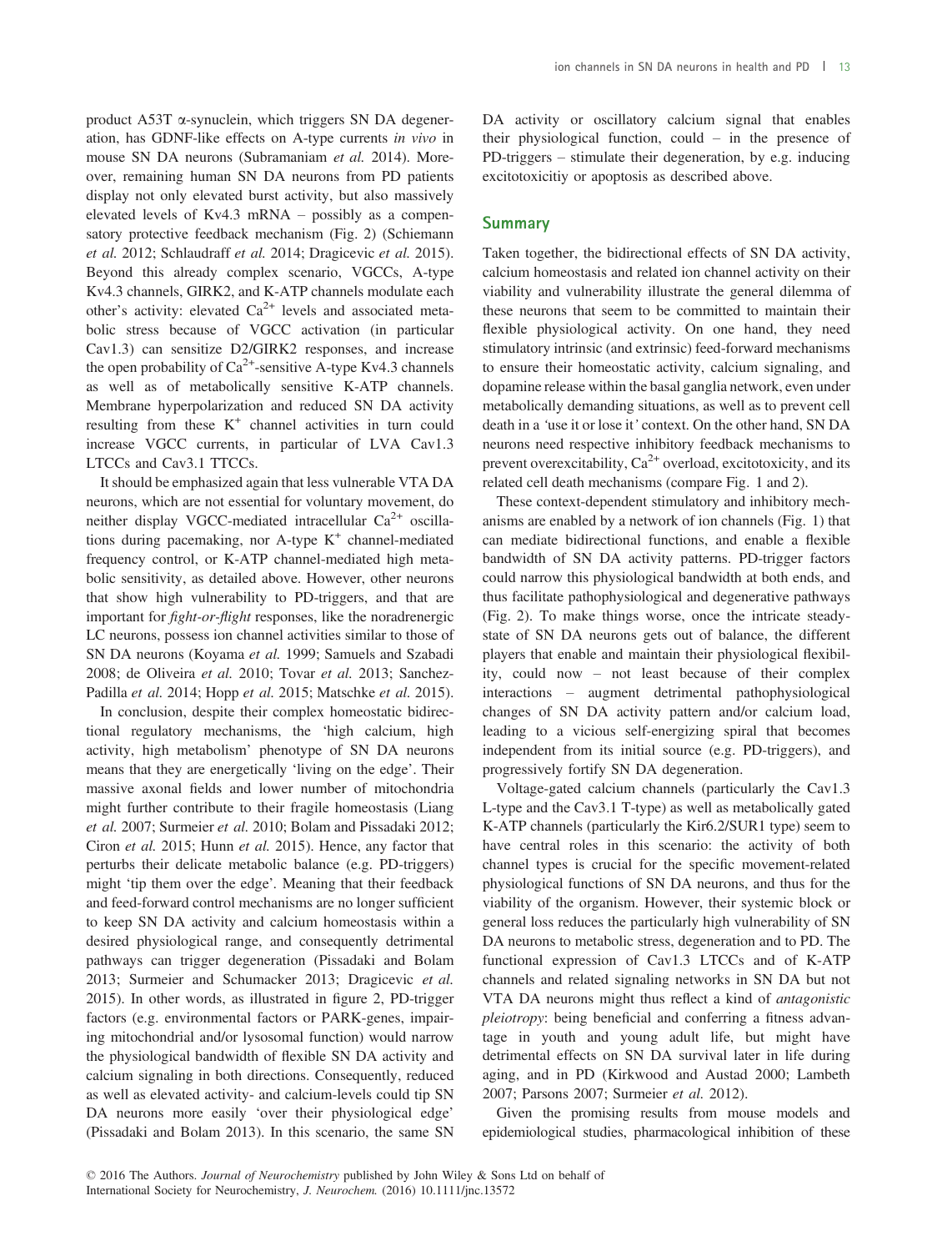channels consequently offers novel therapeutic avenues for neuroprotective PD-therapies – which need to start before PD-motor symptoms manifest and most SN DA neurons are already lost. The use of well-established LTCC blockers (phase III isradipine study in early PD, clinicaltrials.gov identifier: NCT02168842), and the development of more specific Cav1.3 LTCC blockers (Kang et al. 2012), are the most advanced strategies. Noteworthy in a therapeutic context is that LTCCs, as well as K-ATP and other here discussed ion channels, are not only expressed in SN DA neurons, but in a variety of other neuronal and non-neuronal cells. Given the emerging complex, interdependent, and bidirectional functions of these ion channels that are not yet fully understood, and their intricate signaling network in SN DA neurons (that might well be even much more complex than outlined here), the pharmacological modulation of just one parameter (i.e. block of one ion channel type) might also have a variety of – unpredictable – consequences on the viability and/or the physiological function of SN DA neurons, and thus unwanted side-effects besides the desired neuroprotection. First safety studies indicate that this seems not to be the case for isradipine (Simuni et al. 2010). However, further research is needed to develop specific pharmacological ion channel blockers (or activators), and to further dissect their complex acute and chronic effects – on SN DA neurons as well as on the whole human body – in health and in PD.

## Acknowledgments and conflict of interest disclosure

The authors declare no sources of conflicts of interest, and apologize to all colleagues whose work was not cited due to space limitations. BL is supported by grants from the DFG (LI1745/1), the FWF (SFB F4412), and the Alfried Krupp Foundation. We are particularly grateful to Jim Surmeier for critically reading the manuscript and for ongoing inspiring discussions. In the same view, we thank Paul Dietl, Edgar Kramer and Joerg Striessnig for discussions and for reading parts of the manuscript.

#### **References**

- Adams P. J. and Snutch T. P. (2007) Calcium channelopathies: voltagegated calcium channels. Subcell. Biochem. 45, 215–251.
- Agid Y., Ruberg M., Javoy-Agid F. et al. (1993) Are dopaminergic neurons selectively vulnerable to Parkinson's disease? Adv. Neurol. 60, 148–164.
- Aidi-Knani S., Regaya I., Amalric M. and Mourre C. (2015) Kv4 channel blockade reduces motor and neuropsychiatric symptoms in rodent models of Parkinson's disease. Behav. Pharmacol. 26, 91–100.
- Albin R. L. and Dauer W. T. (2014) Magic shotgun for Parkinson's disease? Brain 137, 1274–1275.
- Alexeyev M., Shokolenko I., Wilson G. and LeDoux S. (2013) The maintenance of mitochondrial DNA integrity–critical analysis and update. Cold Spring Harb Perspect. Biol. 5, a012641.
- Ambrosi G., Cerri S. and Blandini F. (2014) A further update on the role of excitotoxicity in the pathogenesis of Parkinson's disease. J. Neural. Transm. (Vienna) 121, 849–859.
- Ambrosi G., Ghezzi C., Zangaglia R., Levandis G., Pacchetti C. and Blandini F. (2015) Ambroxol-induced rescue of defective glucocerebrosidase is associated with increased LIMP-2 and saposin C levels in GBA1 mutant Parkinson's disease cells. Neurobiol. Dis. 82, 235–242.
- An W. F., Bowlby M. R., Betty M. et al. (2000) Modulation of A-type potassium channels by a family of calcium sensors. Nature 403, 553–556.
- Anderson D., Mehaffey W. H., Iftinca M., Rehak R., Engbers J. D., Hameed S., Zamponi G. W. and Turner R. W. (2010) Regulation of neuronal activity by Cav3-Kv4 channel signaling complexes. Nat. Neurosci. 13, 333–337.
- de d'Anglemont Tassigny X., Pascual A. and Lopez-Barneo J. (2015) GDNF-based therapies, GDNF-producing interneurons, and trophic support of the dopaminergic nigrostriatal pathway. Implications for Parkinson's disease. Front. Neuroanat., 9, 10.
- Armstrong C. M. and Matteson D. R. (1985) Two distinct populations of calcium channels in a clonal line of pituitary cells. Science 227, 65–67.
- Ashcroft F. M. (2007) The Walter B. Cannon Physiology in Perspective Lecture, 2007. ATP-sensitive K+ channels and disease: from molecule to malady. Am. J. Physiol. Endocrinol. Metab. 293, E880–E889.
- Ashcroft F. M. (2010) New uses for old drugs: neonatal diabetes and sulphonylureas. Cell Metab. 11, 179–181.
- Ashcroft F. M. and Gribble F. M. (1998) Correlating structure and function in ATP-sensitive K+ channels. Trends Neurosci. 21, 288–294.
- Ashcroft F. M. and Rorsman P. (2013) K(ATP) channels and islet hormone secretion: new insights and controversies. Nat. Rev. Endocrinol. 9, 660–669.
- Ashcroft F. M., Harrison D. E. and Ashcroft S. J. (1984) Glucose induces closure of single potassium channels in isolated rat pancreatic beta-cells. Nature 312, 446–448.
- Asselta R., Rimoldi V., Siri C. et al. (2014) Glucocerebrosidase mutations in primary parkinsonism. Parkinsonism Relat. Disord. 20, 1215–1220.
- Aumann T. D., Gantois I., Egan K., Vais A., Tomas D., Drago J. and Horne M. K. (2008) SK channel function regulates the dopamine phenotype of neurons in the Substantia nigra pars compacta. Exp. Neurol. 213, 419–430.
- Bakowski D., Nelson C. and Parekh A. B. (2012) Endoplasmic reticulum-mitochondria coupling: local Ca(2)(+) signalling with functional consequences. Pflugers Arch. 464, 27–32.
- Baughman J. M., Perocchi F., Girgis H. S. et al. (2011) Integrative genomics identifies MCU as an essential component of the mitochondrial calcium uniporter. Nature 476, 341–345.
- Bean B. P. (2007a) The action potential in mammalian central neurons. Nat. Rev. Neurosci. 8, 451–465.
- Bean B. P. (2007b) Neurophysiology: stressful pacemaking. Nature 447, 1059–1060.
- Beaulieu J. M., Espinoza S. and Gainetdinov R. R. (2015) Dopamine receptors - IUPHAR Review 13. Br. J. Pharmacol. 172, 1–23.
- Becker C., Jick S. S. and Meier C. R. (2008) Use of antihy pertensives and the risk of Parkinson disease. Neurology 70, 1438–1444.
- Beier K. T., Steinberg E. E., DeLoach K. E. et al. (2015) Circuit architecture of VTA dopamine neurons revealed by systematic Input-output mapping. Cell 162, 622–634.
- Beilina A. and Cookson M. R. (2015) Genes associated with Parkinson's disease: regulation of autophagy and beyond. J. Neurochem. doi: [10.1111/jnc.13266.](http://dx.doi.org/10.1111/jnc.13266)
- Bender A., Krishnan K. J., Morris C. M. et al. (2006) High levels of mitochondrial DNA deletions in Substantia nigra neurons in aging and Parkinson disease. Nat. Genet. 38, 515–517.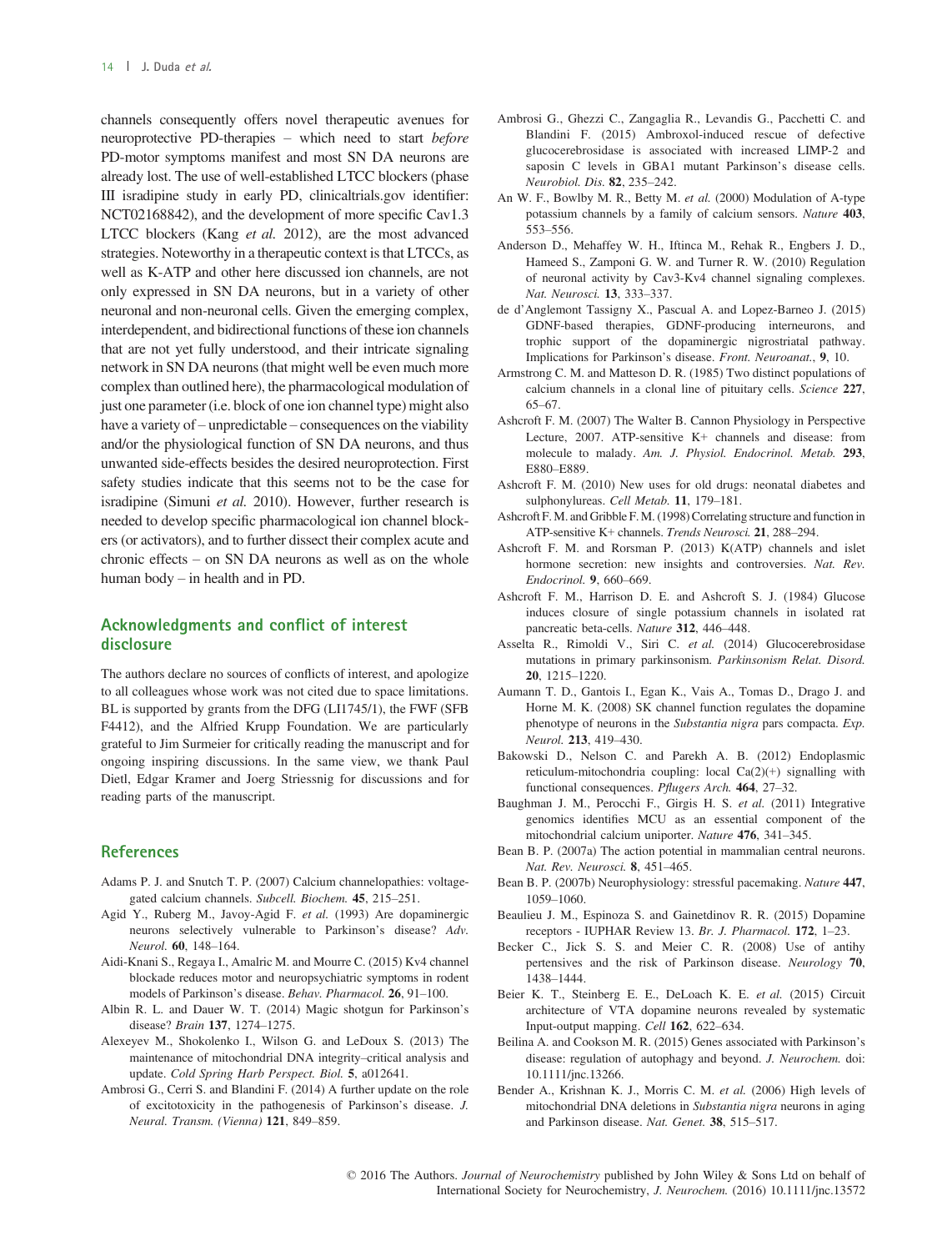- Bendikov-Bar I., Maor G., Filocamo M. and Horowitz M. (2013) Ambroxol as a pharmacological chaperone for mutant glucocerebrosidase. Blood Cells Mol. Dis. 50, 141–145.
- Berman S. B. and Hastings T. G. (1999) Dopamine oxidation alters mitochondrial respiration and induces permeability transition in brain mitochondria: implications for Parkinson's disease. J. Neurochem. 73, 1127–1137.
- Bezprozvanny I. and Mattson M. P. (2008) Neuronal calcium mishandling and the pathogenesis of Alzheimer's disease. Trends Neurosci. 31, 454–463.
- Bishop M. W., Chakraborty S., Matthews G. A., Dougalis A., Wood N. W., Festenstein R. and Ungless M. A. (2010) Hyperexcitable Substantia nigra dopamine neurons in PINK1- and HtrA2/Omideficient mice. J. Neurophysiol. 104, 3009–3020.
- Bjorklund A. and Dunnett S. B. (2007) Dopamine neuron systems in the brain: an update. Trends Neurosci. 30, 194–202.
- Blandini F. (2010) An update on the potential role of excitotoxicity in the pathogenesis of Parkinson's disease. Funct. Neurol. 25, 65–71.
- Blesa J. and Przedborski S. (2014) Parkinson's disease: animal models and dopaminergic cell vulnerability. Front. Neuroanat. 8, 155.
- Bolam J. P. and Pissadaki E. K. (2012) Living on the edge with too many mouths to feed: why dopamine neurons die. Mov. Disord. 27, 1478–1483.
- Bond C. T., Maylie J. and Adelman J. P. (2005) SK channels in excitability, pacemaking and synaptic integration. Curr. Opin. Neurobiol. 15, 305–311.
- Bonifati V., Rizzu P., van Baren M. J. et al. (2003) Mutations in the DJ-1 gene associated with autosomal recessive early-onset parkinsonism. Science 299, 256–259.
- Borgkvist A., Mosharov E. V. and Sulzer D. (2014) Calcium currents regulate dopamine autoreceptors. Brain 137, 2113–2115.
- Bourdenx M., Bezard E. and Dehay B. (2014) Lysosomes and alphasynuclein form a dangerous duet leading to neuronal cell death. Front. Neuroanat. 8, 83.
- Bourdy R. and Barrot M. (2012) A new control center for dopaminergic systems: pulling the VTA by the tail. *Trends Neurosci*. **35**, 681–690.
- Bozzi Y. and Borrelli E. (2006) Dopamine in neurotoxicity and neuroprotection: what do D2 receptors have to do with it? Trends Neurosci. 29, 167–174.
- Braak H., Ghebremedhin E., Rub U., Bratzke H. and Del Tredici K. (2004) Stages in the development of Parkinson's disease-related pathology. Cell Tissue Res. 318, 121–134.
- Branch S. Y., Sharma R. and Beckstead M. J. (2014) Aging decreases Ltype calcium channel currents and pacemaker firing fidelity in Substantia nigra dopamine neurons. J. Neurosci. 34, 9310–9318.
- Brauer R., Bhaskaran K., Chaturvedi N., Dexter D. T., Smeeth L. and Douglas I. (2015) Glitazone Treatment and Incidence of Parkinson's Disease among People with Diabetes: A Retrospective Cohort Study. PLoS Med. 12(7), e1001854.
- Brichta L. and Greengard P. (2014) Molecular determinants of selective dopaminergic vulnerability in Parkinson's disease: an update. Front. Neuroanat. 8, 152.
- Brimblecombe K. R., Gracie C. J., Platt N. J. and Cragg S. J. (2015) Gating of dopamine transmission by calcium and axonal N-, Q-, Tand L-type voltage-gated calcium channels differs between striatal domains. J. Physiol. 593, 929–946.
- Brini M. (2003)  $Ca(2 + )$  signalling in mitochondria: mechanism and role in physiology and pathology. Cell Calcium 34, 399–405.
- Brini M., Cali T., Ottolini D. and Carafoli E. (2014) Neuronal calcium signaling: function and dysfunction. Cell. Mol. Life Sci. 71, 2787-2814.
- Brisch R., Saniotis A., Wolf R. et al. (2014) The role of dopamine in schizophrenia from a neurobiological and evolutionary perspective: old fashioned, but still in vogue. Front. Psychiatry. 5, 47.
- Bromberg-Martin E. S., Matsumoto M. and Hikosaka O. (2010) Dopamine in motivational control: rewarding, aversive, and alerting. Neuron 68, 815–834.
- der van Brug M. P., Singleton A., Gasser T. and Lewis P. A. (2015) Parkinson's disease: from human genetics to clinical trials. Sci. Transl. Med. 7, 205, ps220.
- Burgoyne R. D. and Haynes L. P. (2014) Sense and specificity in neuronal calcium signalling. Biochim. Biophys. Acta 1853, 1921– 1932. doi:[10.1016/j.bbamcr.2014.1010.1029.](http://dx.doi.org/10.1016/j.bbamcr.2014.1010.1029)
- Buxbaum J. D. (2004) A role for calsenilin and related proteins in multiple aspects of neuronal function. Biochem. Biophys. Res. Commun. 322, 1140–1144.
- Cali T., Ottolini D., Negro A. and Brini M. (2012) alpha-Synuclein controls mitochondrial calcium homeostasis by enhancing endoplasmic reticulum-mitochondria interactions. J. Biol. Chem. 287, 17914–17929.
- Cali T., Ottolini D. and Brini M. (2014) Calcium signaling in Parkinson's disease. Cell Tissue Res. 357, 439–454.
- Catterall W. A. and Zheng N. (2015) Deciphering voltage-gated Na(+) and  $Ca(2 + )$  channels by studying prokaryotic ancestors. Trends Biochem. Sci. 40, 526–534.
- Catterall W. A., Perez-Reyes E., Snutch T. P. and Striessnig J. (2005) International Union of Pharmacology. XLVIII. Nomenclature and structure-function relationships of voltage-gated calcium channels. Pharmacol. Rev. 57, 411–425.
- Catterall W. A., Leal K. and Nanou E. (2013) Calcium channels and short-term synaptic plasticity. J. Biol. Chem. 288, 10742–10749.
- Cens T., Rousset M., Leyris J. P., Fesquet P. and Charnet P. (2006) Voltage- and calcium-dependent inactivation in high voltage-gated  $Ca(2 +)$  channels. *Prog. Biophys. Mol. Biol.* **90**, 104–117.
- Cereda E., Barichella M., Cassani E., Caccialanza R. and Pezzoli G. (2012) Clinical features of Parkinson disease when onset of diabetes came first: A case-control study. Neurology. 78(19), 1507–1511.
- Cereda E., Barichella M., Pedrolli C., Klersy C., Cassani E., Caccialanza R. and Pezzoli G. (2013) Diabetes and risk of Parkinson's disease. Mov. Disord. 28, 257.
- Chan C. S., Guzman J. N., Ilijic E., Mercer J. N., Rick C., Tkatch T., Meredith G. E. and Surmeier D. J. (2007) 'Rejuvenation' protects neurons in mouse models of Parkinson's disease. Nature 447, 1081–1086.
- Christel C. and Lee A.  $(2012)$  Ca2 + -dependent modulation of voltage-gated Ca2 + channels. Biochim. Biophys. Acta 1820, 1243–1252.
- Christensen K. A., Myers J. T. and Swanson J. A. (2002) pH-dependent regulation of lysosomal calcium in macrophages. J. Cell Sci. 115, 599–607.
- Ciron C., Zheng L., Bobela W., Knott G. W., Leone T. C., Kelly D. P. and Schneider B. L. (2015) PGC-1alpha activity in nigral dopamine neurons determines vulnerability to alpha-synuclein. Acta Neuropathol. Commun. 3, 16.
- Clark R. and Proks P. (2010) ATP-sensitive potassium channels in health and disease. Adv. Exp. Med. Biol. 654, 165–192.
- Coca A., Mazon P., Aranda P. et al. (2013) Role of dihydropyridinic calcium channel blockers in the management of hypertension. Expert Rev. Cardiovasc. Ther. 11, 91–105.
- Collier T. J., Kanaan N. M. and Kordower J. H. (2011) Ageing as a primary risk factor for Parkinson's disease: evidence from studies of non-human primates. Nat. Rev. Neurosci. 12, 359–366.
- Coskun P., Wyrembak J., Schriner S. E., Chen H. W., Marciniack C., Laferla F. and Wallace D. C. (2012) A mitochondrial etiology of Alzheimer and Parkinson disease. Biochim. Biophys. Acta 1820, 553–564.
- Costa R. M. (2011) A selectionist account of de novo action learning. Curr. Opin. Neurobiol. 21, 579–586.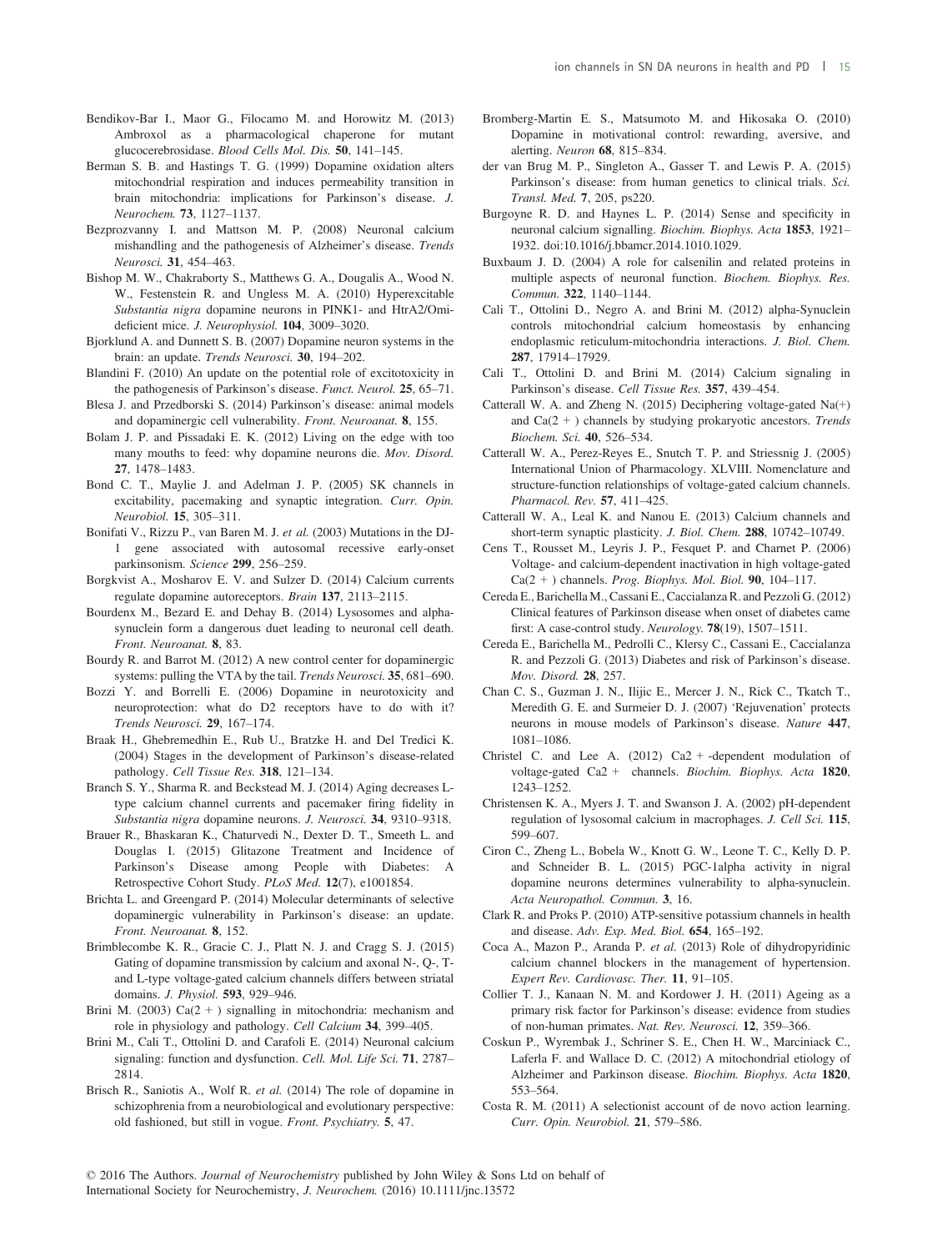- Coulson E. J., May L. M., Osborne S. L., Reid K., Underwood C. K., Meunier F. A., Bartlett P. F. and Sah P. (2008) p75 neurotrophin receptor mediates neuronal cell death by activating GIRK channels through phosphatidylinositol 4,5-bisphosphate. J. Neurosci. 28, 315–324.
- Coyle J. T. (2003) Use it or lose it–do effortful mental activities protect against dementia? N. Engl. J. Med. 348, 2489–2490.
- Crocker S. J., Smith P. D., Jackson-Lewis V. et al. (2003) Inhibition of calpains prevents neuronal and behavioral deficits in an MPTP mouse model of Parkinson's disease. J. Neurosci. 23, 4081–4091.
- Dahlstrom A. and Fuxe K. (1964) Localization of monoamines in the lower brain stem. Experientia 20, 398–399.
- Damier P., Hirsch E. C., Agid Y. and Graybiel A. M. (1999a) The Substantia nigra of the human brain. I. Nigrosomes and the nigral matrix, a compartmental organization based on calbindin D(28K) immunohistochemistry. Brain, 122 (Pt 8), 1421–1436.
- Damier P., Hirsch E. C., Agid Y. and Graybiel A. M. (1999b) The Substantia nigra of the human brain. II. Patterns of loss of dopamine-containing neurons in Parkinson's disease. Brain, 122 (Pt 8), 1437–1448.
- D'Ardenne K., Eshel N., Luka J., Lenartowicz A., Nystrom L. E. and Cohen J. D. (2012) Role of prefrontal cortex and the midbrain dopamine system in working memory updating. Proc. Natl Acad. Sci. USA 109, 19900–19909.
- De Mei C., Ramos M., Iitaka C. and Borrelli E. (2009) Getting specialized: presynaptic and postsynaptic dopamine D2 receptors. Curr. Opin. Pharmacol. 9, 53–58.
- De Stefani D., Raffaello A., Teardo E., Szabo I. and Rizzuto R. (2011) A forty-kilodalton protein of the inner membrane is the mitochondrial calcium uniporter. Nature 476, 336–340.
- Deacon R. M., Brook R. C., Meyer D., Haeckel O., Ashcroft F. M., Miki T., Seino S. and Liss B. (2006) Behavioral phenotyping of mice lacking the K ATP channel subunit Kir6.2. Physiol. Behav. 87, 723–733.
- Dehay B., Martinez-Vicente M., Caldwell G. A., Caldwell K. A., Yue Z., Cookson M. R., Klein C., Vila M. and Bezard E. (2013) Lysosomal impairment in Parkinson's disease. Mov. Disord. 28, 725–732.
- Deister C. A., Teagarden M. A., Wilson C. J. and Paladini C. A. (2009) An intrinsic neuronal oscillator underlies dopaminergic neuron bursting. J. Neurosci. 29, 15888–15897.
- Del Tredici K. and Braak H. (2013) Dysfunction of the locus coeruleusnorepinephrine system and related circuitry in Parkinson's diseaserelated dementia. J. Neurol. Neurosurg. Psychiatry 84, 774–783.
- Deleidi M. and Gasser T. (2013) The role of inflammation in sporadic and familial Parkinson's disease. Cell. Mol. Life Sci. 70, 4259– 4273.
- De-Miguel F. F. and Nicholls J. G. (2015) Release of chemical transmitters from cell bodies and dendrites of nerve cells. Philos. Trans. R. Soc. Lond. B Biol. Sci. 370(1672), pii: 20140181.
- Di Fonzo A., Dekker M. C., Montagna P. et al. (2009) FBXO7 mutations cause autosomal recessive, early-onset parkinsonianpyramidal syndrome. Neurology 72, 240–245.
- Diepenbroek M., Casadei N., Esmer H. et al.(2014) Overexpression of the calpain-specific inhibitor calpastatin reduces human alpha-Synuclein processing, aggregation and synaptic impairment in [A30P]alphaSyn transgenic mice. Hum. Mol. Genet. 23, 3975–3989.
- Dietrich A., Fahlbusch M. and Gudermann T. (2014) Classical transient receptor potential 1 (TRPC1): channel or channel regulator? Cells 3, 939–962.
- Dolmetsch R. (2003) Excitation-transcription coupling: signaling by ion channels to the nucleus. Sci STKE, 2003, 166, PE4.
- Dolmetsch R. E., Pajvani U., Fife K., Spotts J. M. and Greenberg M. E. (2001) Signaling to the nucleus by an L-type calcium channel -

Calmodulin complex through the MAP kinase pathway. Science 294, 333–339.

- Dopeso-Reyes I. G., Rico A. J., Roda E., Sierra S., Pignataro D., Lanz M., Sucunza D., Chang-Azancot L. and Lanciego J. L. (2014) Calbindin content and differential vulnerability of midbrain efferent dopaminergic neurons in macaques. Front. Neuroanat. 8, 146.
- Dragicevic E., Poetschke C., Duda J. et al. (2014) Cav1.3 channels control D2-autoreceptor responses via NCS-1 in Substantia nigra dopamine neurons. Brain 137(8), 2287–2302.
- Dragicevic E., Schiemann J. and Liss B. (2015) Dopamine midbrain neurons in health and Parkinson's disease: emerging roles of voltage-gated calcium channels and ATP-sensitive potassium channels. Neuroscience 284C, 798–814.
- Drago I., Pizzo P. and Pozzan T. (2011) After half a century mitochondrial calcium in- and efflux machineries reveal themselves. EMBO J. 30, 4119–4125.
- Drion G., Massotte L., Sepulchre R. and Seutin V. (2011) How modeling can reconcile apparently discrepant experimental results: the case of pacemaking in dopaminergic neurons. PLoS Comput. Biol. 7, e1002050.
- Dryanovski D. I., Guzman J. N., Xie Z., Galteri D. J., Volpicelli-Daley L. A., Lee V. M., Miller R. J., Schumacker P. T. and Surmeier D. J. (2013) Calcium entry and alpha-synuclein inclusions elevate dendritic mitochondrial oxidant stress in dopaminergic neurons. J. Neurosci. 33, 10154–10164.
- Dufty B. M., Warner L. R., Hou S. T. et al. (2007) Calpain-cleavage of alpha-synuclein: connecting proteolytic processing to diseaselinked aggregation. Am. J. Pathol. 170, 1725–1738.
- Durante P., Cardenas C. G., Whittaker J. A., Kitai S. T. and Scroggs R. S. (2004) Low-threshold L-type calcium channels in rat dopamine neurons. J Neurophysiol. 91, 1450–1454.
- Epstein B. J., Vogel K. and Palmer B. F. (2007) Dihydropyridine calcium channel antagonists in the management of hypertension. Drugs 67, 1309–1327.
- Fearnley J. M. and Lees A. J. (1991) Ageing and Parkinson's disease: Substantia nigra regional selectivity. Brain 114(Pt 5), 2283-2301.
- Flagg T. P., Enkvetchakul D., Koster J. C. and Nichols C. G. (2010) Muscle KATP channels: recent insights to energy sensing and myoprotection. Physiol. Rev. 90, 799–829.
- Flockerzi V., Bosse E., Biel M., Hullin R. and Hofmann F. (1991) High voltage activated calcium channels: molecular composition and function. Eur. Heart J. 12, 95–98.
- Fois G., Hobi N., Felder E., Ziegler A., Miklavc P., Walther P., Radermacher P., Haller T. and Dietl P. (2015) A new role for an old drug: ambroxol triggers lysosomal exocytosis via pHdependent  $Ca(2 + )$  release from acidic  $Ca(2 + )$  stores. Cell Calcium 58, 628–637.
- Ford C. P. (2014) The role of D2-autoreceptors in regulating dopamine neuron activity and transmission. Neuroscience 282, 13–22.
- Ford C. P., Gantz S. C., Phillips P. E. and Williams J. T. (2010) Control of extracellular dopamine at dendrite and axon terminals. J. Neurosci. 30, 6975–6983.
- Franz O., Liss B., Neu A. and Roeper J. (2000) Single-cell mRNA expression of HCN1 correlates with a fast gating phenotype of hyperpolarization-activated cyclic nucleotide-gated ion channels (Ih) in central neurons. Eur. J. Neurosci. 12, 2685–2693.
- Funayama M., Hasegawa K., Kowa H., Saito M., Tsuji S. and Obata F. (2002) A new locus for Parkinson's disease (PARK8) maps to chromosome 12p11.2-q13.1. Ann. Neurol. 51, 296–301.
- Games D., Valera E., Spencer B. et al. (2014) Reducing C-terminaltruncated alpha-synuclein by immunotherapy attenuates neurodegeneration and propagation in Parkinson's disease-like models. J. Neurosci. 34, 9441–9454.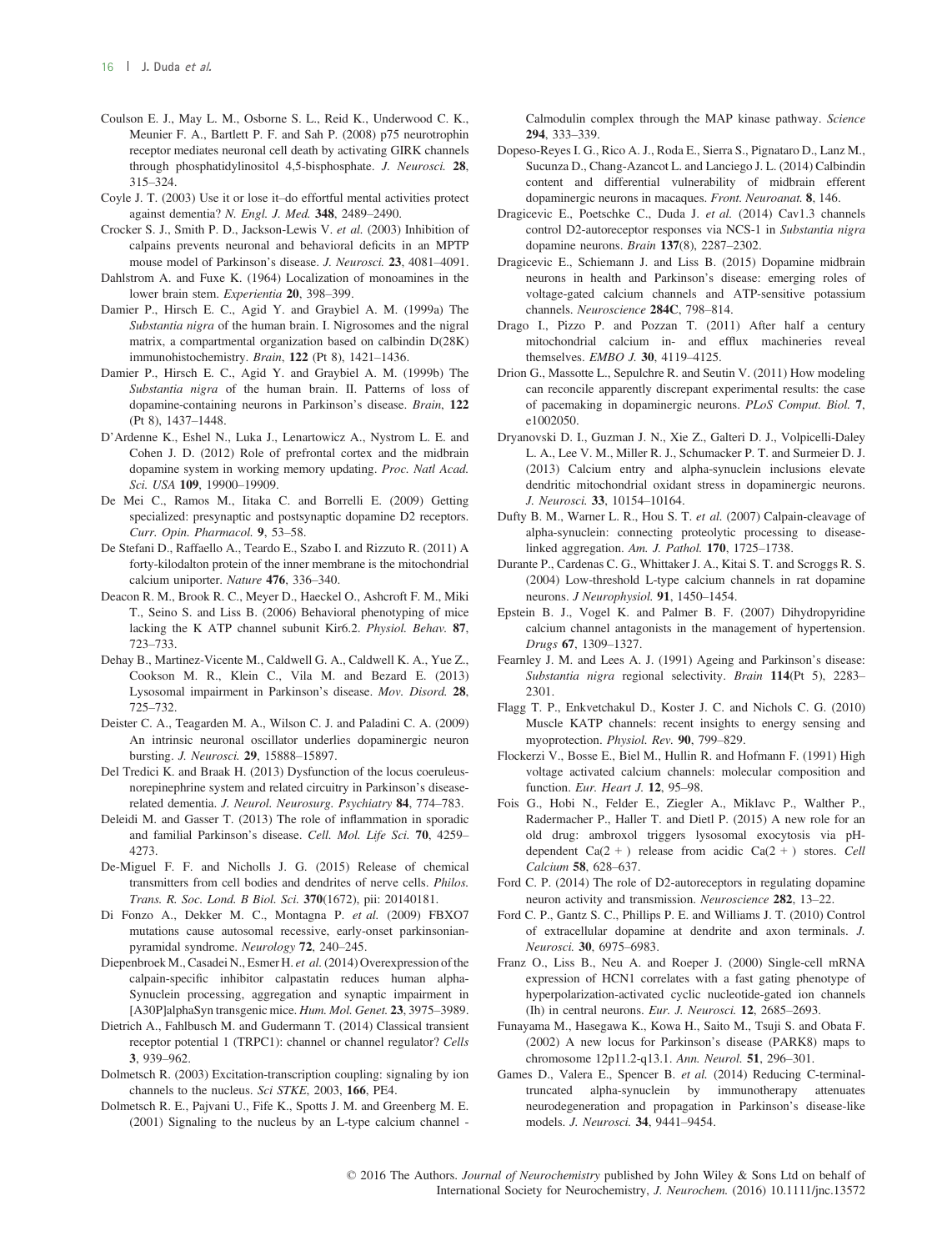- Gan-Or Z., Dion P. A. and Rouleau G. A. (2015) Genetic perspective on the role of the autophagy-lysosome pathway in Parkinson disease. Autophagy 11, 1443–1457.
- Gasser T., Hardy J. and Mizuno Y. (2011) Milestones in PD genetics. Mov. Disord. 26, 1042–1048.
- Gerfen C. R. and Surmeier D. J. (2011) Modulation of striatal projection systems by dopamine. Annu. Rev. Neurosci. 34, 441–466.
- Gleichmann M. and Mattson M. P. (2011) Neuronal calcium homeostasis and dysregulation. Antioxid. Redox Signal. 14, 1261–1273.
- Goedert M., Spillantini M. G., Del Tredici K. and Braak H. (2013) 100 years of Lewy pathology. Nat. Rev. Neurol. 9, 13–24.
- Goldberg M. S., Pisani A., Haburcak M. et al. (2005) Nigrostriatal dopaminergic deficits and hypokinesia caused by inactivation of the familial Parkinsonism-linked gene DJ-1. Neuron 45, 489–496.
- Gomez-Ospina N., Tsuruta F., Barreto-Chang O., Hu L. and Dolmetsch R. (2006) The C terminus of the L-type voltage-gated calcium channel Ca(V)1.2 encodes a transcription factor. Cell 127, 591– 606.
- Gomez-Suaga P., Churchill G. C., Patel S. and Hilfiker S. (2012) A link between LRRK2, autophagy and NAADP-mediated endolysosomal calcium signalling. Biochem. Soc. Trans. 40, 1140–1146.
- Gonzalez-Hernandez T., Cruz-Muros I., Afonso-Oramas D., Salas-Hernandez J. and Castro-Hernandez J. (2010) Vulnerability of mesostriatal dopaminergic neurons in Parkinson's disease. Front. Neuroanat. 4, 140.
- Grace A. A. and Bunney B. S. (1984a) The control of firing pattern in nigral dopamine neurons: burst firing. J. Neurosci. 4, 2877–2890.
- Grace A. A. and Bunney B. S. (1984b) The control of firing pattern in nigral dopamine neurons: single spike firing. J. Neurosci. 4, 2866–2876.
- Grace A. A. and Onn S. P. (1989) Morphology and electrophysiological properties of immunocytochemically identified rat dopamine neurons recorded in vitro. J. Neurosci. 9, 3463–3481.
- Graef I. A., Mermelstein P. G., Stankunas K., Neilson J. R., Deisseroth K., Tsien R. W. and Crabtree G. R. (1999) L-type calcium channels and GSK-3 regulate the activity of NF-ATc4 in hippocampal neurons. Nature 401, 703–708.
- Greene J. G. (2014) Causes and consequences of degeneration of the dorsal motor nucleus of the vagus nerve in Parkinson's disease. Antioxid. Redox Signal. 21, 649–667.
- Grillner P. and Mercuri N. B. (2002) Intrinsic membrane properties and synaptic inputs regulating the firing activity of the dopamine neurons. Behav. Brain Res. 130, 149–169.
- Guardia-Laguarta C., Area-Gomez E., Schon E. A. and Przedborski S. (2015) A new role for alpha-synuclein in Parkinson's disease: alteration of ER-mitochondrial communication. Mov. Disord. 30, 1026–1033.
- Gudala K., Kanukula R. and Bansal D. (2015) Reduced Risk of Parkinson's Disease in Users of Calcium Channel Blockers: A Meta-Analysis. Int J Chronic Dis 2015, 697404.
- Gueguinou M., Chantome A., Fromont G., Bougnoux P., Vandier C. and Potier-Cartereau M. (2014) KCa and Ca( $2 +$ ) channels: the complex thought. Biochim. Biophys. Acta 1843, 2322–2333.
- Guerreiro S., Florence C., Rousseau E., Hamadat S., Hirsch E. C. and Michel P. P. (2015) The sleep-modulating peptide orexin-B protects midbrain dopamine neurons from degeneration, alone or in cooperation with nicotine. Mol. Pharmacol. 87, 525– 532.
- Guzman J. N., Sanchez-Padilla J., Chan C. S. and Surmeier D. J. (2009) Robust pacemaking in Substantia nigra dopaminergic neurons. J. Neurosci. 29, 11011–11019.
- Guzman J. N., Sanchez-Padilla J., Wokosin D., Kondapalli J., Ilijic E., Schumacker P. T. and Surmeier D. J. (2010) Oxidant stress evoked

by pacemaking in dopaminergic neurons is attenuated by DJ-1. Nature 468, 696–700.

- Hage T. A. and Khaliq Z. M. (2015) Tonic firing rate controls dendritic  $Ca2 +$  signaling and synaptic gain in Substantia nigra dopamine neurons. J. Neurosci. 35, 5823–5836.
- Hahn J., Tse T. E. and Levitan E. S. (2003) Long-term K+ channelmediated dampening of dopamine neuron excitability by the antipsychotic drug haloperidol. J Neurosci. 23, 10859–10866.
- Hajnoczky G., Booth D., Csordas G. et al. (2014) Reliance of ERmitochondrial calcium signaling on mitochondrial EF-hand Ca binding proteins: miros, MICUs, LETM1 and solute carriers. Curr. Opin. Cell Biol. 29C, 133–141.
- Hao L. Y., Giasson B. I. and Bonini N. M. (2010) DJ-1 is critical for mitochondrial function and rescues PINK1 loss of function. Proc. Natl Acad. Sci. USA 107, 9747–9752.
- Hardy J. (2010) Genetic analysis of pathways to Parkinson disease. Neuron 68, 201–206.
- Heinzen E. L., Arzimanoglou A., Brashear A. et al. (2014) Distinct neurological disorders with ATP1A3 mutations. Lancet. Neurol. 13, 503–514.
- Henchcliffe C. and Beal M. F. (2008) Mitochondrial biology and oxidative stress in Parkinson disease pathogenesis. Nat. Clin. Pract. Neurol. 4, 600–609.
- Henny P., Brown M. T., Northrop A., Faunes M., Ungless M. A., Magill P. J. and Bolam J. P. (2012) Structural correlates of heterogeneous in vivo activity of midbrain dopaminergic neurons. Nat. Neurosci. 15, 613–619.
- Hindle J. V. (2010) Ageing, neurodegeneration and Parkinson's disease. Age Ageing 39, 156–161.
- Hirsch E. C. and Hunot S. (2009) Neuroinflammation in Parkinson's disease: a target for neuroprotection? Lancet Neurol. 8, 382–397.
- Hirsch E., Graybiel A. M. and Agid Y. A. (1988) Melanized dopaminergic neurons are differentially susceptible to degeneration in Parkinson's disease. Nature 334, 345–348.
- Hofmann F., Flockerzi V., Kahl S. and Wegener J. W. (2014) L-type CaV1.2 calcium channels: from in vitro findings to in vivo function. Physiol. Rev. 94, 303–326.
- Hoglinger G. U., Alvarez-Fischer D., Arias-Carrion O. et al. (2015) A new dopaminergic nigro-olfactory projection. Acta Neuropathol. 130, 333–348.
- Hopp S. C., Royer S. E., D'Angelo H. M., Kaercher R. M., Fisher D. A. and Wenk G. L. (2015) Differential neuroprotective and antiinflammatory effects of L-type voltage dependent calcium channel and ryanodine receptor antagonists in the Substantia nigra and locus coeruleus. J. Neuroimmune Pharmacol. 10, 35–44.
- Hoppins S. and Nunnari J. (2012) Cell Biology. Mitochondrial dynamics and apoptosis–the ER connection. Science 337, 1052–1054.
- Howarth C., Gleeson P. and Attwell D. (2012) Updated energy budgets for neural computation in the neocortex and cerebellum. J. Cereb. Blood Flow Metab. 32, 1222–1232.
- Hu G., Jousilahti P., Bidel S., Antikainen R. and Tuomilehto J. (2007) Type 2 diabetes and the risk of Parkinson's disease. Diabetes Care 30, 842–847.
- Huang H., Ng C. Y., Yu D., Zhai J., Lam Y. and Soong T. W. (2014) Modest CaV1.342-selective inhibition by compound 8 is betasubunit dependent. Nat. Commun., 5, 4481.
- Hunn B. H., Cragg S. J., Bolam J. P., Spillantini M. G. and Wade-Martins R. (2015) Impaired intracellular trafficking defines early Parkinson's disease. Trends Neurosci. 38, 178–188.
- Jackson-Lewis V. and Przedborski S. (2007) Protocol for the MPTP mouse model of Parkinson's disease. Nat. Protoc. 2, 141–151.
- Janezic S., Threlfell S., Dodson P. D. et al. (2013) Deficits in dopaminergic transmission precede neuron loss and dysfunction in a new Parkinson model. Proc. Natl Acad. Sci. USA 110, E4016–E4025.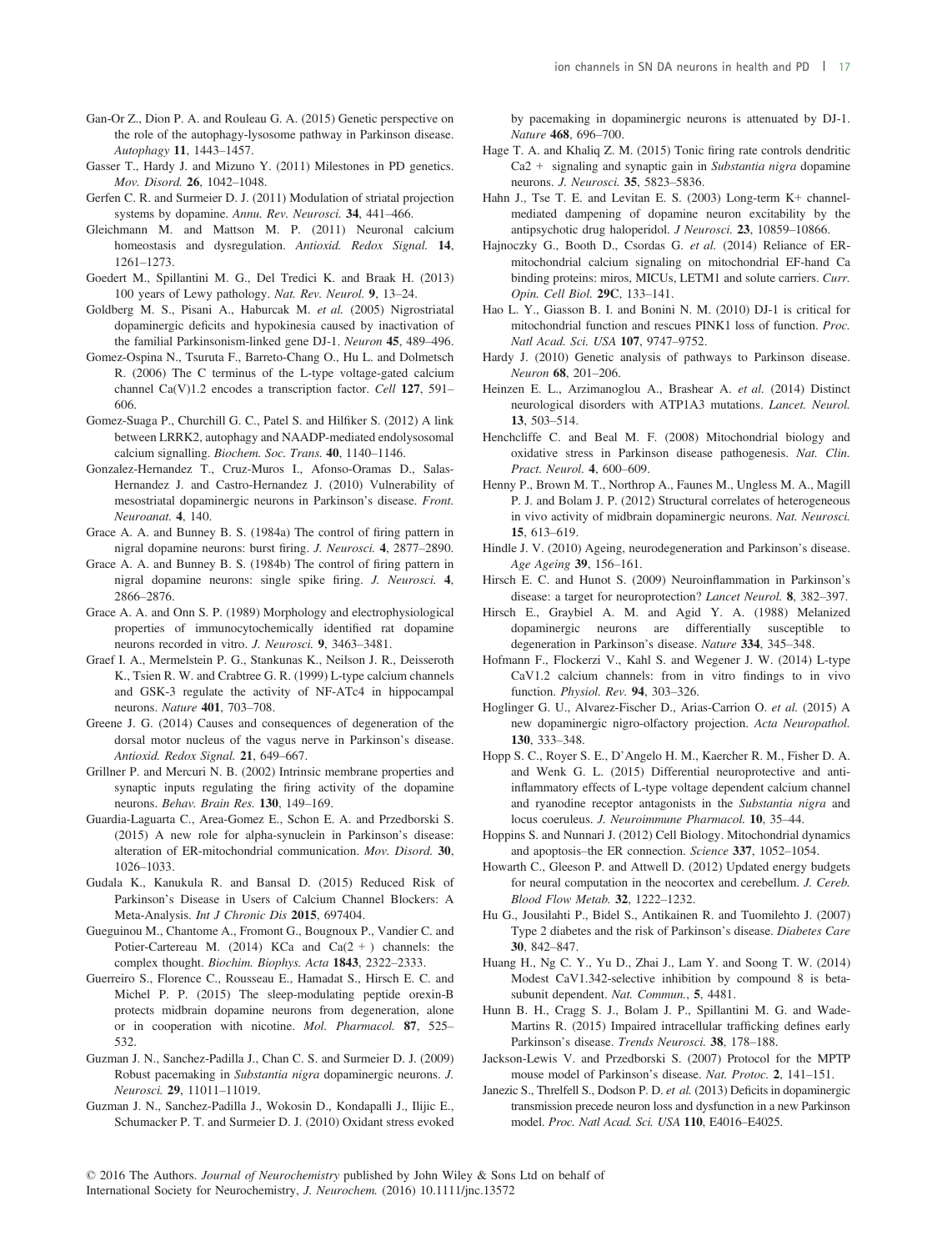- Jang M., Jang J. Y., Kim S. H., Uhm K. B., Kang Y. K., Kim H. J., Chung S. and Park M. K. (2011) Functional organization of dendritic Ca2 + signals in midbrain dopamine neurons. Cell Calcium 50, 370–380.
- Jellinger K. A. (1991) Pathology of Parkinson's disease. Changes other than the nigrostriatal pathway. Mol. Chem. Neuropathol. 14, 153-197.
- Jerng H. H. and Pfaffinger P. J. (2014) Modulatory mechanisms and multiple functions of somatodendritic A-type K (+) channel auxiliary subunits. Front Cell Neurosci. 8, 82.
- Jhou T. C., Good C. H., Rowley C. S., Xu S. P., Wang H., Burnham N. W., Hoffman A. F., Lupica C. R. and Ikemoto S. (2013) Cocaine drives aversive conditioning via delayed activation of dopamineresponsive habenular and midbrain pathways. J. Neurosci. 33, 7501–7512.
- Jin X. and Costa R. M. (2010) Start/stop signals emerge in nigrostriatal circuits during sequence learning. Nature 466, 457–462.
- Jo D. G., Kim M. J., Choi Y. H., Kim I. K., Song Y. H., Woo H. N., Chung C. W. and Jung Y. K. (2001) Pro-apoptotic function of calsenilin/DREAM/KChIP3. FASEB J. 15, 589–591.
- Johar K., Priya A. and Wong-Riley M. T. (2014) Regulation of Na(+)/K (+)-ATPase by neuron-specific transcription factor Sp4: implication in the tight coupling of energy production, neuronal activity and energy consumption in neurons. Eur. J. Neurosci. 39, 566–578.
- Johnson S. W. and Wu Y. N. (2004) Multiple mechanisms underlie burst firing in rat midbrain dopamine neurons in vitro. Brain Res. 1019, 293–296.
- Johnson S. W., Seutin V. and North R. A. (1992) Burst firing in dopamine neurons induced by N-methyl-D-aspartate: role of electrogenic sodium pump. Science 258, 665–667.
- Kabbani N., Woll M. P., Nordman J. C. and Levenson R. (2012) Dopamine receptor interacting proteins: targeting neuronal calcium sensor-1/D2 dopamine receptor interaction for antipsychotic drug development. Curr. Drug Targets 13, 72–79.
- Kalia L. V. and Lang A. E. (2015) Parkinson's disease. Lancet 386, 896-912.
- Kang S., Cooper G., Dunne S. F., Dusel B., Luan C. H., Surmeier D. J. and Silverman R. B. (2012) CaV1.3-selective L-type calcium channel antagonists as potential new therapeutics for Parkinson's disease. Nat. Commun., 3, 1146.
- Kang S., Cooper G., Dunne S. F., Luan C. H., Surmeier D. J. and Silverman R. B. (2013) Structure-activity relationship of N, N' disubstituted pyrimidinetriones as Ca(V)1.3 calcium channelselective antagonists for Parkinson's disease. J. Med. Chem. 56, 4786–4797.
- Khaliq Z. M. and Bean B. P. (2010) Pacemaking in dopaminergic ventral tegmental area neurons: depolarizing drive from background and voltage-dependent sodium conductances. J. Neurosci. 30, 7401–7413.
- Khan N. L., Jain S., Lynch J. M. et al. (2005) Mutations in the gene LRRK2 encoding dardarin (PARK8) cause familial Parkinson's disease: clinical, pathological, olfactory and functional imaging and genetic data. Brain 128, 2786–2796.
- Kieburtz K. and Wunderle K. B. (2013) Parkinson's disease: evidence for environmental risk factors. Mov. Disord. 28, 8–13.
- Kilpatrick B. S., Magalhaes J., Beavan M. S. et al. (2015) Endoplasmic reticulum and lysosomal Ca2 + stores are remodelled in GBA1– linked Parkinson disease patient fibroblasts. Cell Calcium 1, 12–20.
- Kimm T. and Bean B. P. (2014) Inhibition of A-type potassium current by the peptide toxin SNX-482. J Neurosci. 34, 9182–9189.
- Kimm T., Khaliq Z. M. and Bean B. P. (2015) Differential regulation of action potential shape and burst-frequency firing by BK and Kv2 channels in Substantia nigra dopaminergic neurons. J. Neurosci. 35, 16404–16417.
- Kirkwood T. B. and Austad S. N. (2000) Why do we age? Nature 408, 233–238.
- Kitada T., Asakawa S., Hattori N., Matsumine H., Yamamura Y., Minoshima S., Yokochi M., Mizuno Y. and Shimizu N. (1998) Mutations in the parkin gene cause autosomal recessive juvenile parkinsonism. Nature 392, 605–608.
- Kordower J. H., Olanow C. W., Dodiya H. B., Chu Y., Beach T. G., Adler C. H., Halliday G. M. and Bartus R. T. (2013) Disease duration and the integrity of the nigrostriatal system in Parkinson's disease. Brain 136, 2419–2431.
- Koschak A., Reimer D., Huber I., Grabner M., Glossmann H., Engel J. and Striessnig J. (2001) alpha 1D ( $Ca<sub>V</sub>1.3$ ) subunits can form ltype Ca2 + channels activating at negative voltages. J. Biol. Chem. 276, 22100–22106.
- Koyama S., Jin Y. H. and Akaike N. (1999) ATP-sensitive and Ca2 + activated K+ channel activities in the rat locus coeruleus neurons during metabolic inhibition. Brain Res. 828, 189-192.
- Kramer E. R. and Liss B. (2015) Mechanisms of development and maintenance of dopaminergic neurons; in press. FEBS Lett. 589, 3760–3772.
- Kraytsberg Y., Kudryavtseva E., McKee A. C., Geula C., Kowall N. W. and Khrapko K. (2006) Mitochondrial DNA deletions are abundant and cause functional impairment in aged human Substantia nigra neurons. Nat. Genet. 38, 518–520.
- Kruger R., Sharma M., Riess O. et al. (2011) A large-scale genetic association study to evaluate the contribution of Omi/HtrA2 (PARK13) to Parkinson's disease. Neurobiol. Aging 32, 548, e549–518.
- Laguna A., Schintu N., Nobre A. et al. (2015) Dopaminergic control of autophagic-lysosomal function implicates Lmx1b in Parkinson's disease. Nat. Neurosci. 18, 826-835.
- Lahmann C., Kramer H. B. and Ashcroft F. M. (2015) Systemic administration of glibenclamide fails to achieve therapeutic levels in the brain and cerebrospinal fluid of rodents. PLoS ONE 10, e0134476.
- Lambeth J. D. (2007) Nox enzymes, ROS, and chronic disease: an example of antagonistic pleiotropy. Free Radic. Biol. Med. 43, 332–347.
- Lammel S., Hetzel A., Hackel O., Jones I., Liss B. and Roeper J. (2008) Unique properties of mesoprefrontal neurons within a dual mesocorticolimbic dopamine system. Neuron 57, 760–773.
- Lammel S., Lim B. K., Ran C., Huang K. W., Betley M. J., Tye K. M., Deisseroth K. and Malenka R. C. (2012) Input-specific control of reward and aversion in the ventral tegmental area. Nature 491, 212–217.
- Lang Y., Gong D., Fan Y. (2015) Pharmacoepidemiol Drug Saf. Calcium channel blocker use and risk of Parkinson's disease: a meta-analysis. 4, 559–566.
- Langston J. W. and Ballard P. A., Jr (1983) Parkinson's disease in a chemist working with 1-methyl-4-phenyl-1,2,5,6-tetrahydropyridine. N. Engl. J. Med. 309, 310.
- Laughlin S. B., van de Ruyter Steveninck R. R. and Anderson J. C. (1998) The metabolic cost of neural information. Nat. Neurosci. 1, 36–41.
- Lee C. R. and Tepper J. M. (2009) Basal ganglia control of Substantia nigra dopaminergic neurons. J. Neural. Transm. Suppl. 73, 71–90.
- Lefer D. J., Nichols C. G. and Coetzee W. A. (2009) Sulfonylurea receptor 1 subunits of ATP-sensitive potassium channels and myocardial ischemia/reperfusion injury. Trends Cardiovasc. Med. 19, 61–67.
- Lehericy S., Bardinet E., Poupon C., Vidailhet M. and Francois C. (2014) 7 Tesla magnetic resonance imaging: a closer look at Substantia nigra anatomy in Parkinson's disease. Mov. Disord. 29, 1574–1581.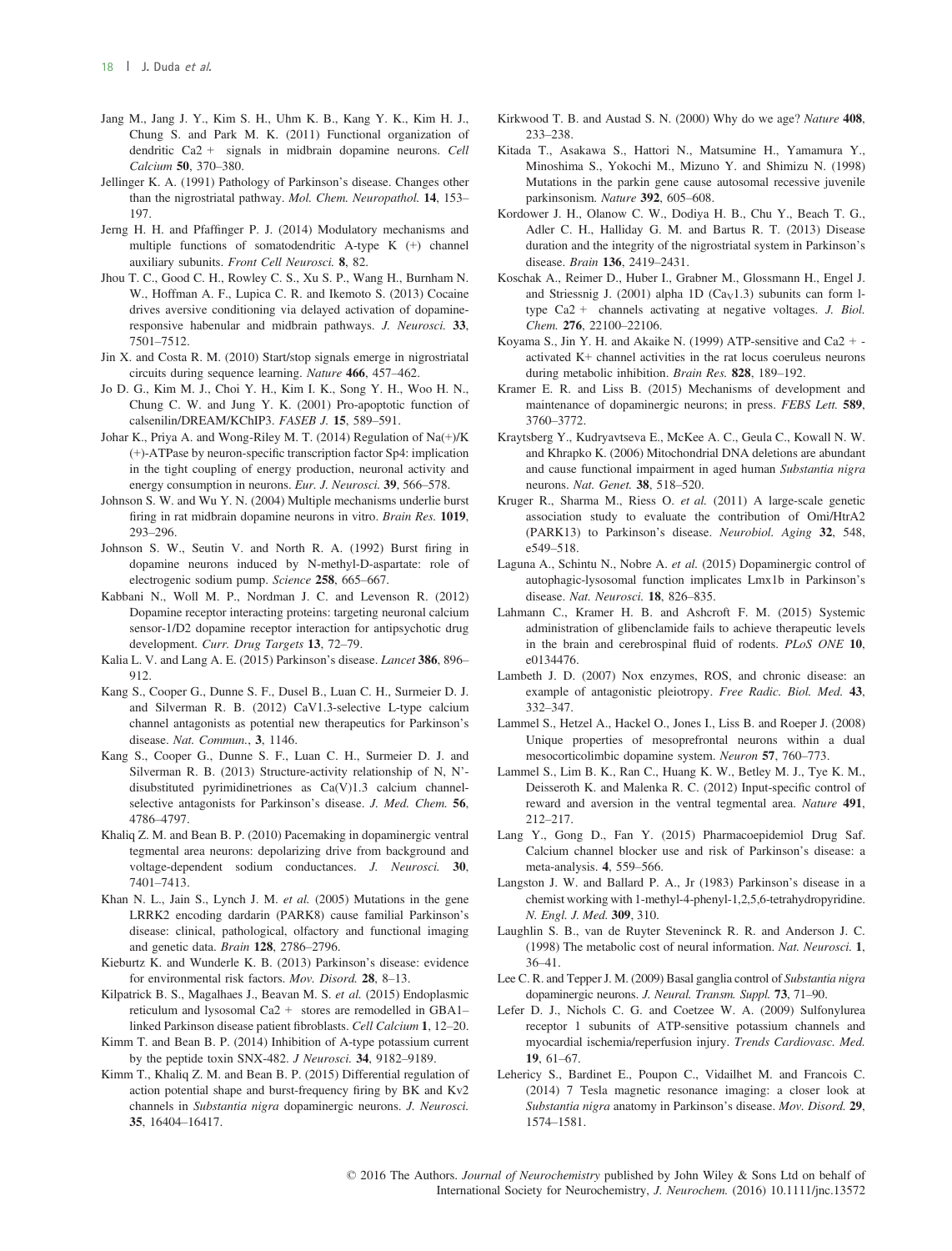- Lerner T. N., Shilyansky C., Davidson T. J. et al. (2015) Intact-brain analyses reveal distinct information carried by SNc dopamine subcircuits. Cell 162, 635–647.
- Li M. and Adelman J. P. (2000) ChIPping away at potassium channel regulation. Nat. Neurosci. 3, 202–204.
- Liang C. L., Wang T. T., Luby-Phelps K. and German D. C. (2007) Mitochondria mass is low in mouse Substantia nigra dopamine neurons: implications for Parkinson's disease. Exp. Neurol. 203, 370–380.
- Lieb A., Ortner N. and Striessnig J. (2014) C-terminal modulatory domain controls coupling of voltage-sensing to pore opening in Cav1.3 L-type Ca( $2 +$ ) channels. *Biophys.* J. **106**, 1467–1475.
- Lima M. M., Targa A. D., Noseda A. C., Rodrigues L. S., Delattre A. M., dos Santos F. V., Fortes M. H., Maturana M. J. and Ferraz A. C. (2014) Does Parkinson's disease and type-2 diabetes mellitus present common pathophysiological mechanisms and treatments? CNS Neurol. Disord. Drug Targets 13, 418–428.
- Lipscombe D., Helton T. D. and Xu W. (2004) L-type calcium channels: the low down. J. Neurophysiol. 92, 2633–2641.
- Lipscombe D., Allen S. E. and Toro C. P. (2013) Control of neuronal voltage-gated calcium ion channels from RNA to protein. Trends Neurosci. 36, 598–609.
- Liss B. and Roeper J. (2001) Molecular physiology of neuronal K-ATP channels (review). Mol. Membr. Biol. 18, 117–127.
- Liss B. and Roeper J. (2010) Ion channels and regulation of dopamine neuron activity in Dopamine handbook (Leslie S. D. I., Iversen L., Dunnett S. B. and Björklund A. eds), pp. 118–138. Oxford, University press.
- Liss B., Bruns R. and Roeper J. (1999a) Alternative sulfonylurea receptor expression defines metabolic sensitivity of K-ATP channels in dopaminergic midbrain neurons. EMBO J. 18, 833–846.
- Liss B., Neu A. and Roeper J. (1999b) The weaver mouse gain-offunction phenotype of dopaminergic midbrain neurons is determined by coactivation of wvGirk2 and K-ATP channels. J. Neurosci. 19, 8839–8848.
- Liss B., Franz O., Sewing S., Bruns R., Neuhoff H. and Roeper J. (2001) Tuning pacemaker frequency of individual dopaminergic neurons by Kv4.3L and KChip3.1 transcription. EMBO J. 20, 5715–5724.
- Liss B., An W. F. and Roeper J. (2002) Differential co-expression of KChip subunits defines inactivation kinetics of A-type potassium channels in dopaminergic VTA neurons. 32th annual SFN meeing, Abstr. 438.17.
- Liss B., Haeckel O., Wildmann J., Miki T., Seino S. and Roeper J. (2005) K-ATP channels promote the differential degeneration of dopaminergic midbrain neurons. Nat. Neurosci. 8, 1742–1751.
- Lu L., Fu D. L., Li H. Q., Liu A. J., Li J. H. and Zheng G. Q. (2014) Diabetes and risk of Parkinson's disease: an updated meta-analysis of case-control studies. PLoS ONE 9, e85781.
- Lu L., Sirish P., Zhang Z. et al. (2015) Regulation of gene transcription by voltage-gated L-type calcium channel, Cav1.3. J. Biol. Chem. 290, 4663–4676.
- Luscher C. and Slesinger P. A. (2010) Emerging roles for G proteingated inwardly rectifying potassium (GIRK) channels in health and disease. Nat. Rev. Neurosci. 11, 301–315.
- Maegawa G. H., Tropak M. B., Buttner J. D. et al. (2009) Identification and characterization of ambroxol as an enzyme enhancement agent for Gaucher disease. J. Biol. Chem. 284, 23502–23516.
- Majewski L. and Kuznicki J. (2015) SOCE in neurons: Signaling or just refilling? Biochim. Biophys. Acta 1853, 1940–1952.
- Malli R., Frieden M., Osibow K., Zoratti C., Mayer M., Demaurex N. and Graier W. F. (2003) Sustained Ca2 + transfer across mitochondria is Essential for mitochondrial Ca2 + buffering, sore-operated Ca2 + entry, and Ca2 + store refilling. J. Biol. Chem. 278, 44769–44779.
- Mandel G. and Goodman R. H. (1999) Cell signalling. DREAM on without calcium. Nature 398, 29–30.
- Mao Z., Bonni A., Xia F., Nadal-Vicens M. and Greenberg M. E. (1999) Neuronal activity-dependent cell survival mediated by transcription factor MEF2. Science 286, 785–790.
- Margolis E. B., Coker A. R., Driscoll J. R., Lemaitre A. I. and Fields H. L. (2010) Reliability in the identification of midbrain dopamine neurons. PLoS ONE 5, e15222.
- Marras C., Gruneir A., Rochon P., Wang X., Anderson G., Brotchie J., Bell C. M., Fox S. and Austin P. C. (2012) Dihydropyridine calcium channel blockers and the progression of parkinsonism. Ann. Neurol. 71, 362–369.
- Martin L. J., Semenkow S., Hanaford A. and Wong M. (2014) Mitochondrial permeability transition pore regulates Parkinson's disease development in mutant alpha-synuclein transgenic mice. Neurobiol. Aging 35, 1132–1152.
- Matschke L. A., Bertoune M., Roeper J., Snutch T. P., Oertel W. H., Rinne S. and Decher N. (2015) A concerted action of L- and T-type Ca(2 + ) channels regulates locus coeruleus pacemaking. Mol. Cell Neurosci. 68, 293–302.
- Mazzulli J. R., Xu Y. H., Sun Y., Knight A. L., McLean P. J., Caldwell G. A., Sidransky E., Grabowski G. A. and Krainc D. (2011) Gaucher disease glucocerebrosidase and alpha-synuclein form a bidirectional pathogenic loop in synucleinopathies. Cell 146, 37–52.
- McNeill A., Magalhaes J., Shen C. et al. (2014) Ambroxol improves lysosomal biochemistry in glucocerebrosidase mutation-linked Parkinson disease cells. Brain 137, 1481–1495.
- McTaggart J. S., Clark R. H. and Ashcroft F. M. (2010) The role of the KATP channel in glucose homeostasis in health and disease: more than meets the islet. J. Physiol. 588, 3201–3209.
- Mellstrom B., Sahun I., Ruiz-Nuno A. et al. (2014) DREAM controls the on/off switch of specific activity-dependent transcription pathways. Mol. Cell. Biol. 34, 877–887.
- Mercuri N. B., Bonci A., Calabresi P., Stratta F., Stefani A. and Bernardi G. (1994) Effects of dihydropyridine calcium antagonists on rat midbrain dopaminergic neurones. Br. J. Pharmacol. 113, 831–838.
- Meredith G. E. and Rademacher D. J. (2011) MPTP mouse models of Parkinson's disease: an update. J. Parkinsons Dis. 1, 19–33.
- Michel P. P., Alvarez-Fischer D., Guerreiro S., Hild A., Hartmann A. and Hirsch E. C. (2007) Role of activity-dependent mechanisms in the control of dopaminergic neuron survival. J. Neurochem. 101, 289–297.
- Michel P. P., Toulorge D., Guerreiro S. and Hirsch E. C. (2013) Specific needs of dopamine neurons for stimulation in order to survive: implication for Parkinson disease. FASEB J. 27, 3414–3423.
- Miki T. and Seino S. (2005) Roles of KATP channels as metabolic sensors in acute metabolic changes. J. Mol. Cell. Cardiol. 38, 917–925.
- Miki T., Liss B., Minami K. et al. (2001) ATP-sensitive K+ channels in the hypothalamus are essential for the maintenance of glucose homeostasis. Nat. Neurosci. 4, 507-512.
- Minami K., Miki T., Kadowaki T. and Seino S. (2004) Roles of ATPsensitive K+ channels as metabolic sensors: studies of Kir6.x null mice. Diabetes, 53 Suppl 3, S176–S180.
- Miura T. and Miki T. (2003) ATP-sensitive K+ channel openers: old drugs with new clinical benefits for the heart. Curr. Vasc. Pharmacol. 1, 251–258.
- Murphy M. P. (2009) How mitochondria produce reactive oxygen species. Biochem. J. 417, 1–13.
- Nam Y. J., da Lee H., Lee M. S. and Lee C. S. (2015) K(ATP) channel block prevents proteasome inhibitor-induced apoptosis in differentiated PC12 cells. Eur. J. Pharmacol. 764, 582–591.
- Navarro B., Kennedy M. E., Velimirovic B., Bhat D., Peterson A. S. and Clapham D. E. (1996) Nonselective and G betagamma-insensitive weaver K+ channels. Science 272, 1950–1953.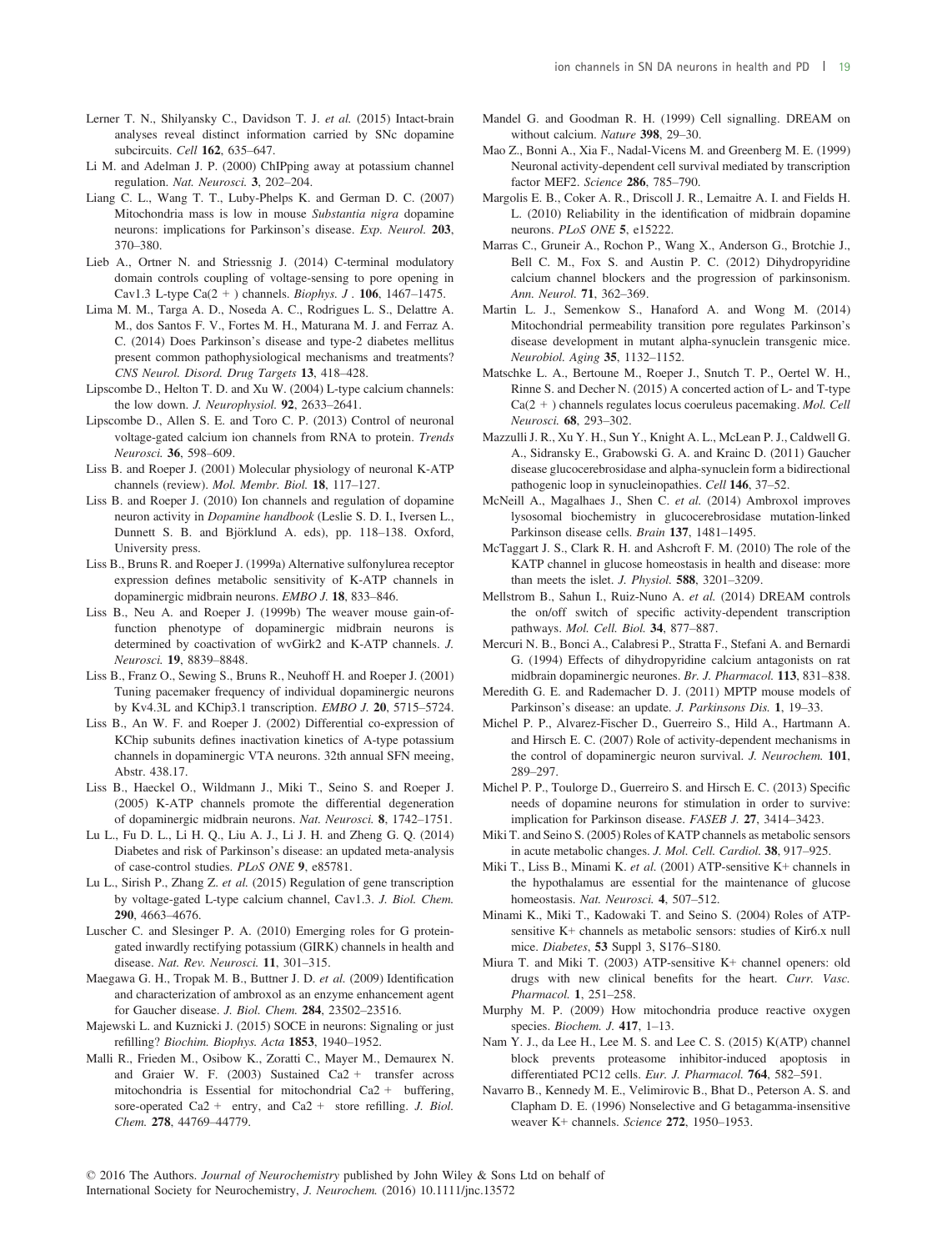- Nedergaard S., Flatman J. A. and Engberg I. (1993) Nifedipine- and  $omega-conotoxin-sensitive$  Ca2 + conductances in guinea-pig Substantia nigra pars compacta neurones. J. Physiol. 466, 727–747.
- Neuhoff H., Neu A., Liss B. and Roeper J. (2002) I(h) channels contribute to the different functional properties of identified dopaminergic subpopulations in the midbrain. J. Neurosci. 22, 1290–1302.
- Ng E., Varaschin R. K., Su P., Browne C. J., Hermainski J., Le Foll B., Pongs O., Liu F., Trudeau L. E., Roder J.C.. and Wong A. H. (2016) Neuronal calcium sensor-1 deletion in the mouse decreases motivation and dopamine release in the nucleus accumbens. Behav Brain Res. 301, 213–225.
- Nichols C. G. (2006) KATP channels as molecular sensors of cellular metabolism. Nature 440, 470–476.
- Obeso J. A. and Lanciego J. L. (2011) Past, present, and future of the pathophysiological model of the Basal Ganglia. Front. Neuroanat. 5, 39.
- de Oliveira R. B., Howlett M. C., Gravina F. S., Imtiaz M. S., Callister R. J., Brichta A. M. and van Helden D. F. (2010) Pacemaker currents in mouse locus coeruleus neurons. Neuroscience 170, 166–177.
- Olson P. A., Tkatch T., Hernandez-Lopez S., Ulrich S., Ilijic E., Mugnaini E., Zhang H., Bezprozvanny I. and Surmeier D. J. (2005) G-protein-coupled receptor modulation of striatal  $Ca<sub>V</sub>1.3$  L-type  $Ca2 +$  channels is dependent on a Shank-binding domain. *J*. Neurosci. 25, 1050–1062.
- Oo T. F., Blazeski R., Harrison S. M., Henchcliffe C., Mason C. A., Roffler-Tarlov S. K. and Burke R. E. (1996) Neuron death in the Substantia nigra of weaver mouse occurs late in development and is not apoptotic. J. Neurosci. 16, 6134–6145.
- Ortner N. J., Bock G., Vandael D. H., Mauersberger R., Draheim H. J., Gust R., Carbone E., Tuluc P. and Striessnig J. (2014) Pyrimidine-2,4,6-triones are a new class of voltage-gated L-type Ca2 + channel activators. Nat. Commun. 5, 3897.
- Osawa M., Tong K. I., Lilliehook C., Wasco W., Buxbaum J. D., Cheng H. Y., Penninger J. M., Ikura M. and Ames J. B. (2001) Calciumregulated DNA binding and oligomerization of the neuronal calcium-sensing protein, calsenilin/DREAM/KChIP3. J. Biol. Chem. 276, 41005–41013.
- Osborne P. B., Halliday G. M., Cooper H. M. and Keast J. R. (2005) Localization of immunoreactivity for deleted in colorectal cancer (DCC), the receptor for the guidance factor netrin-1, in ventral tier dopamine projection pathways in adult rodents. Neuroscience 131, 671–681.
- Osellame L. D. and Duchen M. R. (2014) Quality control gone wrong: mitochondria, lysosomal storage disorders and neurodegeneration. Br. J. Pharmacol. 171, 1958–1972.
- Pacelli C., Giguere N., Bourque M. J., Levesque M., Slack R. S. and Trudeau L. E. (2015) Elevated Mitochondrial Bioenergetics and Axonal Arborization Size Are Key Contributors to the Vulnerability of Dopamine Neurons. Curr. Biol. 25, 2349–2360.
- Paladini C. A. and Roeper J. (2014) Generating bursts (and pauses) in the dopamine midbrain neurons. Neuroscience 282C, 109–121.
- Parkinson Study, G (2013) Phase II safety, tolerability, and dose selection study of isradipine as a potential disease-modifying intervention in early Parkinson's disease (STEADY-PD). Mov. Disord. 28, 1823–1831.
- Parsons P. A. (2007) Antagonistic pleiotropy and the stress theory of aging. Biogerontology 8, 613–617.
- Pasternak B., Svanstrom H., Nielsen N. M., Fugger L., Melbye M. and Hviid A. (2012) Use of calcium channel blockers and Parkinson's disease. Am. J. Epidemiol. 175, 627–635.
- Pathak T., Agrawal T., Richhariya S., Sadaf S. and Hasan G. (2015) Store-operated calcium entry through orai is required for

transcriptional maturation of the flight circuit in drosophila. J. Neurosci. 35, 13784–13799.

- Perez-Reyes E. (2003) Molecular physiology of low-voltage-activated ttype calcium channels. Physiol. Rev. 83, 117–161.
- Perier C., Bove J. and Vila M. (2012) Mitochondria and programmed cell death in Parkinson's disease: apoptosis and beyond. Antioxid. Redox Signal. 16, 883–895.
- Pignatelli M. and Bonci A. (2015) Role of dopamine neurons in reward and aversion: a synaptic plasticity perspective. Neuron 86, 1145–1157.
- Pilsl A. and Winklhofer K. F. (2012) Parkin, PINK1 and mitochondrial integrity: emerging concepts of mitochondrial dysfunction in Parkinson's disease. Acta Neuropathol. 123, 173–188.
- Pissadaki E. K. and Bolam J. P. (2013) The energy cost of action potential propagation in dopamine neurons: clues to susceptibility in Parkinson's disease. Front Comput. Neurosci. 7, 13.
- Platzer J., Engel J., Schrott-Fischer A., Stephan K., Bova S., Chen H., Zheng H. and Striessnig J. (2000) Congenital deafness and sinoatrial node dysfunction in mice lacking class D L-type Ca2 + channels. Cell 102, 89–97.
- Plun-Favreau H., Klupsch K., Moisoi N. et al. (2007) The mitochondrial protease HtrA2 is regulated by Parkinson's disease-associated kinase PINK1. Nat. Cell Biol. 9, 1243–1252.
- Poetschke C., Dragicevic E., Duda J., Benkert J., Dougalis A., DeZio R., Snutch T. P., Striessnig J. and Liss B. (2015) Compensatory T-type Ca channel activity alters D2-autoreceptor responses of Substantia nigra dopamine neurons from Cav1.3 L-type Ca channel KO mice. Sci. Rep., 5, 13688.
- Poulin J. F., Zou J., Drouin-Ouellet J., Kim K. Y., Cicchetti F. and Awatramani R. B. (2014) Defining midbrain dopaminergic neuron diversity by single-cell gene expression profiling. Cell Rep. 9, 930–943.
- Powers K. M., Smith-Weller T., Franklin G. M., Longstreth W. T., Jr, Swanson P. D. and Checkoway H. (2006) Diabetes, smoking, and other medical conditions in relation to Parkinson's disease risk. Parkinsonism Relat. Disord. 12, 185–189.
- Prentice H., Modi J. P. and Wu J. Y. (2015) Mechanisms of Neuronal Protection against Excitotoxicity, Endoplasmic Reticulum Stress, and Mitochondrial Dysfunction in Stroke and Neurodegenerative Diseases. Oxid. Med. Cell Longev. 2015, 964518.
- Proks P. and Ashcroft F. M. (2009) Modeling K(ATP) channel gating and its regulation. Prog. Biophys. Mol. Biol. 99, 7–19.
- Puopolo M., Raviola E. and Bean B. P. (2007) Roles of subthreshold calcium current and sodium current in spontaneous firing of mouse midbrain dopamine neurons. J. Neurosci. 27, 645–656.
- Putney J. W. (2012) Calcium signaling: deciphering the calcium-NFAT pathway. Curr. Biol. 22, R87–R89.
- Putzier I., Kullmann P. H., Horn J. P. and Levitan E. S. (2009)  $Ca<sub>V</sub>1.3$ channel voltage dependence, not Ca2 + selectivity, drives pacemaker activity and amplifies bursts in nigral dopamine neurons. J. Neurosci. 29, 15414–15419.
- Ramanan V. K. and Saykin A. J. (2013) Pathways to neurodegeneration: mechanistic insights from GWAS in Alzheimer's disease, Parkinson's disease, and related disorders. Am. J. Neurodegener. Dis. 2, 145–175.
- Ramirez A., Heimbach A., Grundemann J. et al. (2006) Hereditary parkinsonism with dementia is caused by mutations in ATP13A2, encoding a lysosomal type 5 P-type ATPase. Nat. Genet. 38, 1184– 1191.
- Reeve A. K., Krishnan K. J., Elson J. L., Morris C. M., Bender A., Lightowlers R. N. and Turnbull D. M. (2008) Nature of mitochondrial DNA deletions in Substantia nigra neurons. Am. J. Hum. Genet. 82, 228–235.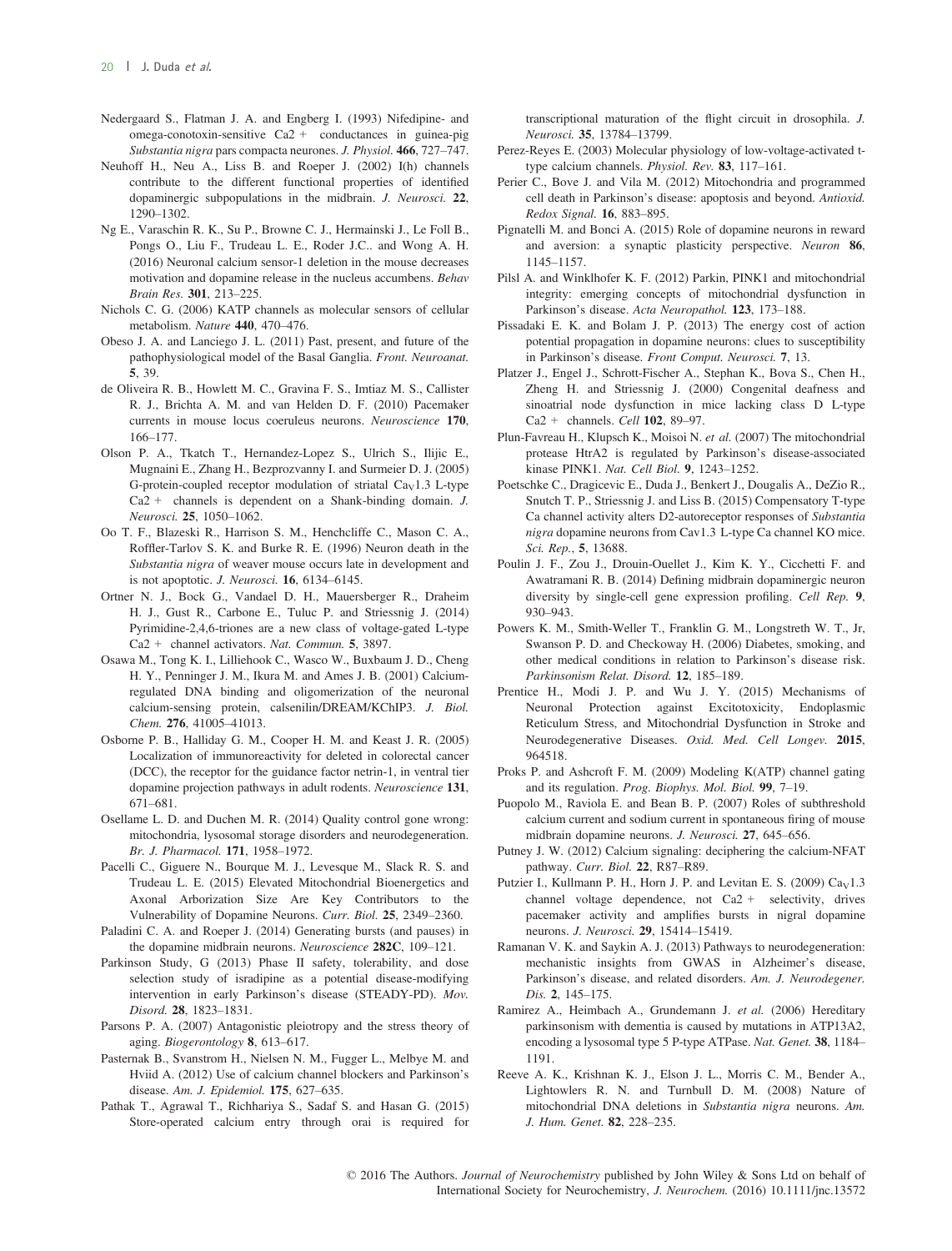- Reeve A., Simcox E. and Turnbull D. (2014) Ageing and Parkinson's disease: why is advancing age the biggest risk factor? Ageing Res. Rev. 14, 19–30.
- Rice M. E. and Patel J. C. (2015) Somatodendritic dopamine release: recent mechanistic insights. Philos. Trans. R. Soc. Lond. B Biol. Sci. 370, pii 20140185.
- Rice M. E., Patel J. C. and Cragg S. J. (2011) Dopamine release in the basal ganglia. Neuroscience 198, 112–137.
- Ritz B., Rhodes S. L., Qian L., Schernhammer E., Olsen J. H. and Friis S. (2010) L-type calcium channel blockers and Parkinson disease in Denmark. Ann. Neurol. 67, 600–606.
- Rivas M., Villar D., Gonzalez P., Dopazo X. M., Mellstrom B. and Naranjo J. R. (2011) Building the DREAM interactome. Sci. China Life Sci. 54, 786–792.
- Rizzuto R., Marchi S., Bonora M. et al. (2009) Ca(2 + ) transfer from the ER to mitochondria: when, how and why. Biochim. Biophys. Acta 1787, 1342–1351.
- Rodriguez M., Rodriguez-Sabate C., Morales I., Sanchez A. and Sabate M. (2015) Parkinson's disease as a result of aging. Aging Cell 14, 293–308.
- Roeper J. (2013) Dissecting the diversity of midbrain dopamine neurons. Trends Neurosci. 36, 336–342.
- Roselli F. and Caroni P. (2015) From intrinsic firing properties to selective neuronal vulnerability in neurodegenerative diseases. Neuron 85, 901–910.
- Ryan B. J., Hoek S., Fon E. A. and Wade-Martins R. (2015) Mitochondrial dysfunction and mitophagy in Parkinson's: from familial to sporadic disease. Trends Biochem. Sci. 40, 200-210.
- Salthun-Lassalle B., Hirsch E. C., Wolfart J., Ruberg M. and Michel P. P. (2004) Rescue of mesencephalic dopaminergic neurons in culture by low-level stimulation of voltage-gated sodium channels. J. Neurosci. 24, 5922–5930.
- Samuels E. R. and Szabadi E. (2008) Functional neuroanatomy of the noradrenergic locus coeruleus: its roles in the regulation of arousal and autonomic function part I: principles of functional organisation. Curr. Neuropharmacol. 6, 235–253.
- Sanchez-Padilla J., Guzman J. N., Ilijic E. et al. (2014) Mitochondrial oxidant stress in locus coeruleus is regulated by activity and nitric oxide synthase. Nat. Neurosci. 17, 832–840.
- Santiago J. A. and Potashkin J. A. (2013) Shared dysregulated pathways lead to Parkinson's disease and diabetes. Trends Mol. Med. 19, 176–186.
- Santiago J. A. and Potashkin J. A. (2014) System-based approaches to decode the molecular links in Parkinson's disease and diabetes. Neurobiol. Dis. 72 Pt A, 84–91.
- Schapira A. H. (2008) Mitochondria in the aetiology and pathogenesis of Parkinson's disease. Lancet Neurol. 7, 97–109.
- Schapira A. H. (2010) Complex I: inhibitors, inhibition and neurodegeneration. Exp. Neurol. 224, 331–335.
- Schapira A. H. (2015) Glucocerebrosidase and Parkinson disease: recent advances. Mol. Cell Neurosci. 66, 37–42.
- Schapira A. H. and Gegg M. E. (2013) Glucocerebrosidase in the pathogenesis and treatment of Parkinson disease. Proc. Natl Acad. Sci. USA 110, 3214–3215.
- Scharinger A., Eckrich S., Vandael D. H. et al. (2015) Cell-type-specific tuning of  $Cav1.3$   $Ca(2 +)$ -channels by a C-terminal automodulatory domain. Front Cell Neurosci. 9, 309.
- Schernhammer E., Hansen J., Rugbjerg K., Wermuth L. and Ritz B. (2011) Diabetes and the risk of developing Parkinson's disease in Denmark. Diabetes Care 34, 1102–1108.
- Schiemann J., Schlaudraff F., Klose V. et al. (2012) K-ATP channels in dopamine Substantia nigra neurons control bursting and noveltyinduced exploration. Nat. Neurosci. 15, 1272–1280.
- Schlaudraff F., Grundemann J., Fauler M., Dragicevic E., Hardy J. and Liss B. (2014) Orchestrated increase of dopamine and PARK

mRNAs but not miR-133b in dopamine neurons in Parkinson's disease. Neurobiol. Aging 35, 2302–2315.

- Schondorf D. C., Aureli M., McAllister F. E. et al. (2014) iPSC-derived neurons from GBA1-associated Parkinson's disease patients show autophagic defects and impaired calcium homeostasis. Nat. Commun. 5, 4028.
- Schultz W., Carelli R. M. and Wightman R. M. (2015) Phasic dopamine signals: from subjective reward value to formal economic utility. Curr. Opin. Behav. Sci. 5, 147–154.
- Schwaller B. (2010) Cytosolic Ca2 + buffers. Cold Spring Harb. Perspect. Biol. 2, a004051.
- Scigliano G., Musicco M., Soliveri P., Piccolo I., Ronchetti G. and Girotti F. (2006) Reduced risk factors for vascular disorders in Parkinson disease patients: a case-control study. Stroke 37, 1184–1188.
- Screaton R. A., Conkright M. D., Katoh Y. et al. (2004) The CREB coactivator TORC2 functions as a calcium- and cAMP-sensitive coincidence detector. Cell 119, 61–74.
- Seino S. (2012) Cell signalling in insulin secretion: the molecular targets of ATP, cAMP and sulfonylurea. Diabetologia 55, 2096–2108.
- Seino S. and Miki T. (2003) Physiological and pathophysiological roles of ATP-sensitive K+ channels. Prog. Biophys. Mol. Biol. 81, 133–176.
- Selvakumar A., Antony C., Singhal J., Tiwari B. K., Singh Y. and Natarajan K. (2014) Reciprocal regulation of reactive oxygen species and phospho-CREB regulates voltage gated calcium channel expression during mycobacterium tuberculosis infection. PLoS ONE 9, e96427.
- Selvaraj S., Sun Y., Watt J. A., Wang S., Lei S., Birnbaumer L. and Singh B. B. (2012) Neurotoxin-induced ER stress in mouse dopaminergic neurons involves downregulation of TRPC1 and inhibition of AKT/ mTOR signaling. J. Clin. Invest. 122, 1354–1367.
- Sharma N., Crane A., Clement J. P., Gonzalez G., Babenko A. P., Bryan J., Aguilar-Bryan L. (1999) The C terminus of SUR1 is required for trafficking of KATP channels. J. Biol. Chem. 274, 20628–20632.
- Shen K. Z. and Johnson S. W. (2010)  $Ca2 + i$  influx through NMDAgated channels activates ATP-sensitive K+ currents through a nitric oxide-cGMP pathway in subthalamic neurons. J. Neurosci. 30, 1882–1893.
- Siebert M., Sidransky E. and Westbroek W. (2014) Glucocerebrosidase is shaking up the synucleinopathies. Brain 137, 1304–1322.
- da Silva J. A. and Costa R. M. (2012) Bursting for exploration. Nat. Neurosci. 15, 1178–1179.
- Simms B. A. and Zamponi G. W. (2014) Neuronal voltage-gated calcium channels: structure, function, and dysfunction. Neuron 82, 24–45.
- Simuni T., Borushko E., Avram M. J. et al. (2010) Tolerability of isradipine in early Parkinson's disease: a pilot dose escalation study. Mov. Disord. 25, 2863–2866.
- Singleton A. B., Farrer M. J. and Bonifati V. (2013) The genetics of Parkinson's disease: progress and therapeutic implications. Mov. Disord. 28, 14–23.
- Sinnegger-Brauns M. J., Hetzenauer A., Huber I. G. et al. (2004) Isoform-specific regulation of mood behavior and pancreatic beta cell and cardiovascular function by L-type Ca 2 + channels. J. Clin. Invest. 113, 1430–1439.
- Slesinger P. A., Patil N., Liao Y. J., Jan Y. N., Jan L. Y. and Cox D. R. (1996) Functional effects of the mouse weaver mutation on G protein-gated inwardly rectifying K+ channels. Neuron 16, 321-331.
- Snutch T. P., Sutton K. G. and Zamponi G. W. (2001) Voltagedependent calcium channels–beyond dihydropyridine antagonists. Curr. Opin. Pharmacol. 1, 11–16.
- Sommer W. H., Costa R. M. and Hansson A. C. (2014) Dopamine systems adaptation during acquisition and consolidation of a skill. Front Integr Neurosci. 8, 87.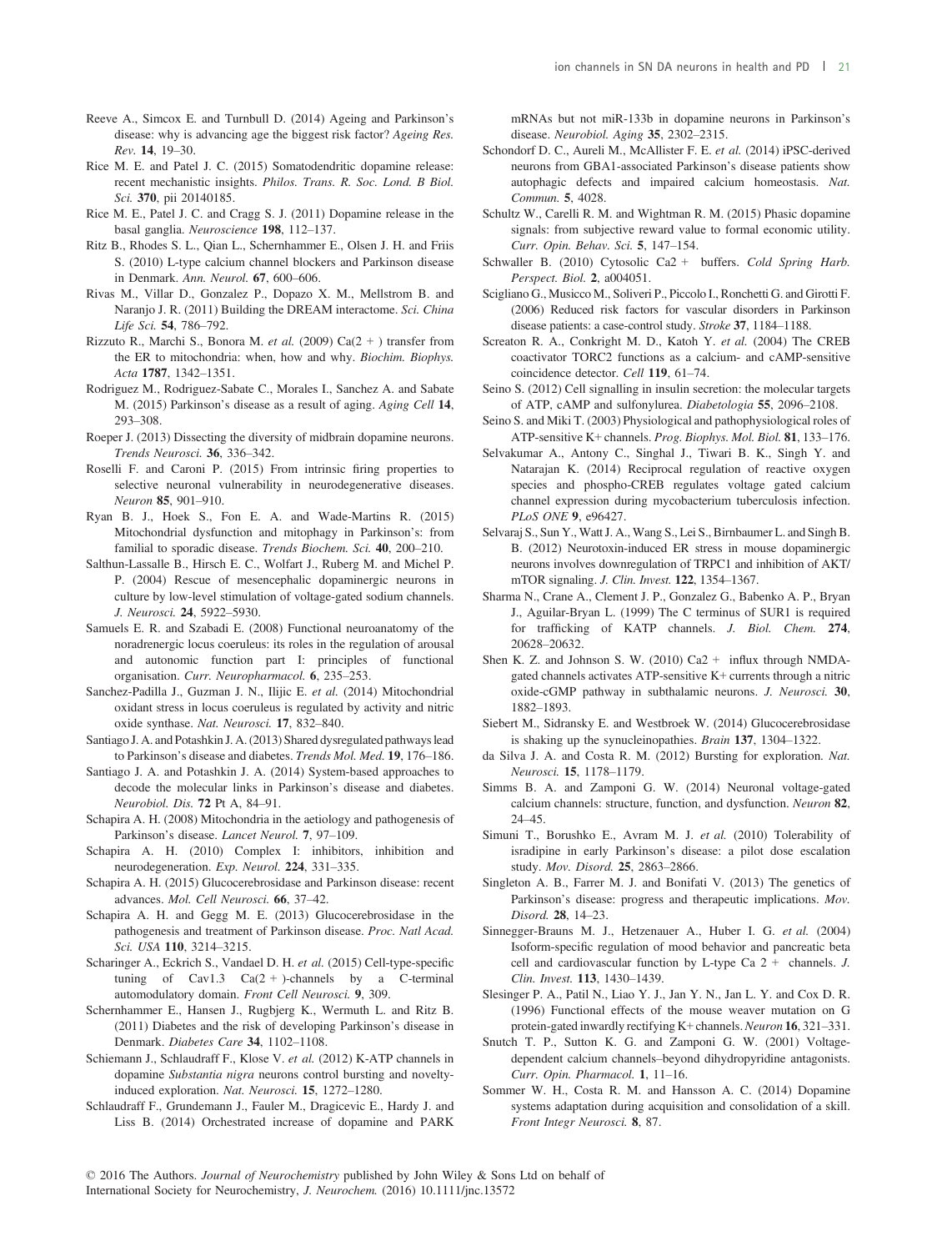- Soundarapandian M. M., Zhong X., Peng L., Wu D. and Lu Y. (2007) Role of K(ATP) channels in protection against neuronal excitatory insults. J. Neurochem. 103, 1721–1729.
- Sours-Brothers S., Ma R. and Koulen P.  $(2009)$  Ca2 + -sensitive transcriptional regulation: direct DNA interaction by DREAM. Front Biosci (Landmark Ed) 14, 1851–1856.
- Stocker M. (2004)  $Ca(2 + )$ -activated K+ channels: molecular determinants and function of the SK family. Nat. Rev. Neurosci. 5, 758–770.
- Striessnig J. and Koschak A. (2008) Exploring the function and pharmacotherapeutic potential of voltage-gated Ca2 + channels with gene knockout models. Channels (Austin) 2, 233–251.
- Striessnig J., Grabner M., Mitterdorfer J., Hering S., Sinnegger M. J. and Glossmann H. (1998) Structural basis of drug binding to L Ca2  $+$ channels. Trends Pharmacol. Sci. 19, 108–115.
- Striessnig J., Koschak A., Sinnegger-Brauns M. J., Hetzenauer A., Nguyen N. K., Busquet P., Pelster G. and Singewald N. (2006) Role of voltage-gated L-type Ca2 + channel isoforms for brain function. Biochem. Soc. Trans. 34, 903-909.
- Subramaniam M., Althof D., Gispert S., Schwenk J., Auburger G., Kulik A., Fakler B. and Roeper J. (2014) Mutant alpha-synuclein enhances firing frequencies in dopamine Substantia nigra neurons by oxidative impairment of A-type potassium channels. J. Neurosci. 34, 13586–13599.
- Sulzer D. (2007) Multiple hit hypotheses for dopamine neuron loss in Parkinson's disease. Trends Neurosci. 30, 244–250.
- Sulzer D. and Surmeier D. J. (2013) Neuronal vulnerability, pathogenesis, and Parkinson's disease. Mov. Disord. 28, 41–50.
- Surmeier D. J. (2007) Calcium, ageing, and neuronal vulnerability in Parkinson's disease. Lancet Neurol 6, 933–938.
- Surmeier D. J. and Schumacker P. T. (2013) Calcium, bioenergetics, and neuronal vulnerability in Parkinson's disease. J. Biol. Chem. 288, 10736–10741.
- Surmeier D. J., Guzman J. N., Sanchez-Padilla J. and Goldberg J. A. (2010) What causes the death of dopaminergic neurons in Parkinson's disease? Prog. Brain Res. 183, 59–77.
- Surmeier D. J., Guzman J. N., Sanchez-Padilla J. and Goldberg J. A. (2011) The origins of oxidant stress in Parkinson's disease and therapeutic strategies. Antioxid. Redox Signal. 14, 1289–1301.
- Surmeier D. J., Guzman J. N., Sanchez J. and Schumacker P. T. (2012) Physiological phenotype and vulnerability in Parkinson's disease. Cold Spring Harb. Perspect Med. 2, a009290.
- Swaab D. F., Dubelaar E. J., Hofman M. A., Scherder E. J., van Someren E. J. and Verwer R. W. (2002) Brain aging and Alzheimer's disease; use it or lose it. Prog. Brain Res. 138, 343–373.
- Tan Y. L., Genereux J. C., Pankow S., Aerts J. M., Yates J. R., 3rd and Kelly J. W. (2014) ERdj3 is an endoplasmic reticulum degradation factor for mutant glucocerebrosidase variants linked to Gaucher's disease. Chem. Biol. 21, 967–976.
- Tong Y. and Shen J. (2012) Genetic analysis of Parkinson's diseaselinked leucine-rich repeat kinase 2. Biochem. Soc. Trans. 40, 1042– 1046.
- Tong Y., Pisani A., Martella G., Karouani M., Yamaguchi H., Pothos E. N. and Shen J. (2009) R1441C mutation in LRRK2 impairs dopaminergic neurotransmission in mice. Proc. Natl Acad. Sci. USA 106, 14622–14627.
- Toulorge D., Guerreiro S., Hirsch E. C. and Michel P. P. (2010) KATP channel blockade protects midbrain dopamine neurons by repressing a glia-to-neuron signaling cascade that ultimately disrupts mitochondrial calcium homeostasis. J. Neurochem. 114, 553–564.
- Toulorge D., Guerreiro S., Hild A., Maskos U., Hirsch E. C. and Michel P. P. (2011) Neuroprotection of midbrain dopamine neurons by nicotine is gated by cytoplasmic Ca2 + . FASEB J. 25, 2563–2573.
- Tovar S., Paeger L., Hess S. et al. (2013) K(ATP)-channel-dependent regulation of catecholaminergic neurons controls BAT sympathetic nerve activity and energy homeostasis. Cell Metab. 18, 445–455.
- Traaseth N., Elfering S., Solien J., Haynes V. and Giulivi C. (2004) Role of calcium signaling in the activation of mitochondrial nitric oxide synthase and citric acid cycle. Biochim. Biophys. Acta 1658, 64– 71.
- Tucker S. J., Gribble F. M., Zhao C., Trapp S. and Ashcroft F. M. (1997) Truncation of Kir6.2 produces ATP-sensitive K+ channels in the absence of the sulphonylurea receptor. Nature 387, 179–183.
- Turner R. W. and Zamponi G. W. (2014) T-type channels buddy up. Pflugers Arch. 466, 661–675.
- Ungless M. A. and Grace A. A. (2012) Are you or aren't you? Challenges associated with physiologically identifying dopamine neurons. Trends Neurosci. 35, 422–430.
- Valente E. M., Abou-Sleiman P. M., Caputo V. et al. (2004) Hereditary early-onset Parkinson's disease caused by mutations in PINK1. Science 304, 1158–1160.
- Valenzuela M. J., Matthews F. E., Brayne C. et al. (2012) Multiple biological pathways link cognitive lifestyle to protection from dementia. Biol. Psychiatry 71, 783–791.
- Van Laar V. S., Roy N., Liu A., Rajprohat S., Arnold B., Dukes A. A., Holbein C. D. and Berman S. B. (2015) Glutamate excitotoxicity in neurons triggers mitochondrial and endoplasmic reticulum accumulation of Parkin, and in the presence of N-acetyl cysteine, mitophagy. Neurobiol. Dis. 74, 180–193.
- Verkhratsky A. (2005) Physiology and pathophysiology of the calcium store in the endoplasmic reticulum of neurons. Physiol. Rev. 85, 201–279.
- Vila M., Ramonet D. and Perier C. (2008) Mitochondrial alterations in Parkinson's disease: new clues. J. Neurochem. 107, 317–328.
- Virgili N., Mancera P., Wappenhans B., Sorrosal G., Biber K., Pugliese M. and Espinosa-Parrilla J. F. (2013) K(ATP) channel opener diazoxide prevents neurodegeneration: a new mechanism of action via antioxidative pathway activation. PLoS ONE 8, e75189.
- Volman S. F., Lammel S., Margolis E. B., Kim Y., Richard J. M., Roitman M. F. and Lobo M. K. (2013) New insights into the specificity and plasticity of reward and aversion encoding in the mesolimbic system. J. Neurosci. 33, 17569–17576.
- Wahlqvist M. L., Lee M. S., Hsu C. C., Chuang S. Y., Lee J. T. and Tsai H. N. (2012) Metformin-inclusive sulfonylurea therapy reduces the risk of Parkinson's disease occurring with Type 2 diabetes in a Taiwanese population cohort. Parkinsonism Relat. Disord. 18, 753–758.
- Waldeck-Weiermair M., Jean-Quartier C., Rost R., Khan M. J., Vishnu N., Bondarenko A. I., Imamura H., Malli R. and Graier W. F. (2011) Leucine zipper EF hand-containing transmembrane protein 1 (Letm1) and uncoupling proteins 2 and 3 (UCP2/3) contribute to two distinct mitochondrial Ca2 + uptake pathways. J. Biol. Chem. 286, 28444–28455.
- Wang X. and Schwarz T. L. (2009) The mechanism of  $Ca2 +$ dependent regulation of kinesin-mediated mitochondrial motility. Cell 136, 163–174.
- Wang Y., Qu L., Wang X. L., Gao L., Li Z. Z., Gao G. D. and Yang Q. (2015) Firing pattern modulation through SK channel current increase underlies neuronal survival in an organotypic slice model of Parkinson's disease. Mol. Neurobiol. 51, 424–436.
- Watabe-Uchida M., Zhu L., Ogawa S. K., Vamanrao A. and Uchida N. (2012) Whole-brain mapping of direct inputs to midbrain dopamine neurons. Neuron 74, 858–873.
- Weiser T. (2008) Ambroxol: a CNS drug? CNS Neurosci. Ther. 14, 17–24.
- Westbroek W., Gustafson A. M. and Sidransky E. (2011) Exploring the link between glucocerebrosidase mutations and parkinsonism. Trends Mol. Med. 17, 485–493.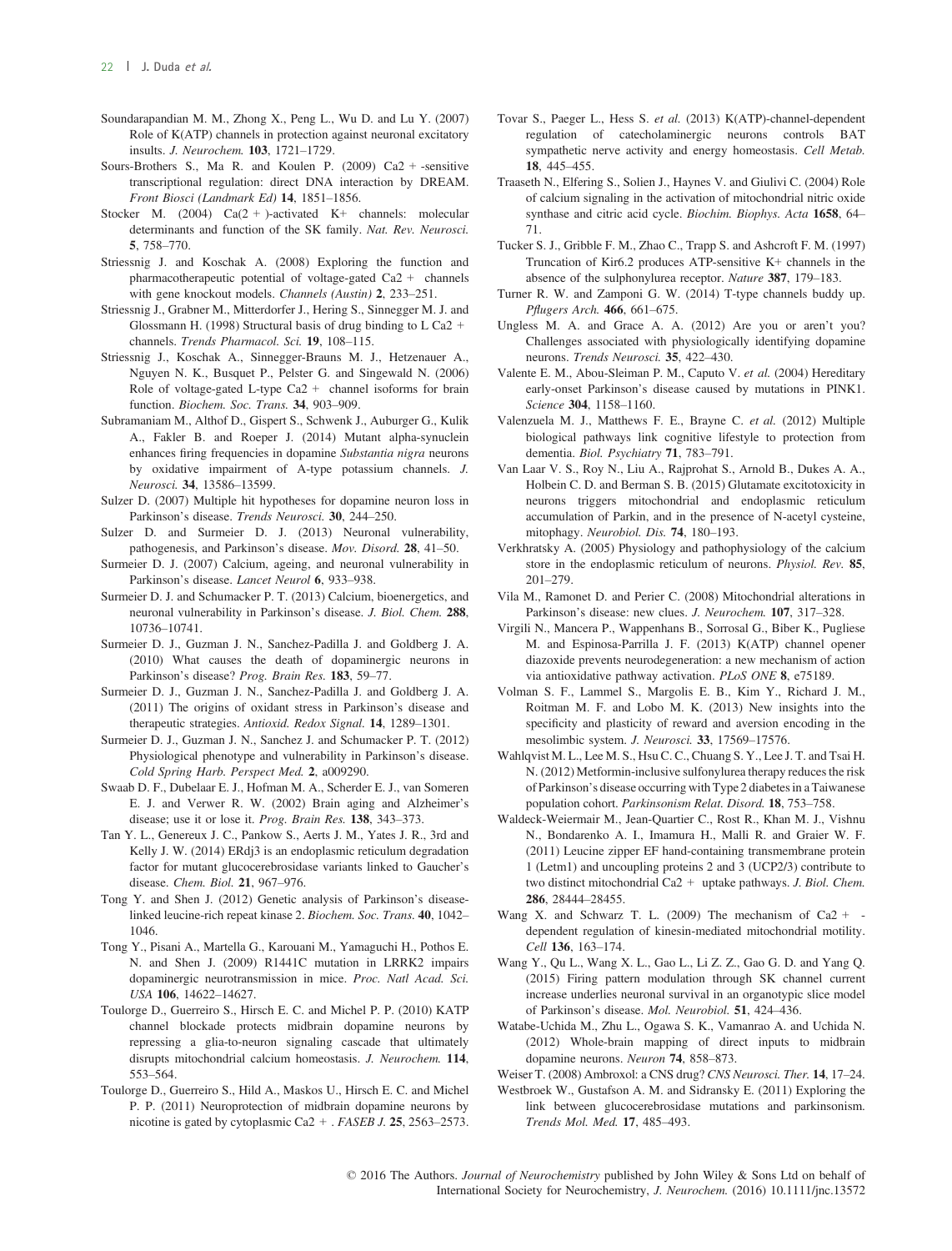- de Wet H. and Proks P. (2015) Molecular action of sulphonylureas on KATP channels: a real partnership between drugs and nucleotides. Biochem. Soc. Trans. 43, 901–907.
- Wilson C. J. and Callaway J. C. (2000) Coupled oscillator model of the dopaminergic neuron of the Substantia nigra. J. Neurophysiol. 83, 3084–3100.
- Winklhofer K. F. and Haass C. (2010) Mitochondrial dysfunction in Parkinson's disease. Biochim. Biophys. Acta 1802, 29–44.
- Wise R. A. (2009) Roles for nigrostriatal–not just mesocorticolimbic– dopamine in reward and addiction. Trends Neurosci. 32, 517–524.
- Wolfart J. and Roeper J. (2002) Selective coupling of T-type calcium channels to SK potassium channels prevents intrinsic bursting in dopaminergic midbrain neurons. J. Neurosci. 22, 3404–3413.
- Wolfart J., Neuhoff H., Franz O. and Roeper J. (2001) Differential expression of the small-conductance, calcium-activated potassium channel SK3 is critical for pacemaker control in dopaminergic midbrain neurons. J. Neurosci. 21, 3443–3456.
- Xu H. and Ren D. (2015) Lysosomal physiology. Annu. Rev. Physiol. 77, 57–80.
- Yamada K. and Inagaki N. (2005) Neuroprotection by KATP channels. J. Mol. Cell. Cardiol. 38, 945–949.
- Yamada T., McGeer P. L., Baimbridge K. G. and McGeer E. G. (1990) Relative sparing in Parkinson's disease of Substantia nigra dopamine neurons containing calbindin-D28K. Brain Res. 526, 303–307.
- Yang F., Feng L., Zheng F., Johnson S. W., Du J., Shen L., Wu C. P. and Lu B. (2001) GDNF acutely modulates excitability and A-type K

(+) channels in midbrain dopaminergic neurons. Nat. Neurosci. 4, 1071–1078.

- Youle R. J. and van der Bliek A. M. (2012) Mitochondrial fission, fusion, and stress. Science 337, 1062-1065.
- Zaghloul K. A., Blanco J. A., Weidemann C. T., McGill K., Jaggi J. L., Baltuch G. H. and Kahana M. J. (2009) Human Substantia nigra neurons encode unexpected financial rewards. Science 323, 1496–1499.
- Zamponi G. W., Striessnig J., Koschak A. and Dolphin A. C. (2015) The Physiology, Pathology, and Pharmacology of Voltage-Gated Calcium Channels and Their Future Therapeutic Potential. Pharmacol. Rev. 67, 821–870.
- Zarow C., Lyness S. A., Mortimer J. A. and Chui H. C. (2003) Neuronal loss is greater in the locus coeruleus than nucleus basalis and Substantia nigra in Alzheimer and Parkinson diseases. Arch. Neurol. 60, 337–341.
- Zhang P. and Tian B. (2014) Metabolic Syndrome: an Important Risk Factor for Parkinson's Disease. Oxid. Med. Cell Longev. 2014, 729194.
- Zucca F. A., Segura-Aguilar J., Ferrari E., Munoz P., Paris I., Sulzer D., Sarna T., Casella L. and Zecca L. (2015) Interactions of iron, dopamine and neuromelanin pathways in brain aging and Parkinson's disease. Prog. Neurobiol. pii: S0301-0082(15) 00101-X
- Zuhlke R. D., Pitt G. S., Deisseroth K., Tsien R. W. and Reuter H. (1999) Calmodulin supports both inactivation and facilitation of Ltype calcium channels. Nature 399, 159–162.